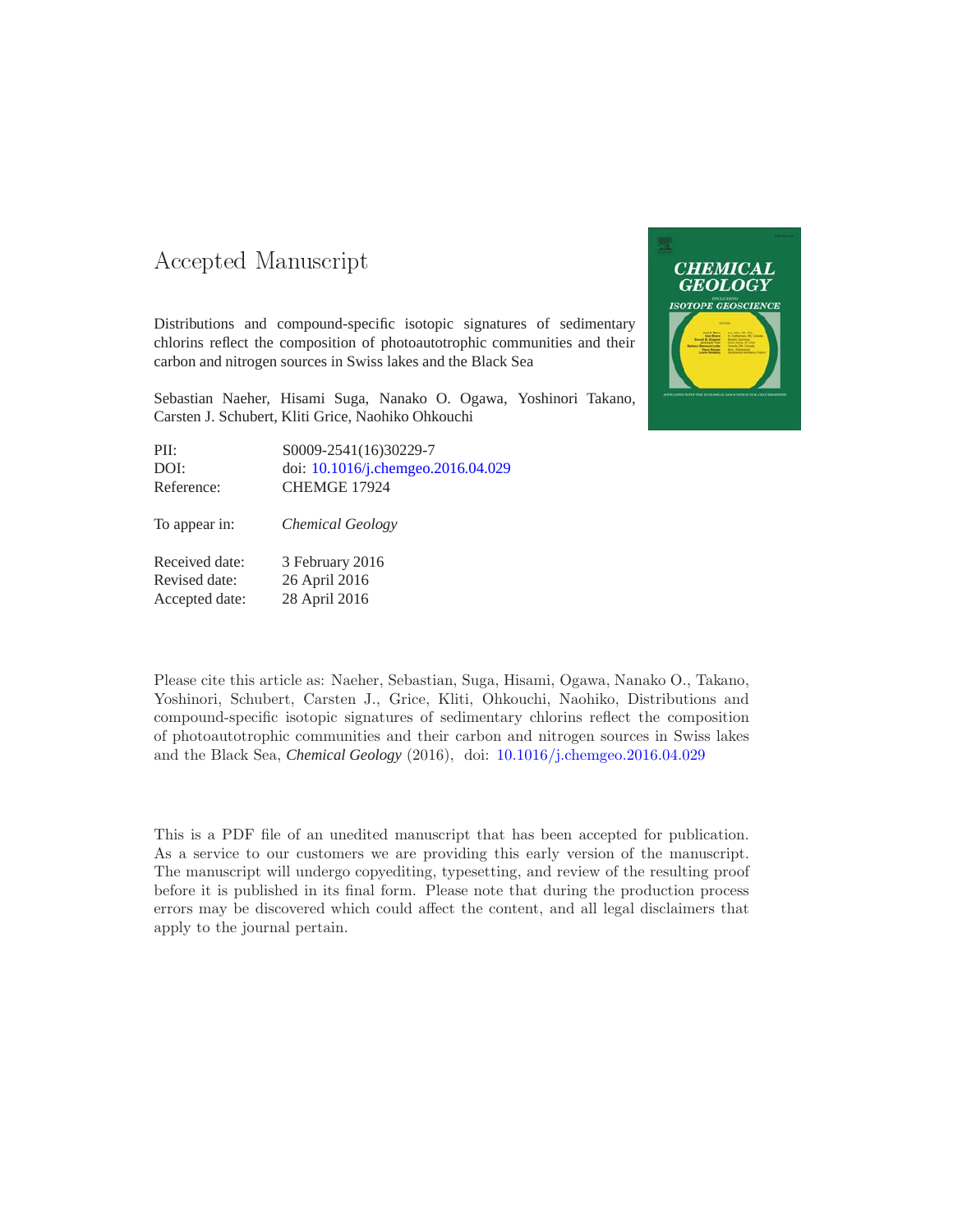Distributions and compound-specific isotopic signatures of sedimentary chlorins reflect the composition of photoautotrophic communities and their carbon and nitrogen sources in Swiss lakes and the Black Sea

Sebastian Naeher <sup>a,1,\*</sup>, Hisami Suga <sup>b</sup>, Nanako O. Ogawa <sup>b</sup>, Yoshinori Takano <sup>b</sup>, Carsten J. Schubert <sup>c</sup>, Kliti Grice <sup>a</sup>, Naohiko Ohkouchi b,\*

on and nitrogen sources in Swiss lakes and the Bla<br>
Naeher and internal Suga b, Nanako O. Ogawa b, Yoshi<br>
Schubert c, Kliti Grice c, Naohiko Ohkouchib, Yoshi<br>
Schubert c, Kliti Grice c, Naohiko Ohkouchib, Yoshi<br>
Intersity, *<sup>a</sup> Curtin University, Western Australia Organic and Isotope Geochemistry Centre (WA-OIGC), Department of Chemistry, The Institute for Geoscience Research, GPO Box U1987, Perth, WA 6845, Australia*

*b Japan Agency for Marine-Earth Science and Technology (JAMSTEC), Department of Biogeochemistry, 2-15 Natsushima-cho, Yokosuka 237-0061, Japan*

*<sup>c</sup> Eawag - Swiss Federal Institute of Aquatic Science and Technology, Department of Surface Waters - Research and Management, Seestrasse 79, CH-6047 Kastanienbaum, Switzerland*

\* Corresponding authors. Tel.: +61 8 9266 2408 (S. Naeher); Tel.: +81 46 867 9790 (N. Ohkouchi)

E-mail addresses: Sebastian.Naeher@curtin.edu.au (S. Naeher); nohkouchi@jamstec.go.jp (N. Ohkouchi)

 $1$  Present address: University of Bremen and Center for Marine Environmental Sciences (MARUM), Am Biologischen Garten 2, 28359 Bremen, Germany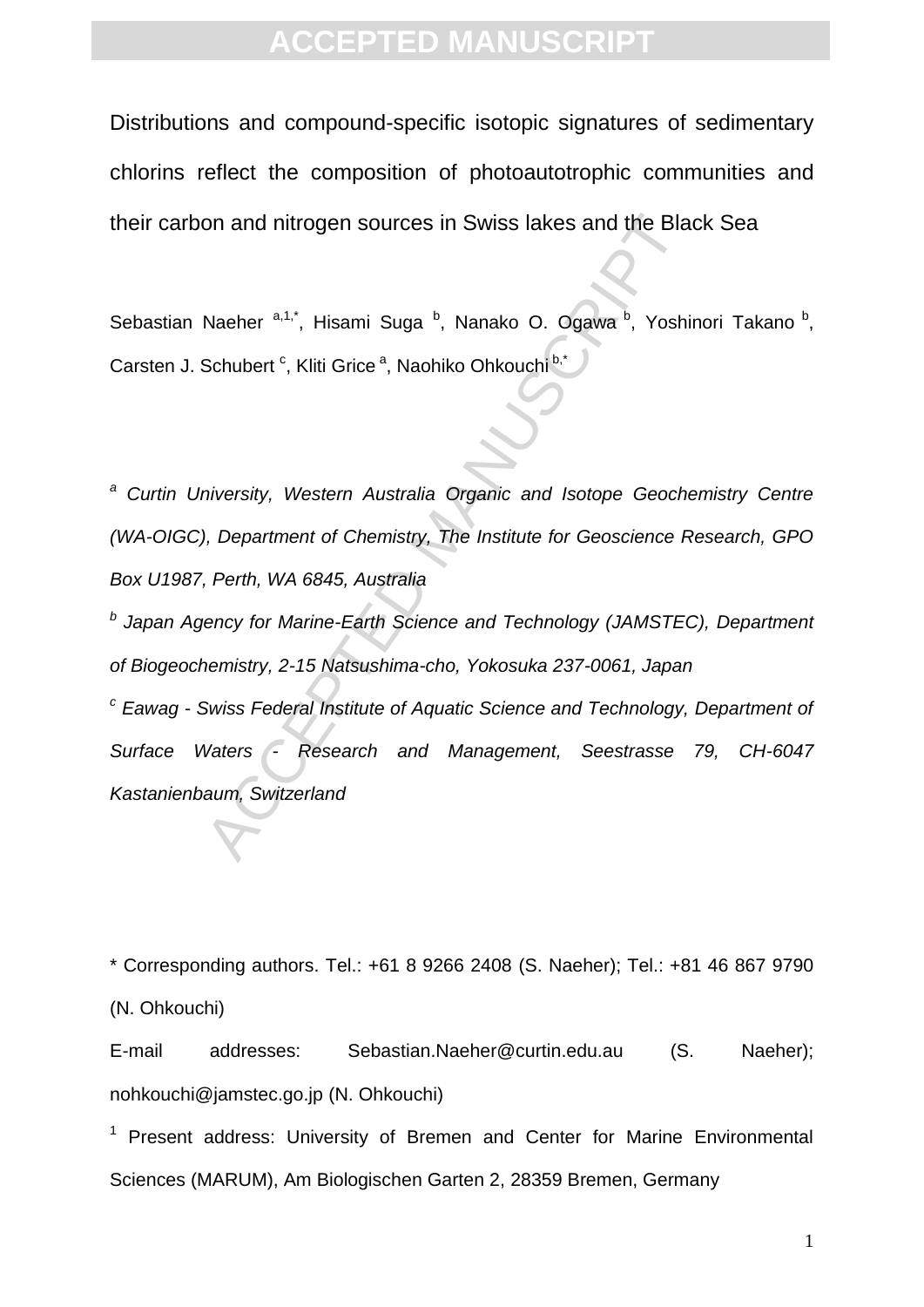#### ABSTRACT

Experimently procepts include the sediments of three Swiss lakes (and Zurich) and the Black Sea to investigate the biogeocher Initrogen mediated by phototrophic eukaryotes (algae) and trolling chlorin isotope variations ar We examined the distributions of tetrapyrrole pigments (i.e. intact chlorophylls and bacteriochlorophylls, pheopigments) as well as their compound-specific carbon and nitrogen isotopic compositions in the sediments of three Swiss lakes (Lakes Rotsee, Cadagno and Zurich) and the Black Sea to investigate the biogeochemical cycling of carbon and nitrogen mediated by phototrophic eukaryotes (algae) and bacteria. The factors controlling chlorin isotope variations are discussed and the feasibility to use chlorins as indicators for reconstructions of surface water environments are evaluated. Chlorophyll *a* and its derivatives including pheophytin *a*, a pheophytin *a* epimer, pyropheophytin a, 13<sup>2</sup>,17<sup>3</sup>-cyclopheophorbide-a-enol, chlorophyllone a as well as steryl and carotenol chlorin esters were detected in all sediments. The presence of bacteriochlorophylls *e* and their derivatives confirmed the presence of brown strains of green phototrophic sulfur bacteria (*Chlorobiaceae*; GSB) in all three lakes. In the shallower Lakes Rotsee and Cadagno, purple sulfur bacteria (*Chromatiaceae*; PSB) were also present as confirmed by bacteriochlorophyll *a* derivatives. Despite the different degrees of water column hypoxia at the studied sites, the chlorins in all sediments were attributed to rapid transformation of intact tetrapyrroles and the formation of related pheopigments. The scatter of compoundspecific carbon isotopic compositions of Chl *a* and its derivatives resulted from different timing of pheopigment formation, likely due to the interaction of blooms of various phytoplankton communities at different times of the year and the variable degrees of carbon limitation and/or different contributions of recycled organic matter (OM). The nitrogen isotopic composition of the chloropigments mainly derived from nitrate assimilation in Lake Zurich and the Black Sea, whereas ammonium and nitrate assimilation were predominant in Lake Rotsee. In the epilimnion of the meromictic Lake Cadagno, dissolved organic nitrogen (DON) supplied to the surface water from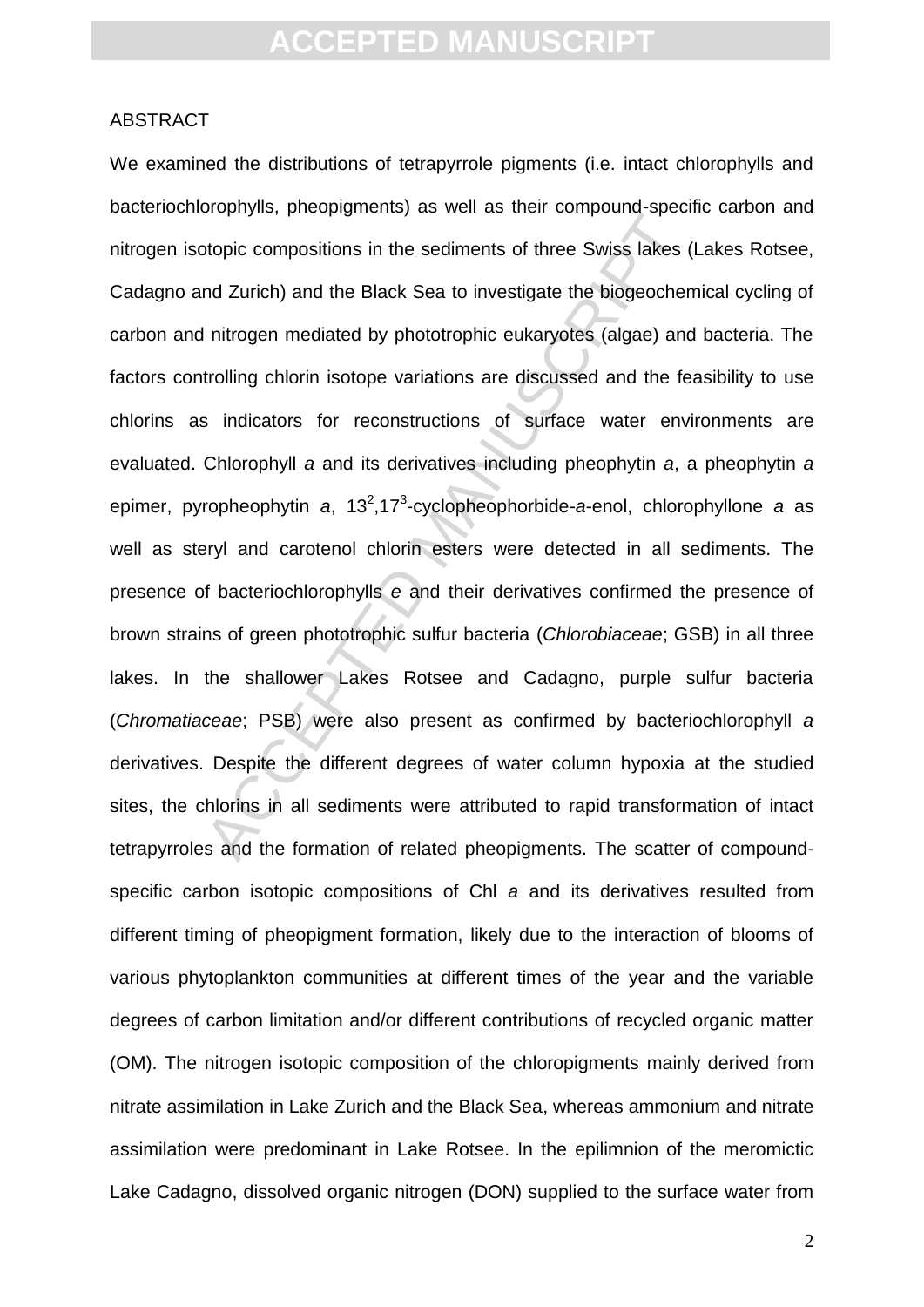ammonium assimilation in the chemocline may be the main nitrogen source. Phototrophic sulfur bacteria in Lakes Rotsee and Cadagno thrived mainly under dissolved organic carbon depleted conditions within the chemocline and in the hypolimnion. GSB may use predominantly ammonium and at least in Lake Cadagno also perform  $N_2$  fixation. In contrast, the nitrogen source of PSB could not be reconstructed with  $\delta^{15}N$  values of bacteriochlorins, because nitrogen isotopic fractionation during BChl *a* synthesis seems to be almost independent of the assimilated substrate.

*Keywords:* Pigment; chlorophyll; carbon isotope; nitrogen isotope; phytoplankton; anoxia

PCCEPTE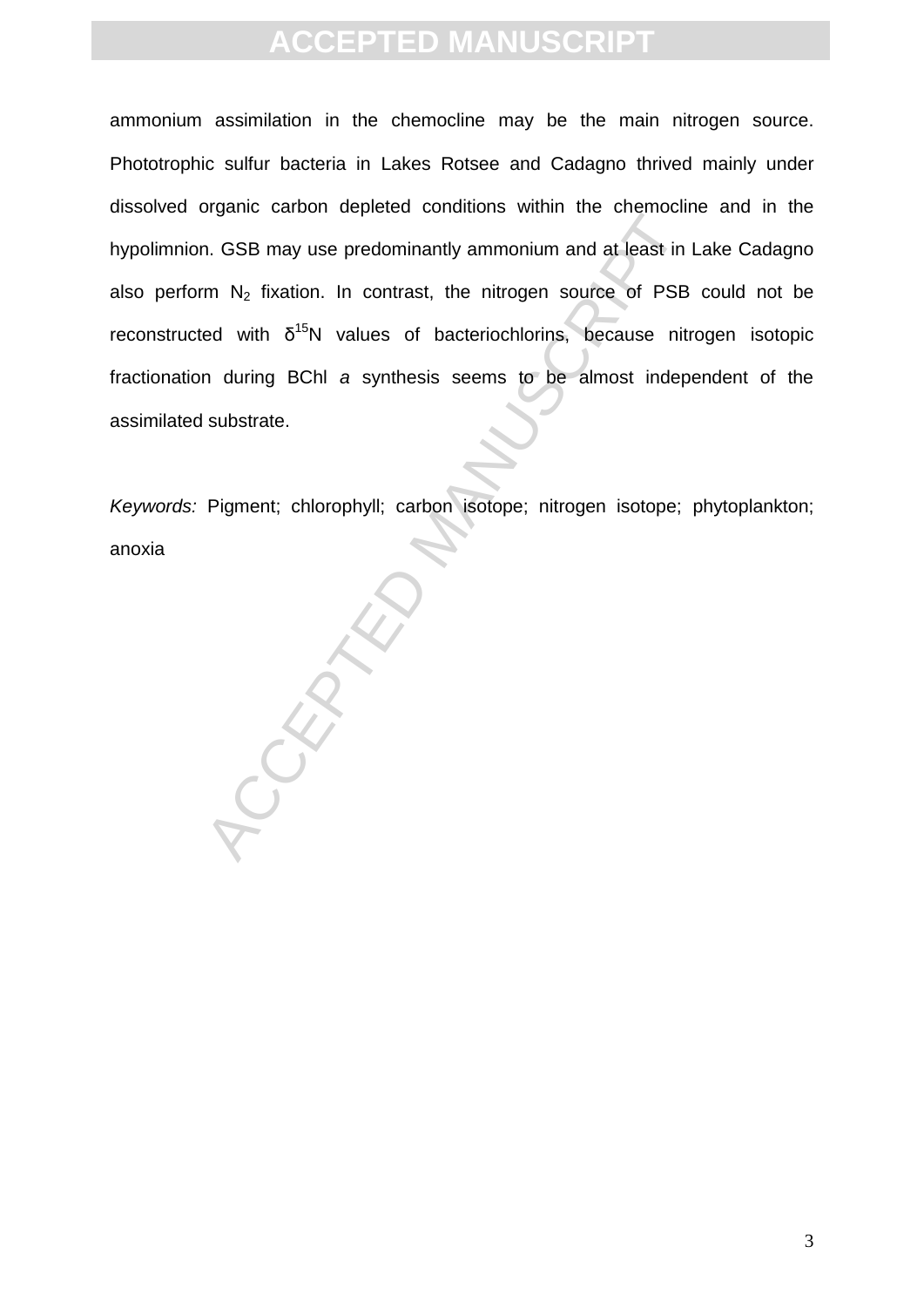#### **1. Introduction**

Falkowski, 2003; Keely, 2006; Scheer, 2006). Accordingly<br>ig. A.1) is ubiquitous and the predominant pigment<br>ophs and cyanobacteria from both marine and terrestrial<br>er, 2006). In contrast, bacteriochlorophylls are the main Chlorophylls and bacteriochlorophylls are the essential pigments for oxygenic and anoxygenic photosynthesis, respectively, and represent the most abundant pigments on Earth (Falkowski, 2003; Keely, 2006; Scheer, 2006). Accordingly, chlorophyll *a* (Chl *a*; Fig. A.1) is ubiquitous and the predominant pigment in eukaryotic photoautotrophs and cyanobacteria from both marine and terrestrial environments (e.g. Scheer, 2006). In contrast, bacteriochlorophylls are the main pigments of phototrophic bacteria in aquatic environments to capture electromagnetic radiation (e.g. Pfennig, 1978). Phototrophic bacteria such as *Chromatiaceae* (purple phototrophic sulfur bacteria; PSB) and *Chlorobiaceae* (green phototrophic sulfur bacteria; GSB) thrive under euxinic (free  $H_2S$ ) condition in the photic zone (e.g. Pfennig, 1978). While GSB are obligate ananerobes, PSB are facultative anaerobes (e.g. Pfennig, 1978).

Chlorophylls and bacteriochlorophylls are transformed to a large variety of degradation products, including pheopigments, porphyrins and maleimides (e.g. Grice et al., 1996; Hodgson et al., 1968; Keely, 2006; Louda et al., 2011). These compounds are formed within living or senescent cells, in the water column and during sedimentation (e.g. Barwise and Roberts, 1984; Bianchi et al., 1993; Louda et al., 1998; Louda et al., 2011). The underlying processes are autolytic degradation, photochemical, enzymatic and hydrolytic reactions, microbial or viral lysis and grazing (e.g. Chen et al., 2003; Gossauer and Engel, 1996; Louda et al., 1998; Owens and Falkowski, 1982).

Primary degradation products of chlorophylls include pheophytins, pheophorbides and pyropheophytins, which are formed by demetallation of the central Mg ion, by ester hydrolysis and by demethoxycarbonylation, respectively (e.g. Chen et al., 2003; Keely, 2006). Furthermore, they include 13<sup>2</sup>,17<sup>3</sup>-cyclopheophorbide-a-enol (CPhe a;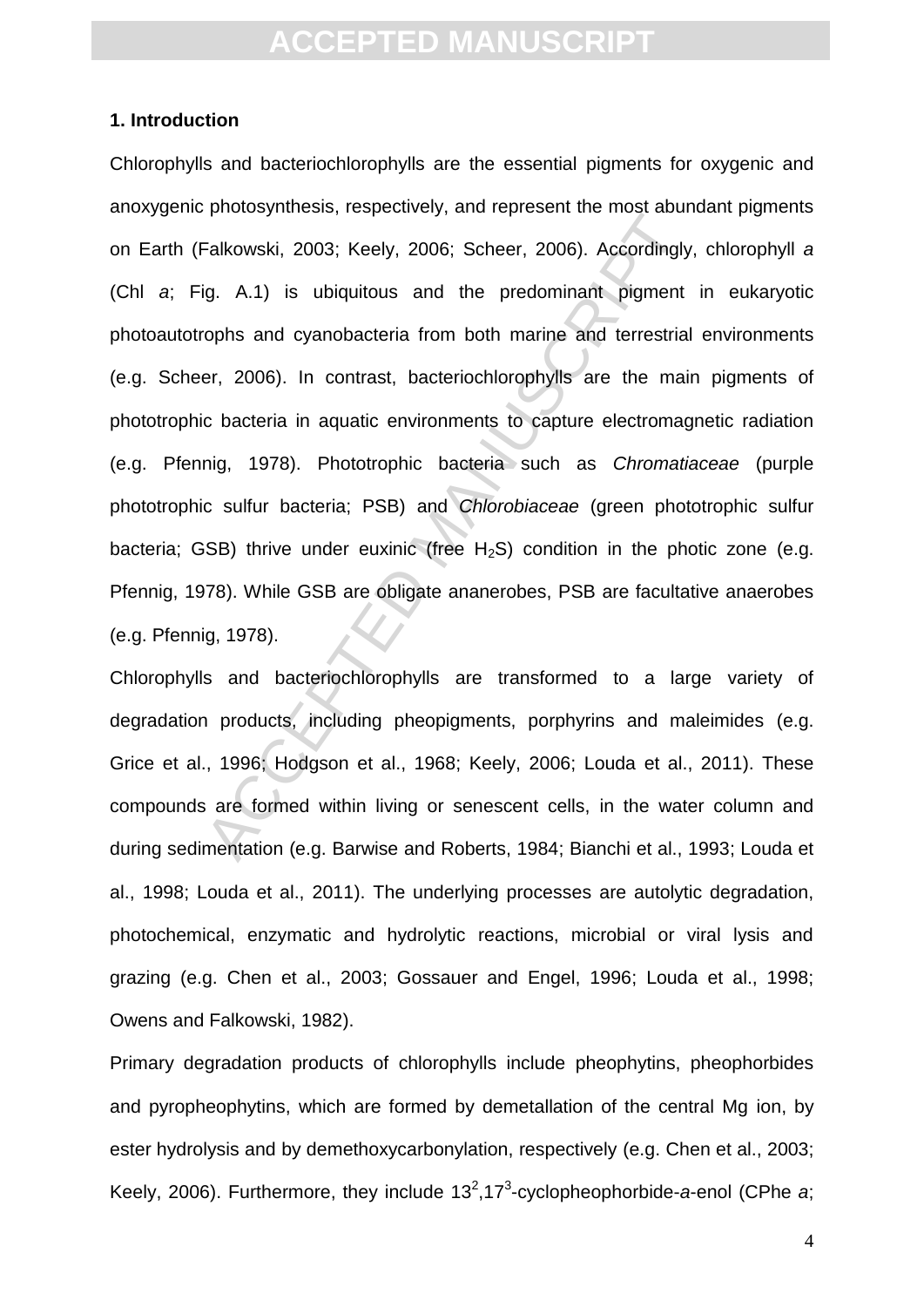Fig. A.1), which has been considered to be formed by grazing (Goericke et al., 2000), but can also be derived from pyropheophorbide *a* within the sediment (Louda et al., 2000). Other derivatives are steryl and carotenol chlorin esters (SCEs and CCEs; Fig. A.1), esterified products of secondary reactions of tetrapyrroles with steroids or carotenoids, respectively (e.g. Chen et al., 2003; Furlong and Carpenter, 1988; Harradine et al., 1996; King and Repeta, 1991; Spooner et al., 1994).

Despite of these various alterations, which can occur on timescales of hours to days or weeks and continue in the sediment (Bianchi et al., 1993; Furlong and Carpenter, 1988; Goericke et al., 2000; Owens and Falkowski, 1982; SooHoo and Kiefer, 1982; Sun et al., 1993), these tetrapyrroles and their degradation products in the sedimentary record provide evidence of all photoautotrophic communities in the water column together with carotenoids (e.g. Keely, 2006; Züllig, 1985).

Fractional selections of tetrapyrroles with the products of secondary reactions of tetrapyrroles with a case of the al., 2003; Furlong and Cast al., 1996; King and Repeta, 1991; Spooner et al., 1994). These various alterat The preservation of the tetrapyrrole macrocycle facilitates unique biogeochemical reconstructions, as the carbon and nitrogen isotopic signatures are expected to be only minimally altered during diagenesis. This is valuable for the reconstruction of surface water environments, the composition of phototrophic communities and the biogeochemical cycling of carbon and nitrogen (Macko and Estep, 1984; 2006; Ohkouchi et al., 2005; Ohkouchi and Takano, 2014; e.g. Sachs et al., 1999; Tyler et al., 2010). Specifically, the bulk nitrogen isotopic composition is prone to significant alteration during diagenesis (e.g. Freudenthal et al., 2001; Lehmann et al., 2002; Robinson et al., 2012; Sigman et al., 1999), whereas nitrogen within the tetrapyrrole ring in chlorophylls and their derivatives remains unaffected (e.g. Higgins et al., 2011; Sachs et al., 1999; Tyler et al., 2010). Moreover, the inherent heterogeneity of bulk OM, as it is derived from various sources (i.e. bacteria and eukaryotes), prevents specific interpretations of phytoplankton communities. Therefore, the compoundspecific isotope analysis of photosynthetic pigments provide a tool to delineate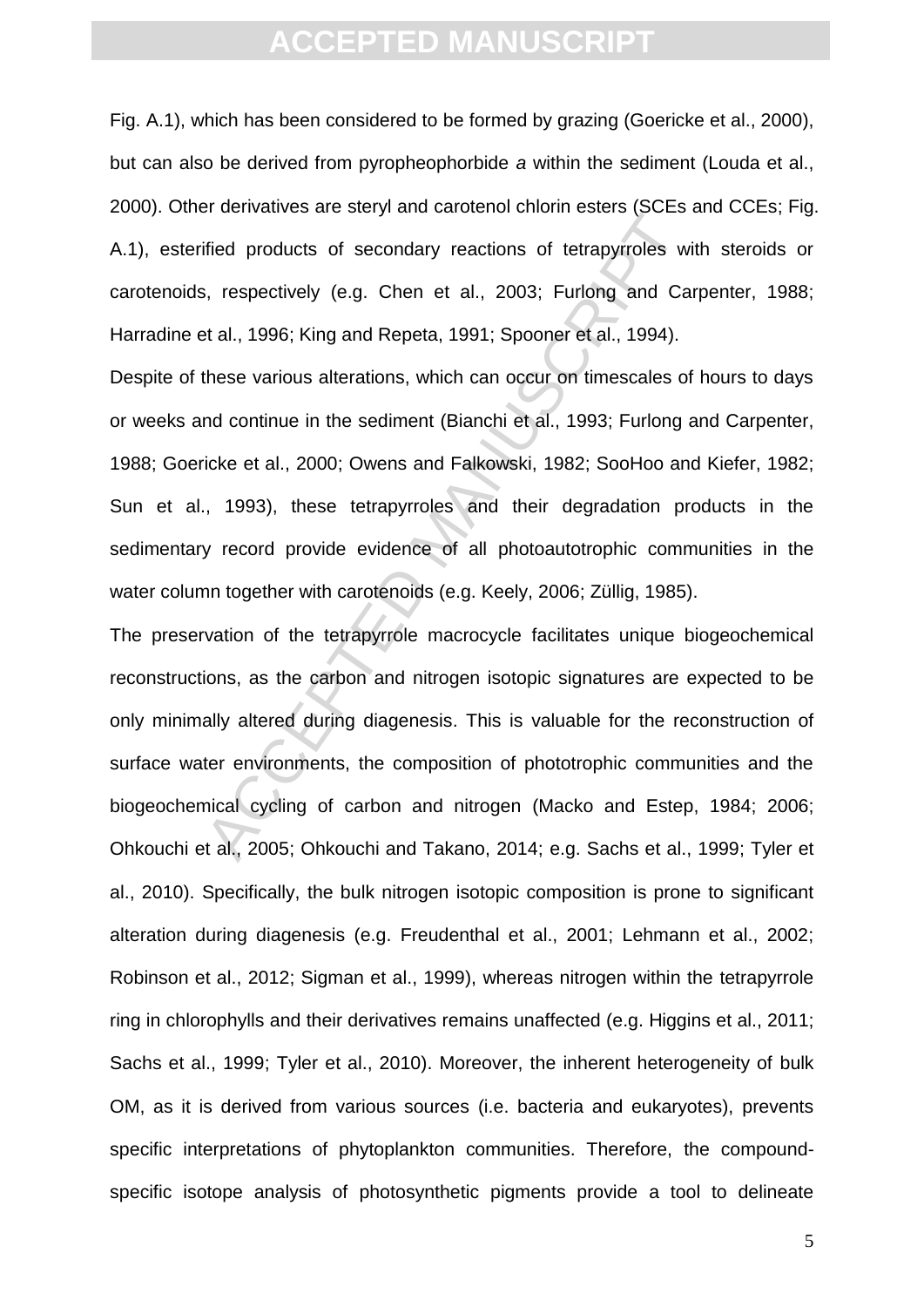berephromance liquid chromatography (HPLC) (Higgins et al., 2000) and the analysis of carbon and nitrogen isotopic mproved isotope-ratio mass spectrometry (Ogawa et al., 20<br>However, only a small number of studies have expl biogeochemical processes of distinct community assemblages in surface water environments (e.g. Hayes et al., 1990; Ohkouchi et al., 2005; Tyler et al., 2010). Recent developments in analytical techniques have enhanced chlorin purification using high performance liquid chromatography (HPLC) (Higgins et al., 2009; Sachs and Repeta, 2000) and the analysis of carbon and nitrogen isotopic signatures by sensitivity-improved isotope-ratio mass spectrometry (Ogawa et al., 2010; Polissar et al., 2009). However, only a small number of studies have explored the high potential of isotopic signatures of chlorins to better understand how different phototrophic assemblages mediate the biogeochemical cycling of carbon and nitrogen in oxygen rich and oxygen deficient aquatic environments and how environmental factors control isotopic signatures in tetrapyrroles (summarised by Ohkouchi and Takano, 2014). The underlying processes that lead to the observed stable isotope compositions of chlorins are still barely understood, especially in lakes with different biogeochemical characteristics (i.e. oxygen content, stratification, nutrient availability, phototrophic community assemblages).

Here, we analysed compound-specific carbon and nitrogen isotopic compositions of tetrapyrrole pigments (chlorophylls, bacteriochlorophylls, and related pheopigments) in the sediments of three Swiss lakes (Lakes Rotsee, Cadagno and Zurich) and the Black Sea (Romanian Shelf) to investigate the role of phototrophic algae and bacteria in the biogeochemical cycling of carbon and nitrogen in these systems. We discuss the impact of degradation on pigment distributions, factors that control variations in the stable isotope composition of isolated chlorins and evaluate their feasibility to reconstruct nitrogen sources of the phototrophic communities.

#### **2. Material and methods**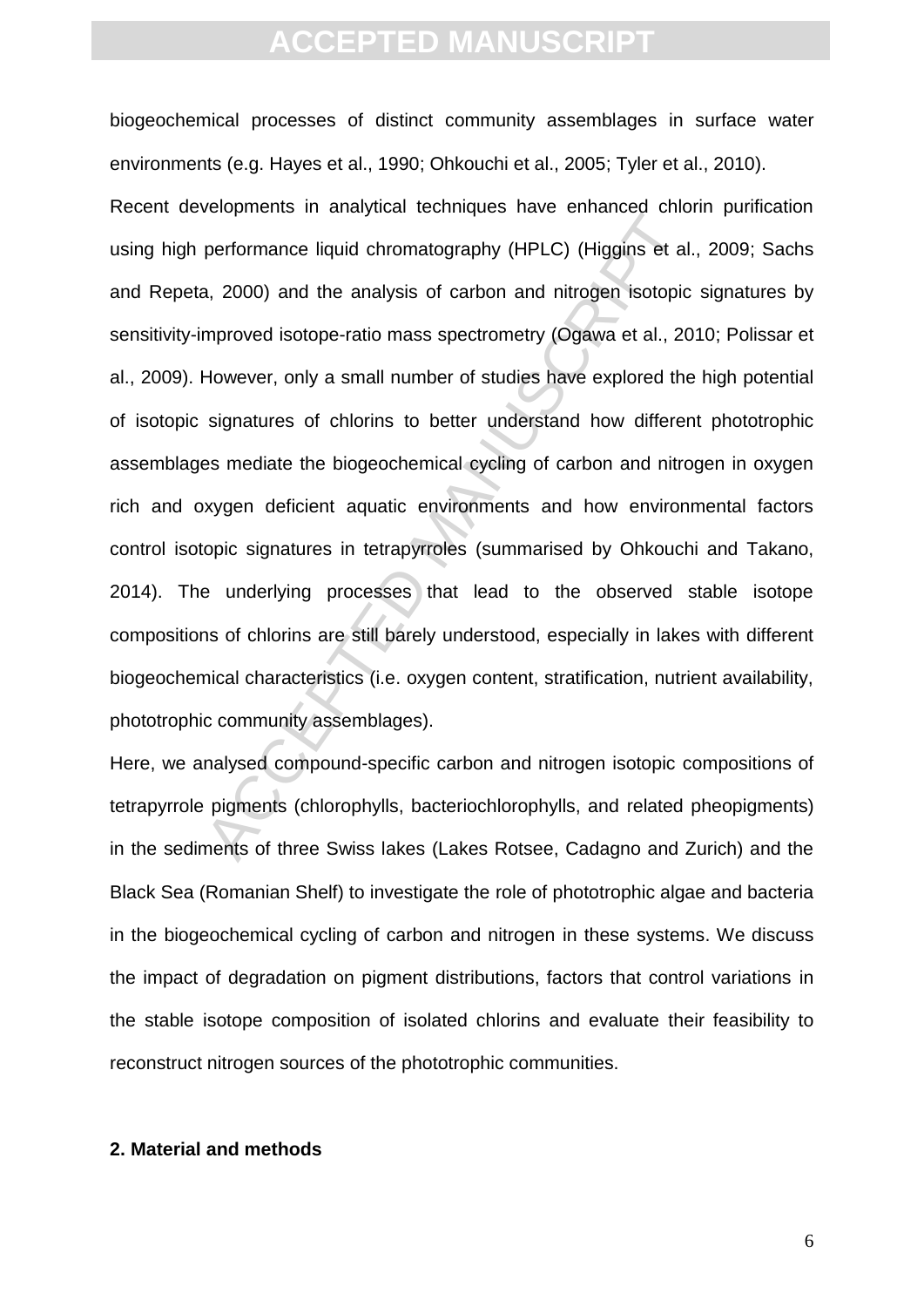#### *2.1. Study sites and sample collection*

From the direct of order and or predigions ample (0-2cm) studied originates from a 110 cm long cordinal ample (0-2cm) studied originates from a 110 cm long cordinal ample (0-2cm) studied originates from a 110 cm long cord Lake Zurich (Lower Lake area of 67.3  $km^2$ ) is a prealpine, mesotrophic, either monomictic or dimictic lake depending on prevailing winter conditions. The surface sediment sample (0-2cm) studied originates from a 110 cm long core (ZH-09-05) obtained with a gravity corer at the maximum depth of 137 m in November 2009 (47°17.004'N, 8°35.640'E, WGS84). The average sedimentation rate in the varved section of this core is ca. 0.28 cm  $yr^{-1}$ , identical with estimates on an equivalent core from the same site that has been studied previously (Naeher et al., 2013a). In this lake, non-N2-fixing cyanobacterium *Planktothrix rubescens* ("burgundy blood algae") has become the dominant species during the past four decades as a result of reoligotrophication due to the associated decrease in phosphate concentrations and warmer water temperatures (Posch et al., 2012). From September to March *P. rubescens* alone represents more than 50% of the total phytoplankton biomass (Bossard et al., 2001). Co-dominating algae in the lake are diatoms and *Cryptophyceae*, whereas chlorophyta account for less than 10% of phytoplankton biomass (Bossard et al., 2001).

Lake Rotsee is a small (0.46 km<sup>2</sup>) prealpine, monomictic and eutrophic lake. The lake has a stable stratified water column with a strong chemocline between ca. 6 and 10 m depth and an anoxic hypolimnion for most of the year (Schubert et al., 2010). In this study we use surface sediment (0-4 cm) from a 65 cm long core (Rot-10-3) obtained with a gravity corer at the maximum depth of 16 m in August 2010 (47°4.251'N, 8°18.955'E, WGS84). Naeher et al. (2012) reported the average sedimentation rate of ca. 0.38 cm  $yr^{-1}$ . The lake has a high species richness and diversity with *Cryptophyceae*, *Chlorophyceae* and diatoms being the predominant algae. Cyanobacteria (mainly *Planktothrix rubescens*) present in the surface water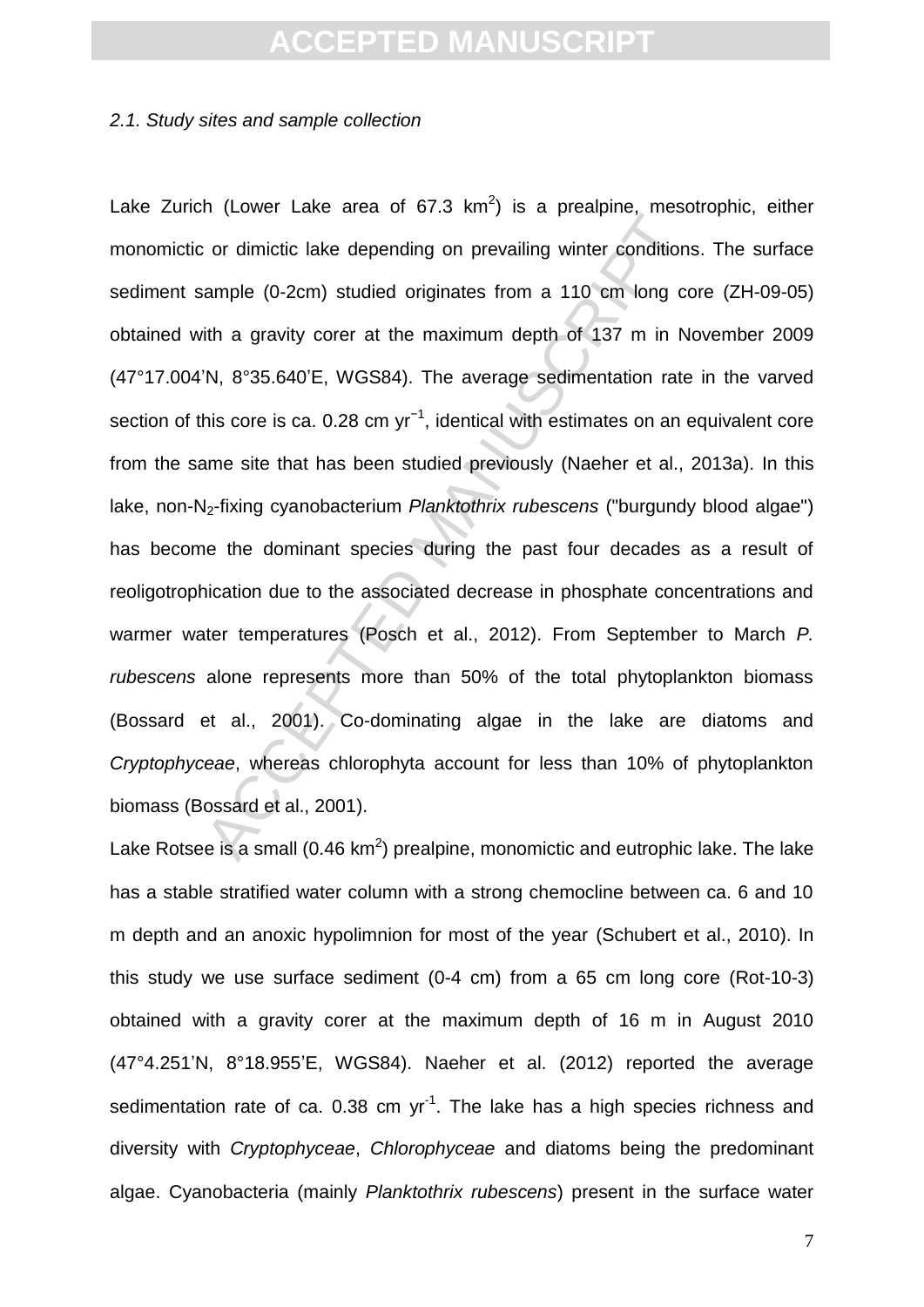are only more abundant than algae during blooms in fall, whereas diatoms dominate at about 5-7 m water depth (monitoring data of the Cantonal Office of Environment and Energy; F. Schanz personal communication).  $N_2$  fixing cyanobacteria are low in abundance (monitoring data of the Cantonal Office of Environment and Energy; F. Schanz personal communication). Also purple and green phototrophic sulfur bacteria (PSB, GSB) are present (e.g. Kohler et al., 1984; Züllig, 1985).

(monitoring data of the Cantonal Office of Environment and any systems (monitoring data of the Cantonal Office of Environment and solve the small (0.26 km<sup>2</sup>), alpine, mesotrophic and merom strong chemocline between ca. 1 Lake Cadagno is a small (0.26  $km^2$ ), alpine, mesotrophic and meromictic lake. The lake has a strong chemocline between ca. 10 and 13 m and is permanently stratified (Wirth et al., 2013). A sediment core was collected from the deepest part of the lake (21 m depth) in September 2009 (46°33.000'N, 8°42.000'E, WGS84; Wirth et al., 2013) using an UWITEC platform with a percussion piston-coring system. The surface sediment is not available, and we used a sediment sample with a depth of 633-638 cm of the core, which corresponds to 5000-5600 calendar years before present (cal yr BP) based on the radiocarbon dates. The sedimentation rate is ca. 2 mm yr<sup>-1</sup> (Wirth et al., 2013). In Lake Cadagno, phytoplanktonic communities are dominated by green algae (predominant chlorophyte: *Echinocoleum elegans)*, diatoms, cryptophytes and dinophytes in early summer, with increasing abundances of diatoms, followed by green algae and flagellates towards late summer (Bossard et al., 2001; Schanz and Stalder, 1998). PSB and GSB are present in the chemocline and hypolimnion (e.g. Peduzzi et al., 2011; Tonolla et al., 2005; Züllig, 1985).

The Black Sea is a restricted, semi-enclosed brackish inland sea and represents the largest modern anoxic basin in the world. It is stratified permanently with the pycnocline between ca. 50 and 150 m water depth (Ozsoy and Unluata, 1997; Piper and Calvert, 2011). The studied surface sediment sample (0-2 cm) originates from a 56 cm long sediment core that was recovered at a water depth of 220 m on the Romanian Shelf in May 2010 with a multicorer (sampling site 10MA10; 43°43.905'N,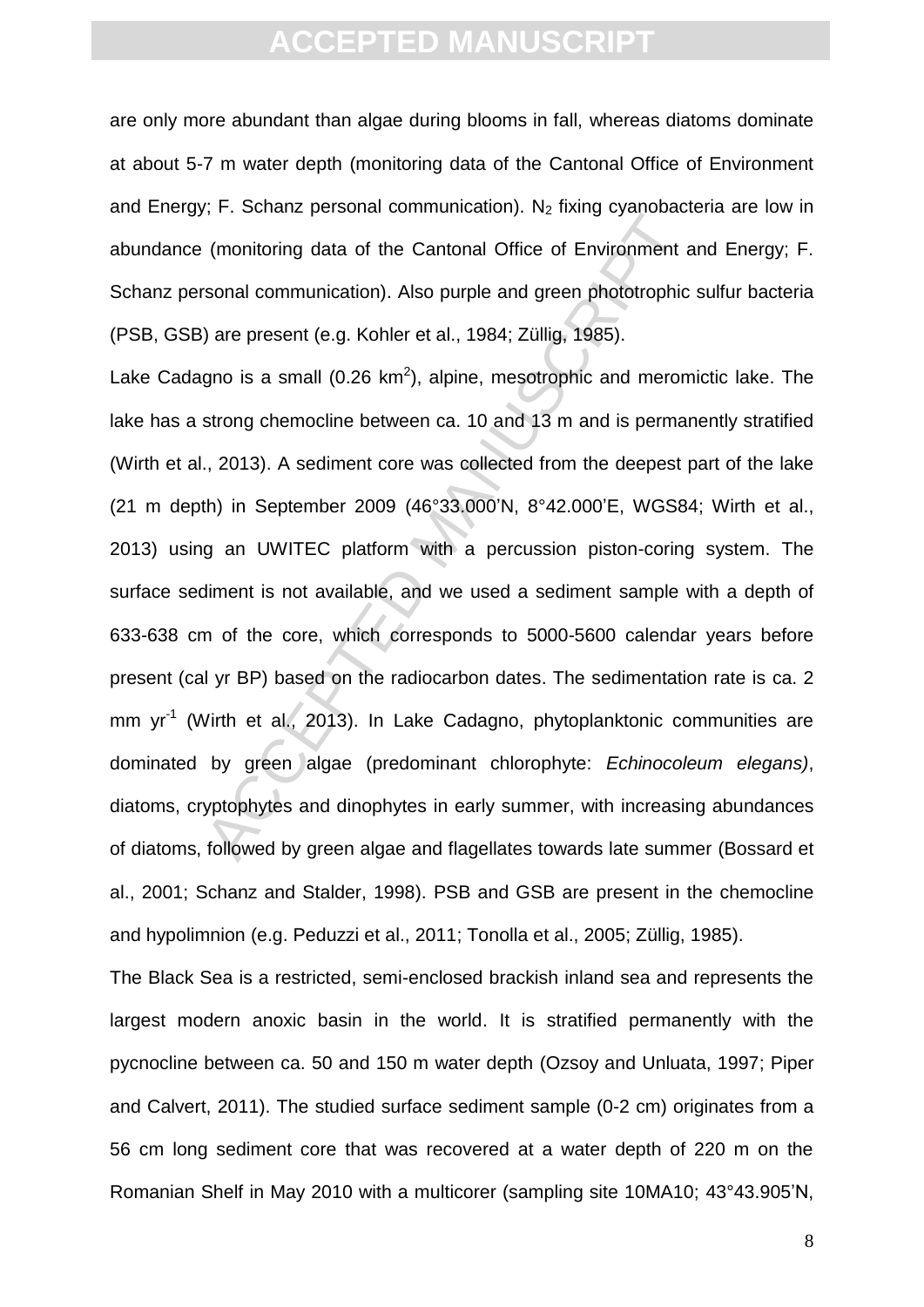Sen Did using deminicated by distindigendiced in periodicipation of the sense in the specially dominated by diatoms with exceptio cyanobacteria and dinoflagellates (Vasiliu et al., 2012). G<br>
Shelf is generally dominated by 30°11.962'E, WGS84). The core covers the typical Black Sea unit 1 (Piper and Calvert, 2011; Ross and Degens, 1974). The phytoplankton communities in the western Black Sea are typically dominated by dinoflagellates in spring, and diatoms and coccolithophores in fall (Eker et al., 1999; Moncheva et al., 2001), although the Romanian Shelf is generally dominated by diatoms with exceptions of blooms comprising cyanobacteria and dinoflagellates (Vasiliu et al., 2012). GSB have been reported from the chemocline of the Black Sea (e.g. Repeta et al., 1989).The studied samples were frozen at -20°C after recovery of the cores and freeze dried, ground and homogenised prior to analyses.

#### *2.2. Pigment extraction, isolation and analysis*

Chloro- and pheopigments were analysed as reported in Tyler et al. (2010) with some modifications. In brief, freeze-dried and ground sediment (1-11 g) was extracted three times with acetone by ultrasonication for 15 min in an ice bath, followed each time by centrifugation at 777×G for 5 min. The volume of the total extract was reduced under a cold stream of argon and transferred into a *n*-hexane-MilliQ bilayer (ratio 1:3), homogenised using vortex and centrifuged at 777×G for 2 min. The *n*-hexane layer was recovered and dried under reduced pressure. All steps were carried out under careful exclusion of light irradiation where possible and dried samples were stored within an argon atmosphere at -20°C. Samples were dissolved in *N,N*dimethylformamide (DMF) prior to analysis by reversed-phase high performance liquid chromatography (HPLC), using an Agilent Infinity 1260 series HPLC equipped with a photodiode array detector (DAD) and fraction collector. Prior to injection, the extracts were filtered by 0.2 μm centrifuge filters (GHP Nanosep® MF, Pall Co., USA) in order to remove particles.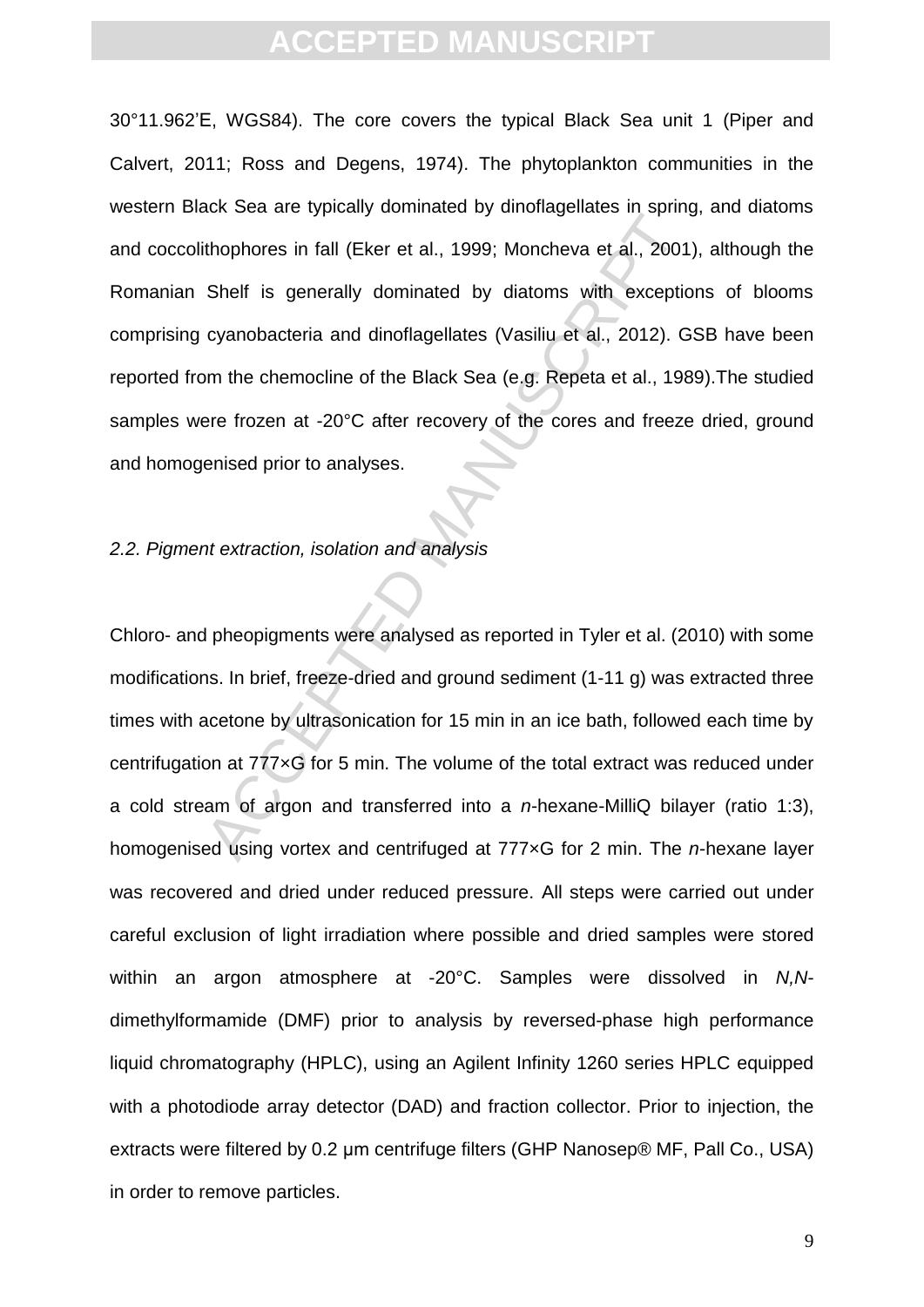the arrightent asipar of the Column (12.5 mm x 4.6 mm; 5 µm). The isocratically with 75% A and 25% B for 5 min and the 50% B for 50 min at 1.0 mL min<sup>-1</sup>, where A = acetonitrile/py = ethyl acetate/pyridine (100:0.5; v.v). For the determination of pigment distributions (Fig. 1) and the isolation (fraction collection) of chloro- and pheopigments from the extract, the HPLC system was equipped with an Agilent Eclipse XDB-C18 column (250 mm x 4.6 mm; 5 μm) and an Agilent Eclipse XDB-C18 guard column (12.5 mm x 4.6 mm; 5 μm). These pigments were eluted isocratically with 75% A and 25% B for 5 min and then with a linear gradient to 50% B for 50 min at 1.0 mL min<sup>-1</sup>, where A = acetonitrile/pyridine (100:0.5; v:v) and  $B = e^{\frac{t}{c}}$  acetate/pyridine (100:0.5; v:v). The oven temperature was kept constant at 30°C. Pigments were identified based on relative retention times and by comparison with published UV-VIS spectra (Fig. 1; Table 1) (Airs et al., 2001; Airs and Keely, 2003; Chen et al., 2003; Chikaraishi et al., 2007; Tyler et al., 2010). The range of recorded wavelengths of the DAD spectra was set to 250-800 nm.

To achieve high single pigment purities, a second isolation step was applied using an Agilent Eclipse PAH column (250 mm x 4.6 mm; 5 μm) with an Agilent Eclipse PAH guard column (12.5 mm x 4.6 mm; 5 μm). Isocratic elution of the pigments was achieved using 20% B for 5 min, followed by a linear gradient to 60% B for 30 min and then to 100% B for 13 min. The flow rate was constant at 1.0 mL min<sup>-1</sup>. The column compartment was kept at 15°C for the fraction collection of peaks of BChls *a*, *e* and their derivatives, Chl *a* and Pheo *a*, whereas 30°C was used for all other pigments. Prior to this second isolation, Chl *a* was converted to Pheo *a* (Mg removal) by 2 M HCl, extracted by *n*-hexane and dried under a cold stream of argon. This conversion step was also used to separate otherwise coeluting peaks of Chl *a* and BPhe *a* in the Lake Rotsee sample (Fig. 2).

A third isolation step was required for the analysis of BChls *e* and their derivatives (Fig. 3a), using the same, first HPLC isolation procedure as described above, except using two Agilent Eclipse XDB-C18 columns (250 mm x 4.6 mm; 5 μm) in series together with an Agilent Eclipse XDB-C18 guard column (12.5 mm x 4.6 mm; 5 μm).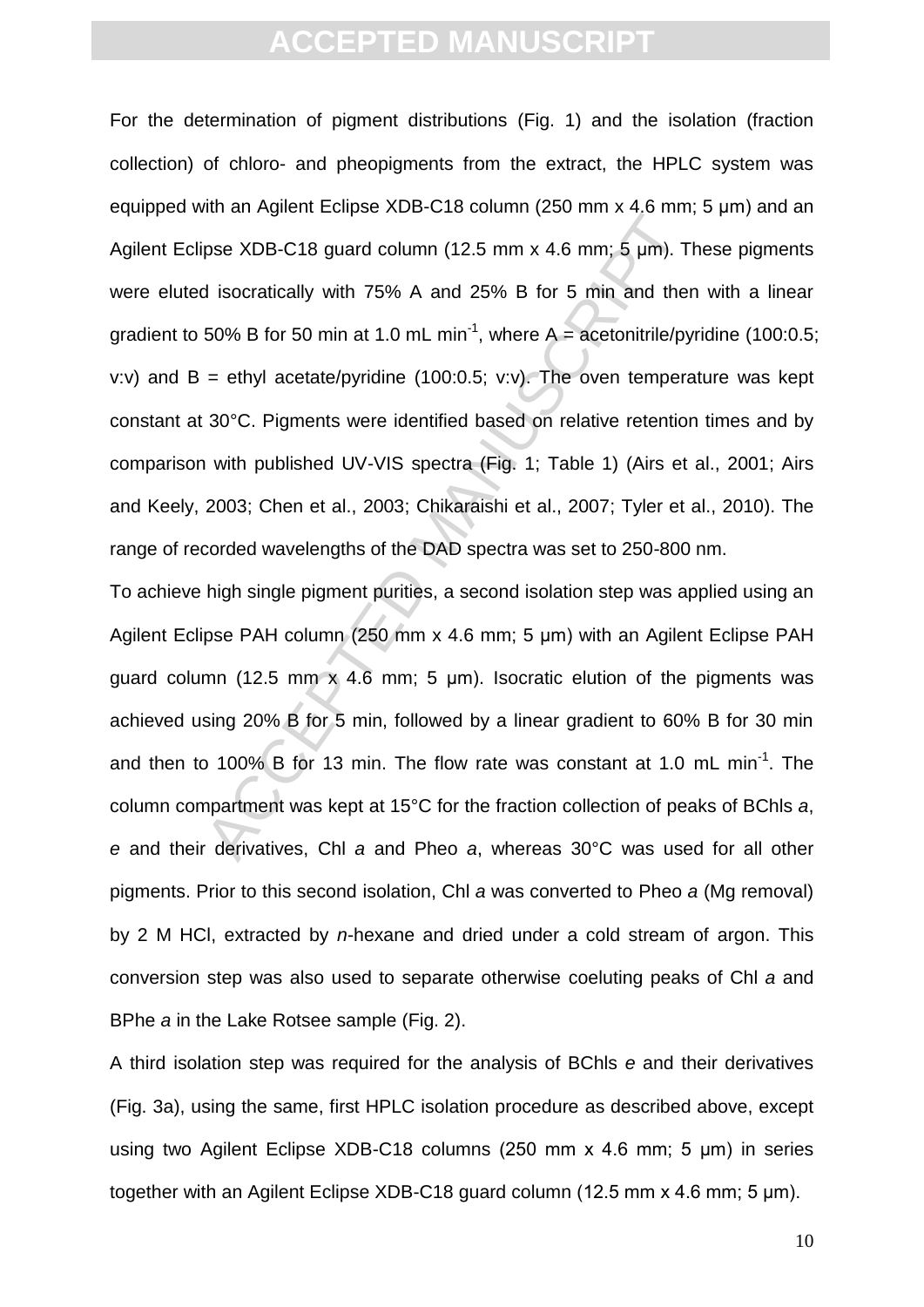ACCEPTED THE Same Server of the same of the same, first HPLC isolation procedure as de<br>t Eclipse XDB-C18 columns (250 mm x 4.6 mm; 5 µm) were<br>ther with an Agilent Eclipse XDB-C18 guard column (12.5 m<br>AS was operated in pos To confirm the identification of the detected BChls *e* and their related chlorins, the isolated fractions were also analysed by HPLC coupled to electrospray ionisation mass spectrometry (HPLC-ESI-MS), using an Agilent 1200 LC coupled to an Agilent 6460 ESI-MS system. The same, first HPLC isolation procedure as described above. Two Agilent Eclipse XDB-C18 columns (250 mm x 4.6 mm; 5 μm) were connected in series together with an Agilent Eclipse XDB-C18 guard column (12.5 mm x 4.6 mm; 5 μm). The MS was operated in positive ion mode, with an ion source temperature of 290°C, gas flow of 5.0 L min<sup>-1</sup>, nebuliser pressure of 45 psi, sheath gas temperature of 300 $\degree$ C and sheath gas flow of 11 L min<sup>-1</sup>. The capillary voltage was 4000 V, the nozzle voltage 1500 V and the fragmentation voltage 180 V. The acquired mass range was *m/z* 400-1200 in full scan mode.

#### *2.3. Carbon and nitrogen isotope analyses*

Prior to isotope analysis, potential remains of pyridine in the vials containing the isolated chlorins were removed by liquid-liquid extraction of added MilliQ water with *n*-hexane, which was then dried under a cold argon stream. Samples were dissolved in dichloromethane (DCM) and transferred to pre-cleaned Sn cups (Tyler et al., 2010), followed by careful evaporation of DCM at 35°C prior to isotope analysis. Stable carbon and nitrogen isotopic compositions of chlorins were determined on a modified FlashEA1112 automatic Elemental Analyser (EA) connected to a Thermo Finnigan Delta plus XP isotope-ratio mass spectrometer *via* a ConFlo III (Ogawa et al., 2010). The compound-specific  $\delta^{13}C$  and  $\delta^{15}N$  values are given relative to Vienna PeeDee Belemnite (VPDB) and relative to atmospheric  $N_2$  (AIR), respectively.

The analytical errors estimated by the repeated analysis of our laboratory standard (Nickel octaethylporphyrin:  $\delta^{13}C = -34.17 \pm 0.06$  ‰,  $\delta^{15}N = 0.86 \pm 0.03$  ‰) were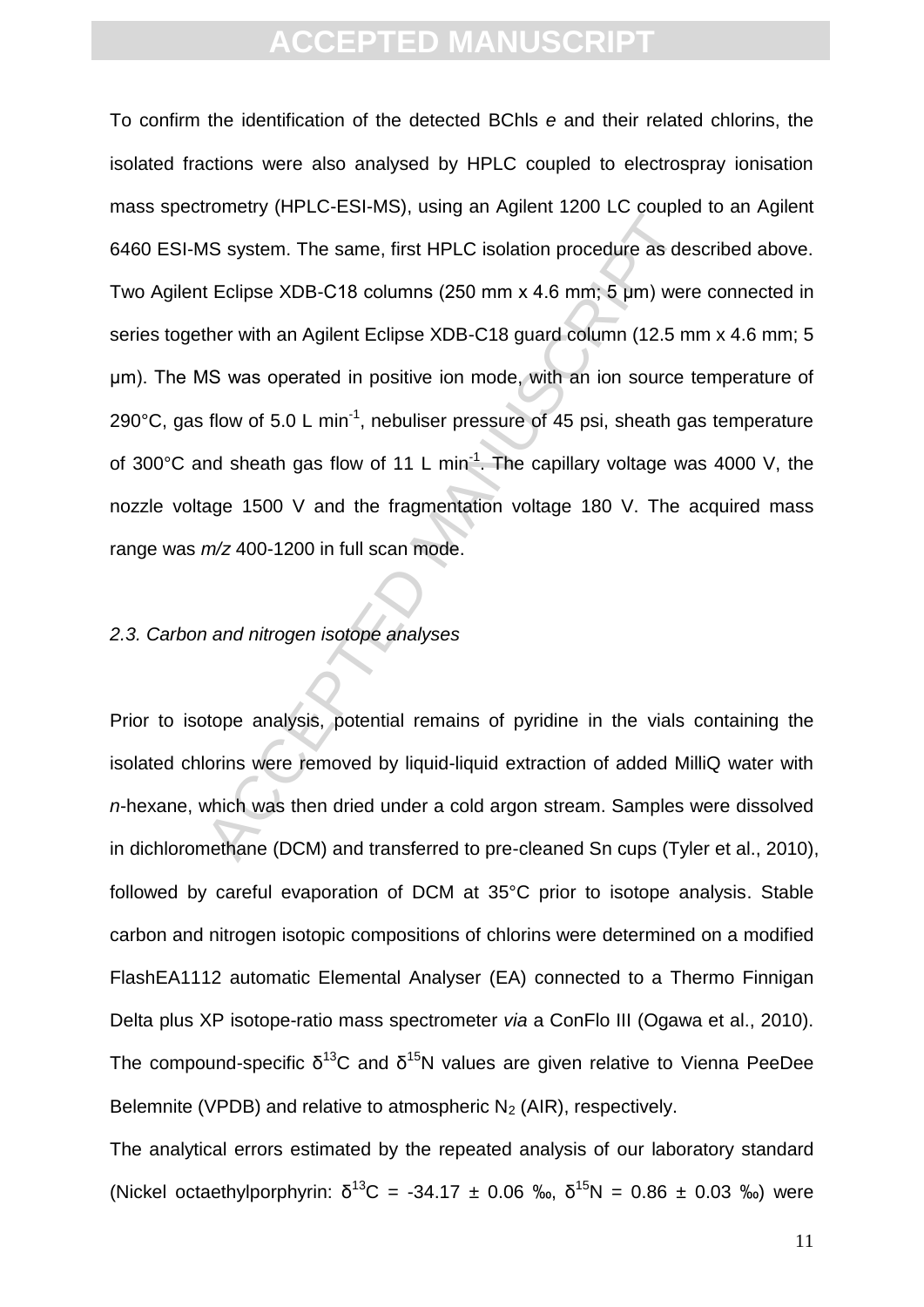and by comparing the measured C/N ratios with the theoretical bulk sediment  $\delta^{13}C$  and  $\delta^{15}N$  values, the used instruments of the procedure have been reported in detail by extractionation factors were expressed in t within 0.5‰ and 0.8‰ for  $\delta^{13}C$  and  $\delta^{15}N$  values, respectively. The purity of the chlorins was verified by the comparison of UV-VIS spectra of samples and standards (isolated pigments obtained from higher plant leaves and sediments; Chikaraishi et al., 2007) and by comparing the measured C/N ratios with the theoretical values.The analysis of bulk sediment  $\delta^{13}C$  and  $\delta^{15}N$  values, the used instrumentation and analytical errors of the procedure have been reported in detail by Naeher et al. (2012).

Isotopic fractionation factors were expressed in the epsilon notation with  $^{13}$   $\varepsilon_{a/b}$  values corresponding to to  $^{13} \epsilon_{a/b} = 1000 [({}^{13}C/{}^{12}C)_{a}/{}({}^{13}C/{}^{12}C)_{b} - 1]$  and  $^{15} \epsilon_{a/b}$  values to  $^{15} \epsilon_{a/b} =$ 1000  $[(15N/14N)<sub>a</sub>/(15N/14N)<sub>b</sub> - 1].$ 

#### **3. Results and Discussion**

*3.1. Distributions of chlorophyll* a *and its derivatives in the studied sediments and the impact of pigment degradation*

The pigment distributions in the surface sediment of Lake Zurich were dominated by Chl *a* and its derivatives including pheophytin *a* (Pheo *a*), pyropheophytin *a* (PPhe *a*), 13<sup>2</sup> ,17<sup>3</sup> -cyclopheophorbide-*a*-enol (CPhe *a*) and chlorophyllone *a* (Chlone *a*), which were identified based on relative retention times and characteristic UV-VIS spectra (Figs. 1, A.1; Table 1; Section 2.3) (Airs et al., 2001; Airs and Keely, 2003; Chen et al., 2003; Chikaraishi et al., 2007; Tyler et al., 2010). Minor compounds comprise an epimer of Pheo *a* and steryl and carotenol chlorin esters (SCEs and CCEs; Figs. 1, A.1).These compounds were also detected in the sediment samples of the other study sites. Only a trace amount of Chl *a* was detected in the Lake Cadagno sample due to the high progress of Chl *a* degradation during the aging of the studied sample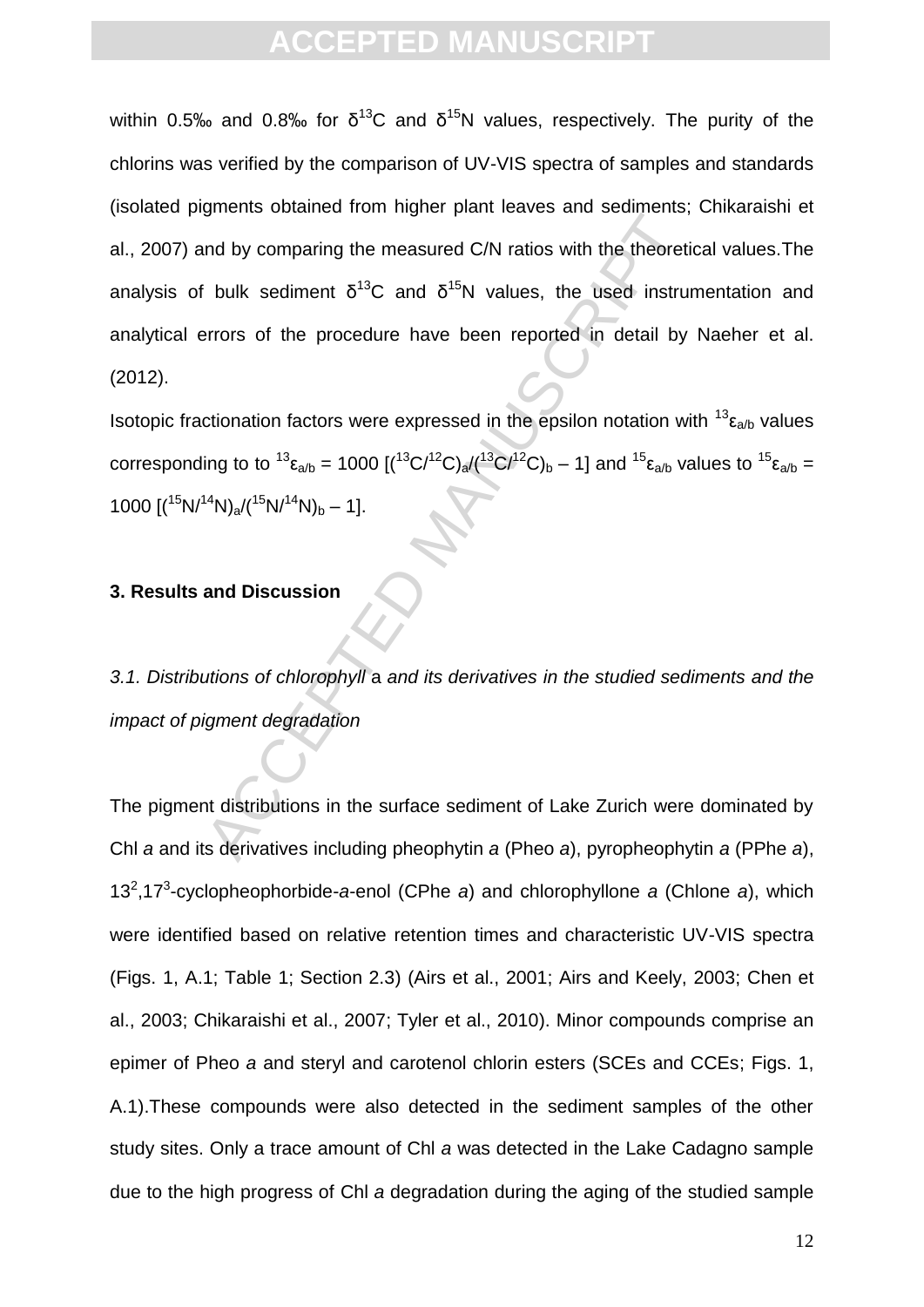(during the last 5000-5600 years), represented by the predominance of PPhe *a* relative to Chl *a* and Pheo *a*. Similarly, the low abundance of Chl *a* relative to its pheopigments in the Black Sea sediment results from the long timescales of sedimentation in the Black Sea (Ross and Degens, 1974). The Black Sea sediment contained relatively higher amounts of SCEs and CCEs than in the lake sediments (King and Repeta, 1991), which are also characteristic for a higher degree of chlorophyll transformation in the water column and more intense grazing by zooplankton (e.g. Chen et al., 2003; Furlong and Carpenter, 1988; Harradine et al., 1996; King and Repeta, 1991; Spooner et al., 1994).

The air and beta beta beta beta beta beta mediation in the length<br>in the Black Sea (Ross and Degens, 1974). The Black<br>relatively higher amounts of SCEs and CCEs than in the I<br>Repeta, 1991), which are also characteristic fo The chlorin index provides additional evidence for rapid transformation of chloro- to pheopigments. This index is defined as the ratio between the fluorescence intensity of a sediment extracted with acetone and treated with hydrochloric acid (1M HCl) and the original sediment extract, using 428 nm and 671 nm as excitation and emission wavelengths, respectively (Schubert et al., 2005). It is a measure of the degree of degradation of labile OM, mainly based on the transformation of Chl *a* to Pheo *a*. The values of 0.6 and 0.7 in the surface samples and the rapid increase of these values with increasing sediment depth in Lakes Rotsee and Zurich (Naeher et al., 2012; in prep) show that pheopigments are rapidly formed within the water column and the most recent sediments of these lakes. No chlorin index values were available for the Lake Cadagno and Black Sea sediments.

### *3.2. Detection of bacteriochlorophyll* a *and* e *derivatives as indicators of phototrophic bacterial communities*

In contrast to Lake Zurich, the other study sites are characterised by pronounced photic zone euxinia (e.g. Naeher et al., 2013b; Repeta et al., 1989; Wirth et al., 2013;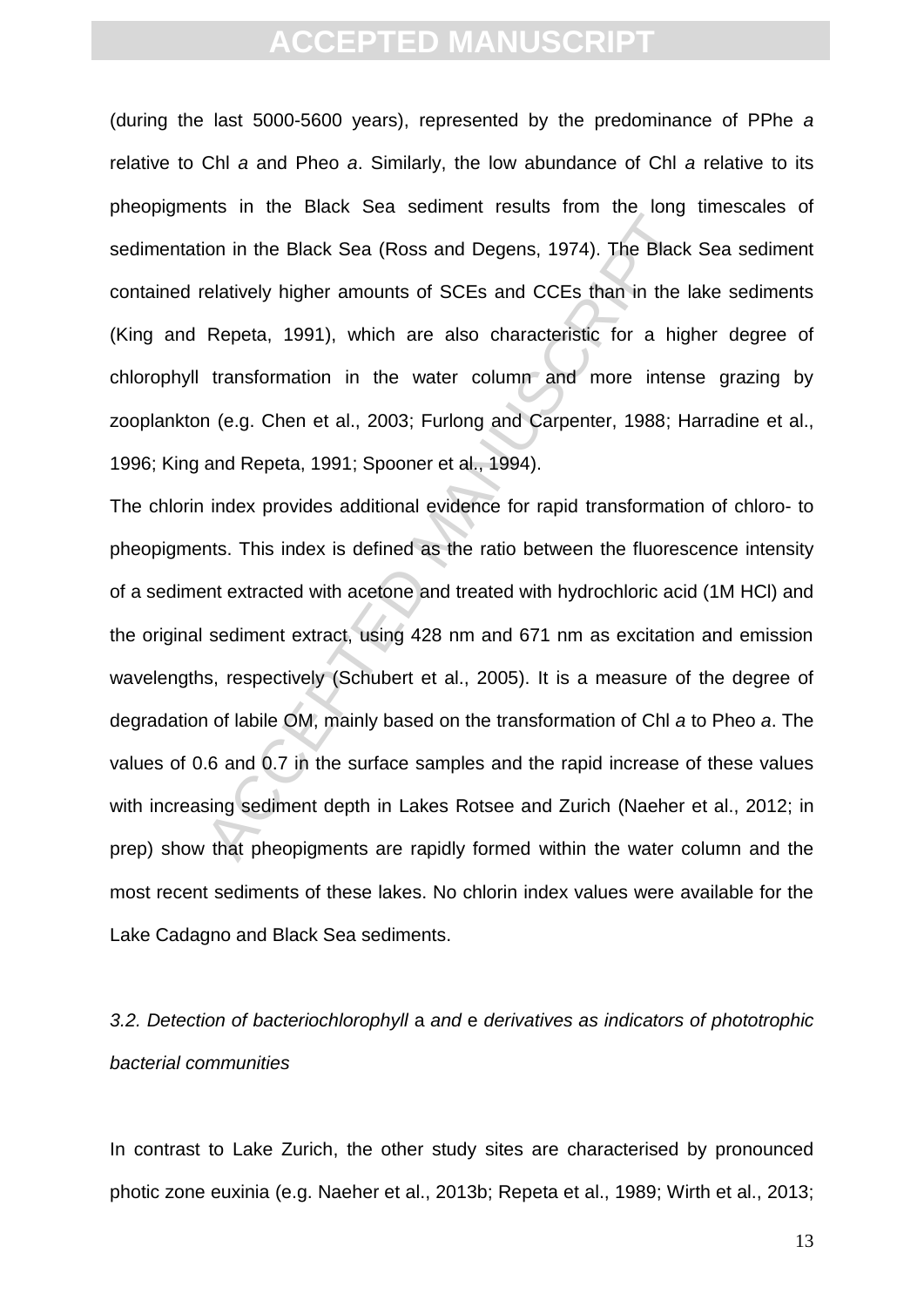Züllig, 1985). Aquatic systems affected by anoxic conditions with  $H_2S$  within the photic zone provide ideal habitats for phototrophic sulfur bacteria (Pfennig, 1978). In Lakes Rotsee and Cadagno previous studies reported the presence of PSB and GSB (e.g. Kohler et al., 1984; Naeher et al., 2013b; Peduzzi et al., 2011; Tonolla et al., 2005; Züllig, 1985), whereas in the Black Sea only GSB have been reported (Repeta et al., 1989).

or et al., 1984; Naeher et al., 2013b; Peduzzi et al., 2011;<br>
1, 1985), whereas in the Black Sea only GSB have been rep<br>
1, 1985), whereas in the Black Sea only GSB have been rep<br>
1,<br>
1, 1985), whereas in the Black Sea onl In agreement with these observations, in Lakes Rotsee and Cadagno the presence of PSB was confirmed by two and nine BChl *a* derivatives, respectively, including bacteriopheophytin (BPhe) *a* and bacteriopheophorbide (BPhide) *a*, detected on the basis of characteristic UV-VIS spectra with absorption maxima at ca. 360 and 750 nm (Fig. 2) and relative retention times. The most abundant peak in the 750 nm chromatogram was assigned to BPhe *a* based on its diagnostic absorption maxima at 357, 524 and 746 nm (Fig. 2; Table 1). Although this compound coeluted with Chl *a*, comparison with relative retention times reported in Airs and Keely (2003) further support the identification of this pigment as BPhe *a*. In agreement with previous reports (Repeta and Simpson, 1991; Repeta et al., 1989), BChl *a* and its derivatives were not detected in the Black Sea sediment.

In Lake Cadagno, Lake Rotsee and the Black Sea, both BChls *e* and BPhes *e* were observed (Figs. 1, 3), which confirms the presence of brown strains of GSB in these systems. The vertical segregation of GSB below PSB in the water columns of Lakes Rotsee and Cadagno has been reconstructed by bacteriochlorophyll profiles (Gregersen et al., 2009; Kohler et al., 1984), with a higher abundance of PSB in the upper chemocline, whereas GSB were more abundant in the lower chemocline and monimolimnion.

BChls *e1-e<sup>3</sup>* and BPhes *e1-e<sup>3</sup>* were identified based on characteristic UV-VIS spectra with absorption maxima at 460 and 650 nm, and 440 and 660 nm, respectively (Fig.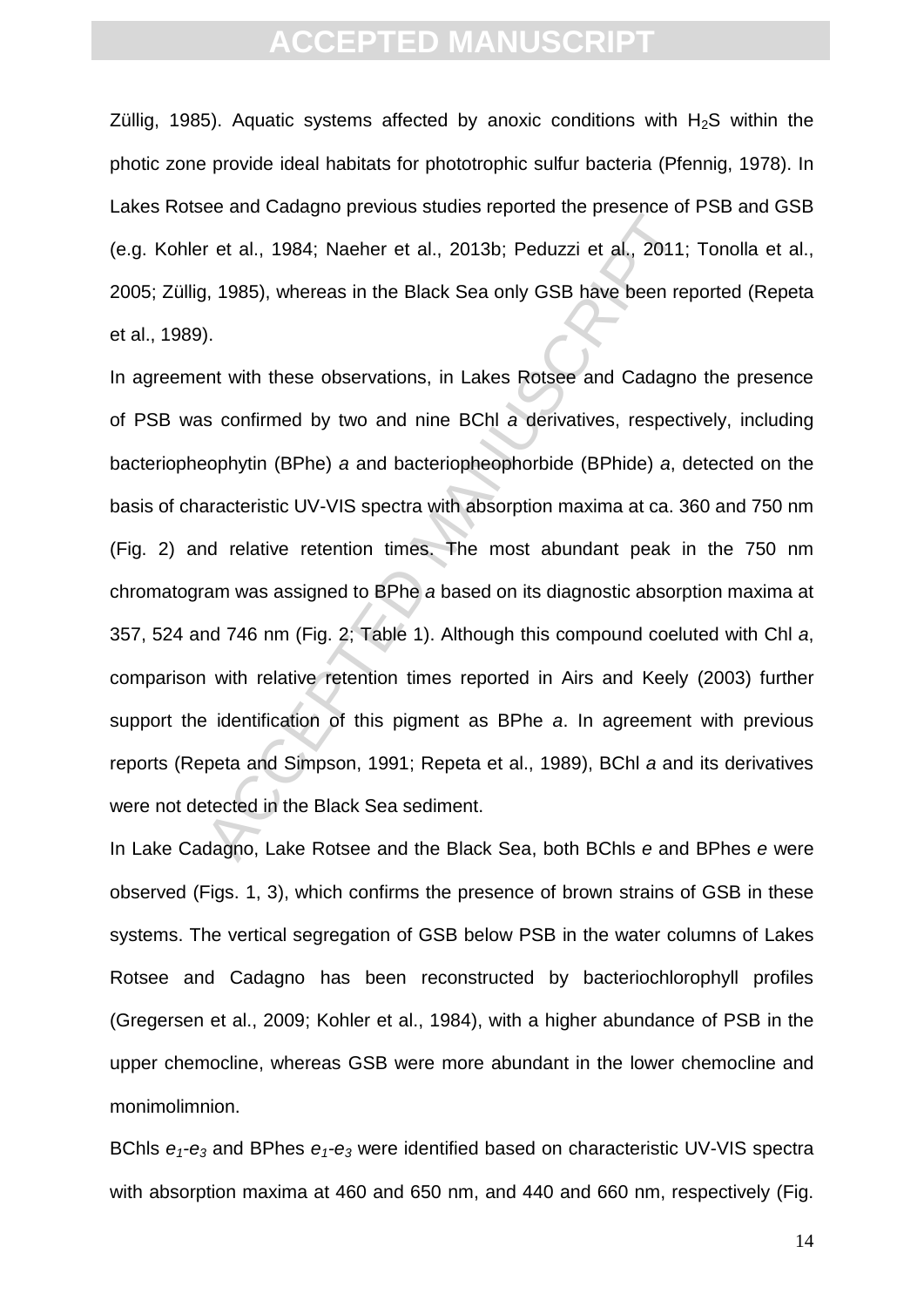Example 2 and the Lake Cade<br>aled two isomers of both BPhes  $e_2$  and  $e_3$  in the Lake Cad<br>e Lake Cadagno sediment sample revealed in total sever<br>e based on their characteristic absorption spectra (Fig. 3),<br>ated BPhes  $e_$ 3). Furthermore, the diagnostic [M+H]<sup>+</sup> ions  $m/z$  799.5, 813.5 and 827.5 suggest BPhes with ethyl (*e1*), *n*-propyl (*e2*) and *iso*-butyl (*e3*) groups substituted at C8 position, respectively (Chen et al., 2001). LC-MS analysis of the isolated BPhes *e* further revealed two isomers of both BPhes *e<sup>2</sup>* and *e<sup>3</sup>* in the Lake Cadagno samples. Although the Lake Cadagno sediment sample revealed in total seven BChls *e* and five BPhes *e* based on their characteristic absorption spectra (Fig. 3), only BChls *e1 e<sup>3</sup>* and related BPhes *e1-e<sup>3</sup>* could be assigned. Similar to these observations, Gregersen et al. (2009) detected six main BChl *e* homologs in the water column of this lake, which were tentatively assigned as two series of BChls  $e_1$ - $e_3$ . The first three have farnesol as the side chain, whereas the latter three peaks could not be determined. Comparison of HPLC chromatograms of Lake Cadagno with the respective fractions from Lake Rotsee and the Black Sea (Fig. 1) indicated that the same BChls *e1-e<sup>3</sup>* and BPhes *e1-e<sup>3</sup>* were also present in these samples.

#### *3.3. Evaluation of the purity of isolated chlorins*

The data quality of chlorins for the analysis of their compound-specific carbon and nitrogen isotopic compositions depends crucially on the achieved purity of the isolated pigments. The pigment purity has been evaluated based on the similarity of measured UV-VIS spectra of isolated compounds obtained from samples relative to reference compounds (Section 2.3; e.g. Ohkouchi et al., 2005; Tyler et al., 2010). Furthermore, the correspondence of measured and theoretical C/N ratios on the basis of chemical structures was used as a control for sufficient purity (e.g. Ohkouchi et al., 2005; Tyler et al., 2010).

The measured molar C/N ratio of Chl *a* in Lake Rotsee (14.6) was only slightly higher than the theoretical value of 13.8 (Table 2). Similarly, the predicted molar C/N ratio of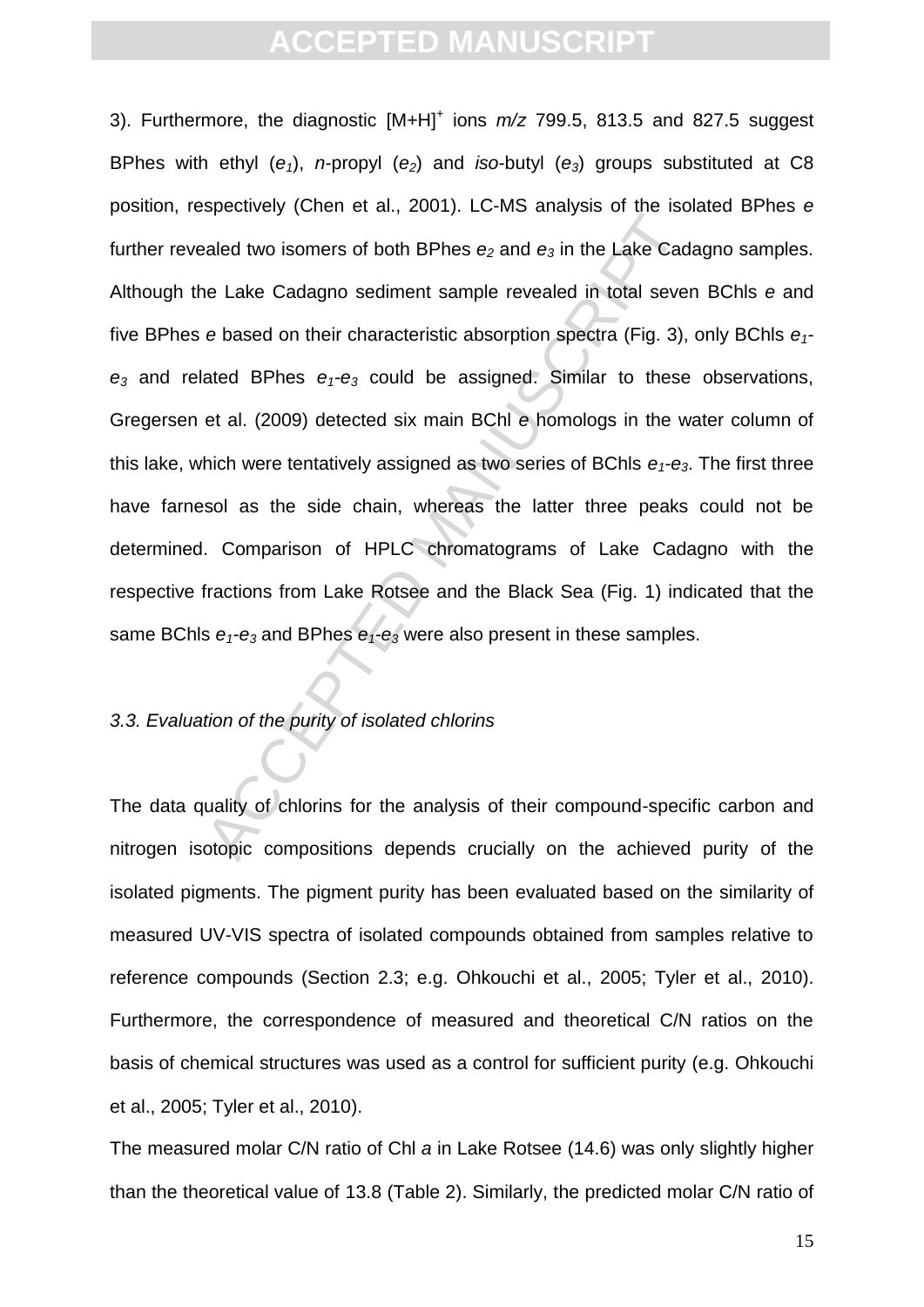Pheo *a* is 13.8, which is lower than values of 17.4 and 15.1 in Lakes Zurich and Rotsee, respectively. Measured C/N ratios of PPhe *a* were somewhat higher (Lake Cadagno 15.7; Lake Rotsee 13.9; Black Sea 14.8) than the predicted value of 13.3. CPhe *a* was also slightly higher (8.8 and 10.1 for Lake Rotsee and Lake Zurich, respectively) than the predicted molar C/N ratio of 8.0. BChl *a* and BPhes *a* have theoretical C/N ratio of 13.8, whereas molar C/N ratios of BChls *e* and BPhes *e* depend on the respective homolog, either 12.8, 13.0 or 13.3 for BChls and BPhes *e1*, *e<sup>2</sup>* and *e3*, respectively. While an unidentified BChl *a* derivative in Lake Cadagno had very similar C/N ratios (13.6), another unidentified BChl *a* derivative in Lake Rotsee (13.2) agreed well with the theoretical prediction.

and state induct of the predicted interpretations as also slightly higher (8.8 and 10.1 for Lake Rotsee and<br>
y) than the predicted molar C/N ratio of 8.0. BChl a and<br>
C/N ratio of 13.8, whereas molar C/N ratios of BChls e However, although the comparison of measured UV-VIS spectra of all isolated pigments were diagnostic and suggested sufficient purity, the C/N ratios of some isolated fractions are at least 25% higher than the predicted values (Table 2). Especially the values for Chl *a* fraction in Lake Zurich (C/N ratio of 22.4 instead of 13.8), Pheo *a* and CPhe *a* fraction in the Black Sea (19.1 and 12.2 instead of 13.8 and 8.0, respectively), the Pheo *a* epimer fraction (19.0 instead of 13.8) and BPhe *a* fraction (23.7 instead of 13.8) in Lake Rotsee were significantly higher than the theoretical values. The C/N ratio from the mixture of BPhes *e1*, *e<sup>2</sup>* and *e<sup>3</sup>* (17.4) in Lake Cadagno were significantly higher than theoretical values of 12.8, 13.0 and 13.2, respectively (Table 2).

The C/N ratios that were higher than predicted values may result predominantly from carbon derived from coeluting lipids or carotenoids, which are difficult to remove completely with our chlorin purification processes (Ohkouchi and Takano, 2014; Tyler et al., 2010). Because coelution with carotenoids was not observed in the absorption range of 500-550 nm for all samples, other lipids are potential contaminants that cannot be detected by UV-VIS spectroscopy. Therefore, due to the at least 25%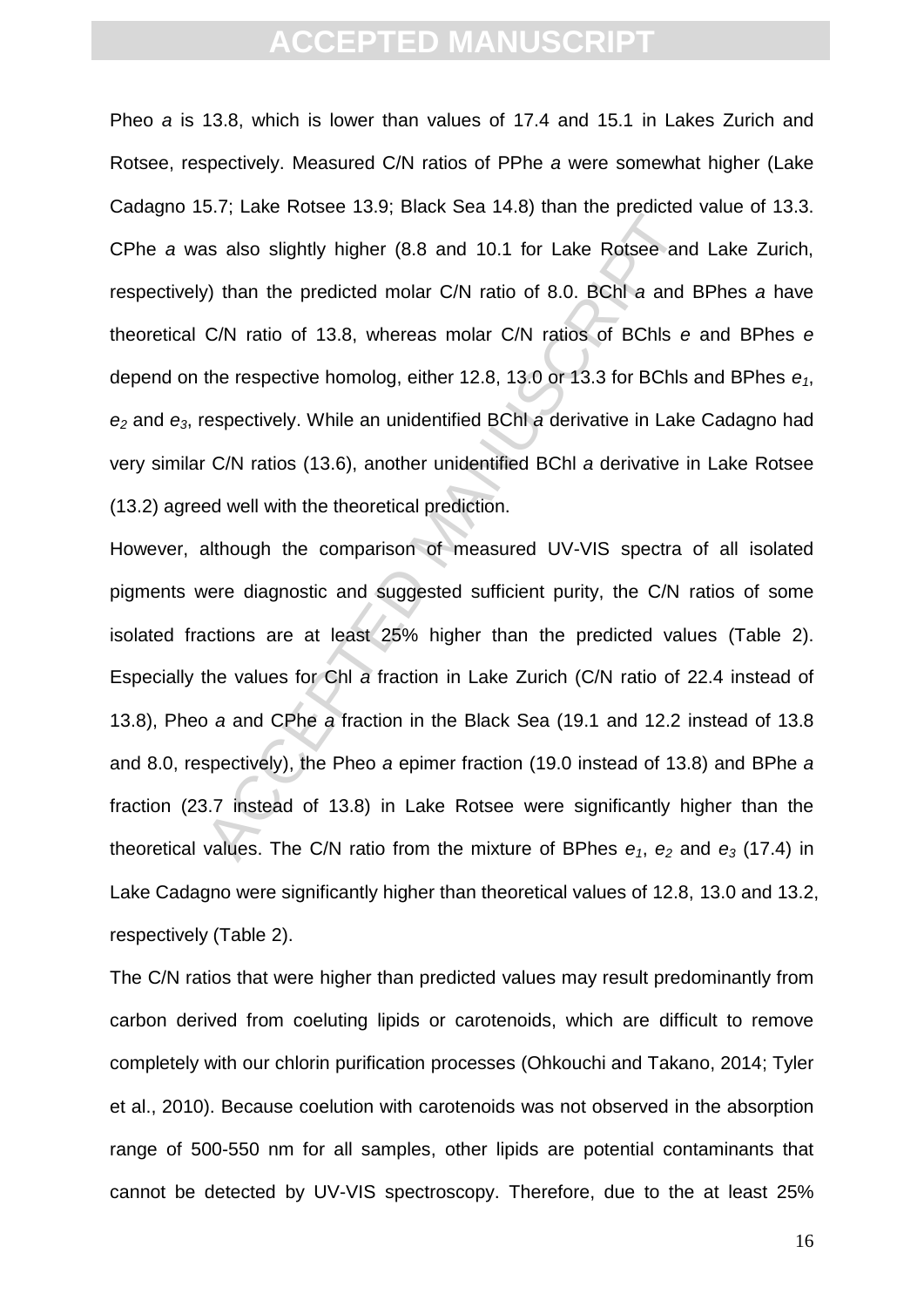higher molar C/N ratio than expected based on structural reasons, at least one fourth of the carbon in the Chl *a* fraction in Lake Zurich, Pheo *a* and CPhe *a* fractions in the Black Sea, Pheo *a* epimer and BPhe *a* fractions in Lake Rotsee and BPhes *e1*, *e<sup>2</sup>* and *e<sup>3</sup>* in Lake Cadagno may be derived from carbon from other compounds. Therefore, the  $\delta^{13}$ C values of these chlorins must be considered unreliable and were not interpreted.

Lake Cadagno may be derived from carbon from other<br>the  $\delta^{13}$ C values of these chlorins must be considered unrelief<br>the  $\delta^{15}$ N values of these compounds in the same samples ch<br>h less biased due to the limitation of c However, the  $\delta^{15}N$  values of these compounds in the same samples are considered to be much less biased due to the limitation of coeluting nitrogen-containing compounds (Ohkouchi and Takano, 2014; Tyler et al., 2010) and are therefore discussed in this study. However, only the lower than predicted molar C/N ratio of BPhe *a* fraction (10.6 instead of 13.8; Table 2) may be derived from significant contributions of nitrogen (and maybe also carbon) from other compounds, so its  $\delta^{13}C$ and  $δ<sup>15</sup>N$  values are disregarded in this study.

*3.4. Factors influencing the stable carbon isotopic signatures of Chl* a *and related pheopigments in the studied systems*

The δ<sup>13</sup>C value of Chl *a* (δ<sup>13</sup>C<sub>Chl-a</sub>) was -31.4‰ for Lake Rotsee, which was close to or higher than its value for the pheopigments (as low as -36.1‰; Fig. 4a). Similarly,  $δ<sup>13</sup>$ C values of pheopigments in Lake Cadagno were as low as ca. -36.2‰ and -33.6‰ in Lake Zurich. In contrast,  $\delta^{13}$ C<sub>PPhe-a</sub> value was -24.1‰ in the Black Sea. Those values are very similar to the  $\delta^{13}C_{\text{bulk}}$  values with -34.5, -32.4 and -25.8‰ in the surface sediments of Lake Zurich, Lake Rotsee and the Black Sea, respectively (Fig. 4a).

The isotopic compositions of intact chlorophylls reflect those of the used substrates, assimilation pathways and growth conditions of the phototrophic communities (e.g.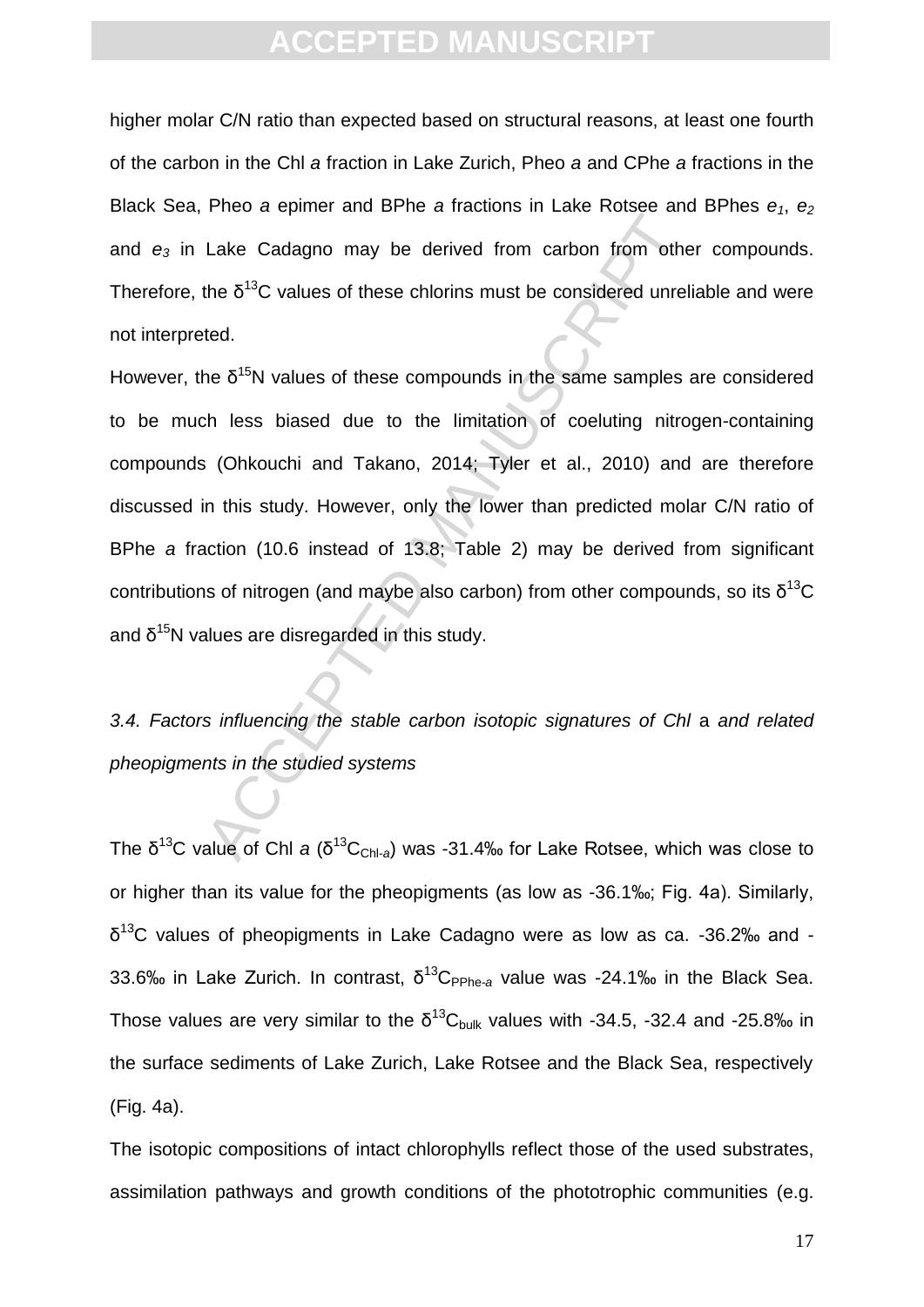Hayes et al., 1987; Ohkouchi et al., 2005; Ohkouchi et al., 2015; Sachs et al., 1999). Chl *a* and its derivatives should have a common isotopic composition if they are derived from a homogeneous pool of the substrate. However, the deviations of  $\delta^{13}C$ values between Chl *a* and related pheopigments ranged from at least 1‰ and 2‰ in Lake Cadagno and Lake Zurich, respectively, up to 5‰ in Lake Rotsee (Fig. 4a).

The interestingulated people of the securities interesting we set<br>veen Chl a and related pheopigments ranged from at least<br>gno and Lake Zurich, respectively, up to 5% in Lake Rotsee<br>ariation in  $\delta^{13}C$  values among Chl Such a variation in  $\delta^{13}$ C values among Chl *a* derivatives has been reported previously and originates partly from relatively large analytical errors associated with pigment analyses (1σ = 0.8‰ for δ<sup>13</sup>C). Furthermore, the often higher measured molar C/N ratios compared to the theoretical values (Section 3.3; Table 2) also suggest that part of the scatter may be explained by different contributions from nonpigment derived carbon that could not be completely removed during pigment isolation. However, only in Lake Rotsee analytical errors and uncertainties due to pigment impurities cannot fully explain the observed scatter among chloro- and pheopigments and the underlying processes of these variations are still incompletely understood.

One explanation is lateral transport of OM in the water column, because such OM potentially contains older particles and therefore more degraded species like PPhe *a* (Junium et al., 2015; Ohkouchi and Takano, 2014). However, at least the supply of Chl *a* from the lake catchment should be minor due to the rapid (both biological and chemical) degradation of the intact pigments in soils, because of enhanced radical degradation during the senescence of leaves, which leads, for instance, to the opening of the tetrapyrrole ring (Matile et al., 1996). The contributions of the more degraded derivatives (e.g. Pheo *a* and PPhe *a*), however, should be most pronounced in Lake Cadagno due to the high supply of terrestrial OM (Wirth et al., 2013).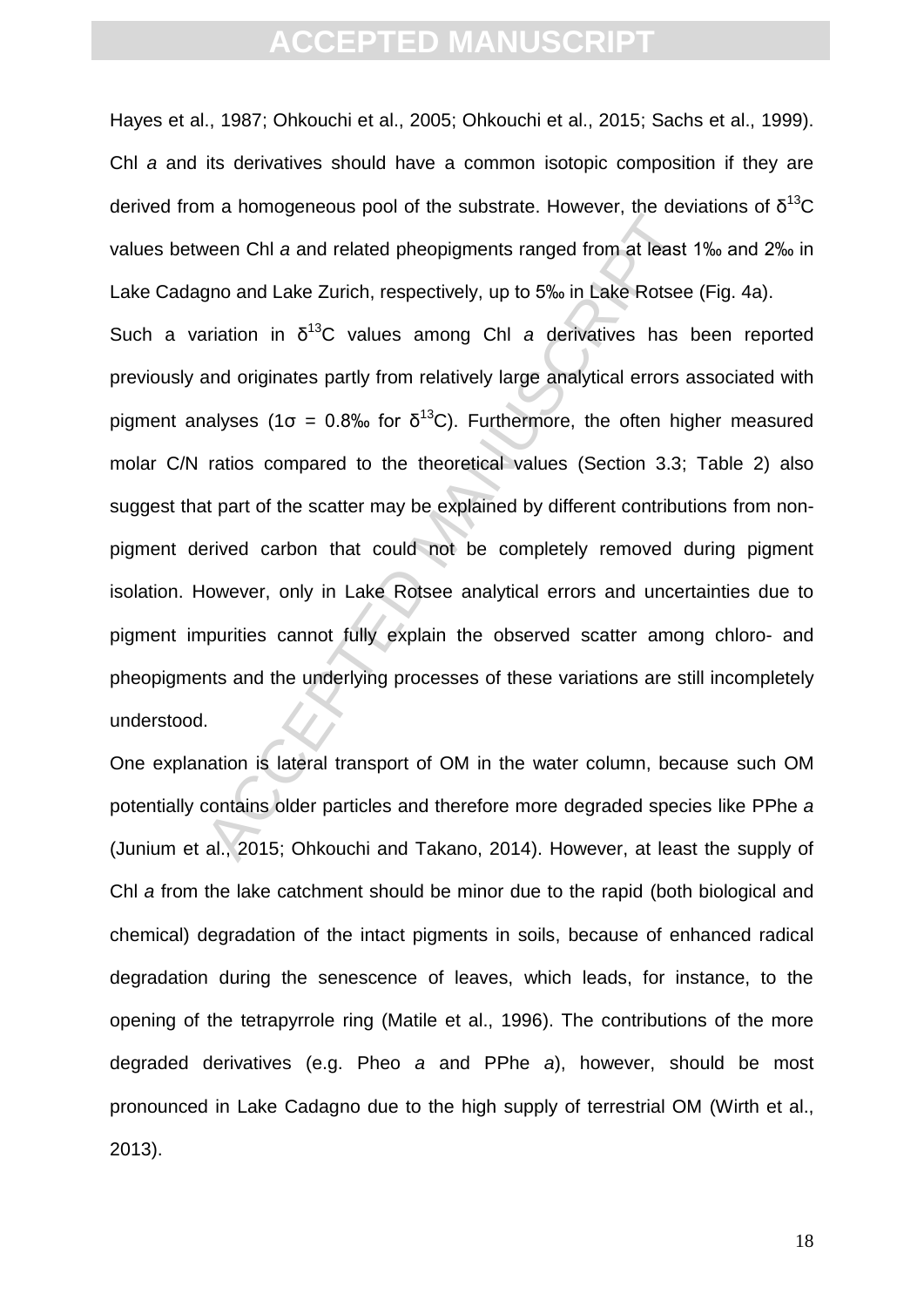Alternatively, the scatter may also be explained by varying contributions of recycled carbon used as substrate, as indicated by the low  $\delta^{13}C_{\text{bulk}}$  values in Lake Zurich (-34.5‰) and Lake Rotsee (-32.4‰) as well as  $\delta^{13}$ C<sub>DIC</sub> values as low as -8 and -13‰ in surface water of Lake Rotsee and the surface sediment of Lake Cadagno, respectively. In addition to fast carbon turnover, the active methane cycle in Lake Rotsee (Naeher et al., 2014; Schubert et al., 2010) and Lake Cadagno (Milucka et al., 2015; Schubert et al., 2011) further explains the low  $\delta^{13}C_{\text{DIC}}$  values in these lakes.

value of Lake Rotsee and the surface sediment of L<br>water of Lake Rotsee and the surface sediment of L<br>v. In addition to fast carbon turnover, the active methane<br>eher et al., 2014; Schubert et al., 2010) and Lake Cadagno<br>b Lake Rotsee is further characterised by a highly diverse phytoplankton community with blooms of different communities at different times during the year. Therefore, the isotope offsets between pigments may result from Chl *a* produced at different depths (cyanobacteria at <2.5 m *vs*. diatoms at 5-7 m) and different seasons (diatoms in spring *vs*. cyanobacteria in fall). Indeed, this interpretation agrees with observations at other study sites, where stable isotope variations were interpreted to be driven by changes in algal productivity and community shifts (e.g. Kusch et al., 2010; Tyler et al., 2010). In contrast to Lake Rotsee, the low scatter of δ <sup>13</sup>C values of Chl *a* and its derivatives in Lake Zurich and Lake Cadagno would therefore result from the large predominance of either cyanobacteria or algae, respectively, and low variations in the formation of the pheopigments throughout the year, despite the averaging of the accumulated sediment in each sample.

*3.5. Stable nitrogen isotopic signatures of Chl* a *and related pheopigments as indicators of the nitrogen source used by algae and cyanobacteria*

δ <sup>15</sup>NChl-*<sup>a</sup>* values of -7.5 and -1.8‰ were lower than values for the associated pheopigments for Lake Rotsee and Lake Zurich, respectively (Fig. 4b). In contrast, the most <sup>15</sup>N-enriched Chl *a* derivative in both lakes was CPhe *a* with values of -1.0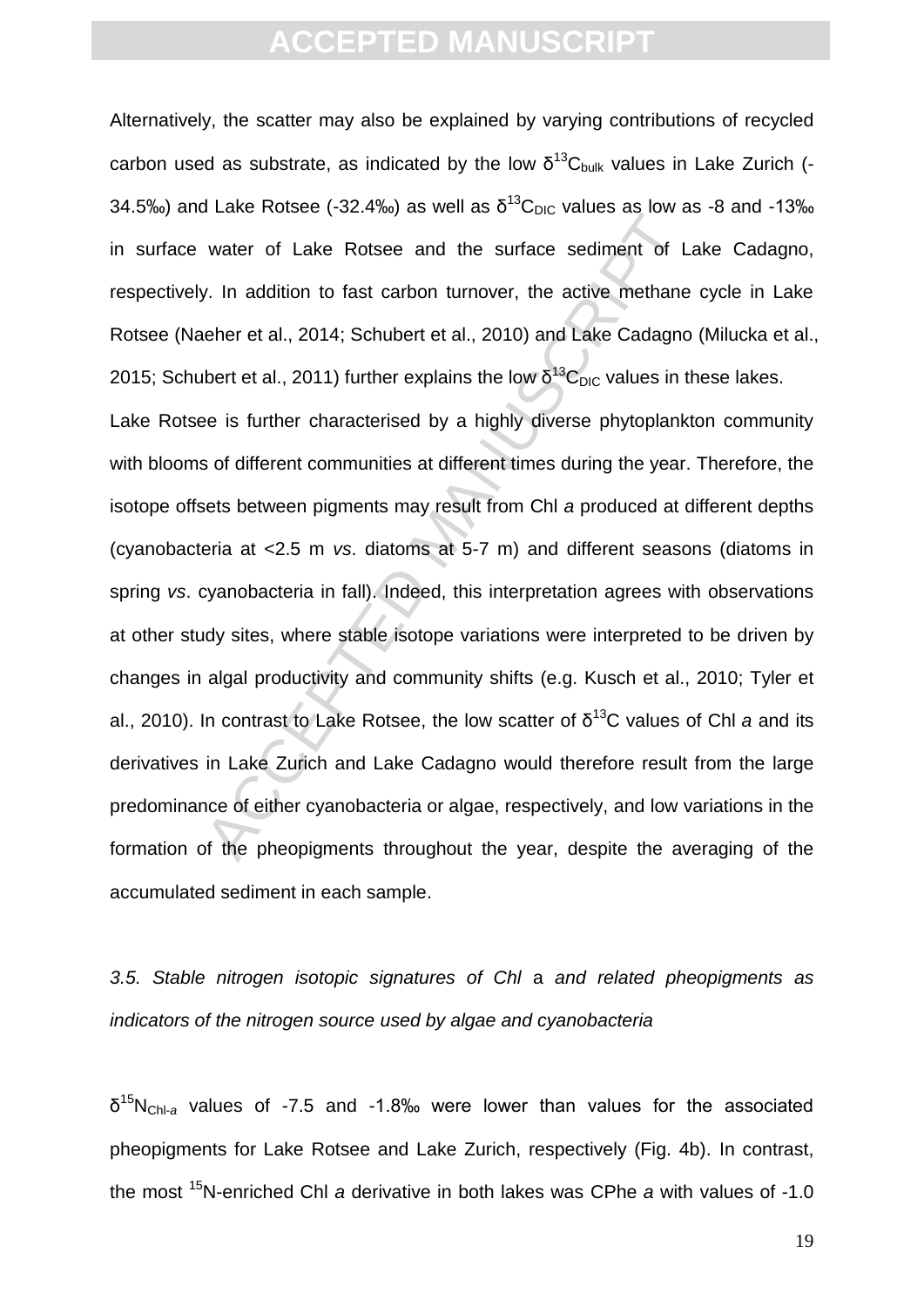and 4.8‰, respectively. In Lake Zurich, δ<sup>15</sup>N<sub>Pheo-a</sub> (0‰), δ<sup>15</sup>N<sub>PPhe-a</sub> (2.7‰) and δ <sup>15</sup>NCPhe-*<sup>a</sup>* (4.8‰) values were higher than in the other lakes and the Black Sea. Pheopigments in the Black Sea ranged between -5.1 and -1.0‰, whereas the δ<sup>15</sup>N<sub>PPhe-a</sub> value was -1.1‰ in Lake Cadagno. The low δ<sup>15</sup>N values of some chlorins (as low as ca. -2‰, -8‰ and -5‰ in Lake Cadagno, Lake Rotsee and the Black Sea, respectively) are typical for chlorins produced in anaerobic water columns with values ranging between -8 and -2‰ and a typical average value of about -5‰ (Higgins et al., 2010; Ohkouchi et al., 2005; Ohkouchi and Takano, 2014; Sachs et al., 1999). For comparison,  $\delta^{15}N_{bulk}$  values were 6.8 and 1.8‰ in the surface sediments of Lake Zurich and Lake Rotsee, respectively (Fig. 4b).

The antitive Distributed Testa Tengela Demotration of the line interaction of the state calculation of the state of the state of the state of the state of the state of the state of the state of the state of the state of t In Lake Zurich, the predominating non-N<sub>2</sub>-fixing cyanobacterium (*Planktothrix rubescens*) uses mainly nitrate as a nitrogen source (Jacquet et al., 2005), which is generally abundant in the water column (up to ca. 60 µM during full circulation in winter/spring between 1990-1999; Bossard et al., 2001). Posch et al. (2012) suggested that the low total phosphorus to nitrate ratio of lake water facilitates the *P. rubescens* blooms, which has led to the predominance of this cyanobacterium in the lake during the last decades. At least in culture experiments, Chl *a* derived from cyanobacteria is ~10‰ enriched in  $^{15}N$  relative to whole cell (Higgins et al., 2011; Katase and Wada, 1990). Together with the high nitrate concentrations, this enrichment can explain the high  $\delta^{15}$ N values of chlorins in Lake Zurich (Fig. 4b).

However, this mechanism cannot explain the  $\delta^{15}$ N values of the total nitrogen in the lake, indicating that the nitrogen pool in the lake is enriched in  $15N$  relative to the other lakes. Similarly high bulk  $\delta^{15}N$  values (up to ca. 8‰) have also been observed in Lake Biwa (Japan), which was explained by increased eutrophication due to higher fertiliser input into the lake and/or enhanced rates of denitrification (Ogawa et al., 2013; Ogawa et al., 2001). In Lake Zurich, Naeher et al. (in prep) showed that the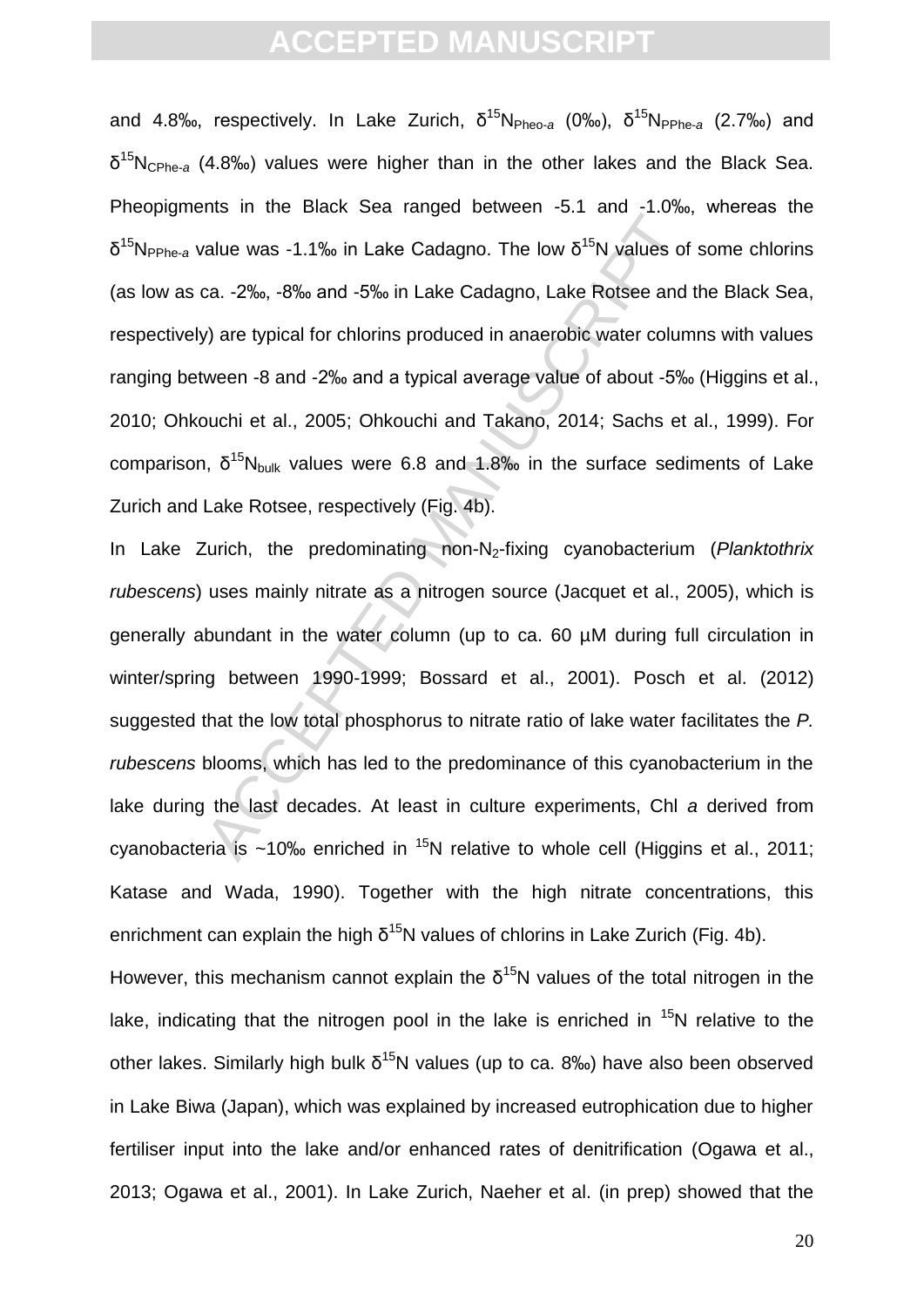bulk  $\delta^{15}$ N values remained constant (ca. 6-7‰) in the upper 25 cm of the core (since ca. 1920) and the OM supply from the lake catchment is low, suggesting that eutrophication cannot explain the high bulk  $δ<sup>15</sup>N$  values. However, high denitrification rates in the anoxic hypolimnion and sediments may indeed lead to the high  $\delta^{15}N$ values, as denitrification results in relative  $14N$ -depletion (e.g. Cabana and Rasmussen, 1994; Granger et al., 2011).

be a noxic hypolimnion and sediments may indeed lead to denitrification results in relative  $14N$ -depletion (e.g. 1994; Granger et al., 2011).<br>Alegno, despite the high abundance of ammonium in the hypologno, despite the h In Lake Cadagno, despite the high abundance of ammonium in the hypolimnion (up to 40 µM; Halm et al., 2009), nitrate concentrations were low in the upper water column (up to 3 µM; Halm et al., 2009). Due to the limitation of nitrogen available to phytoplankton in the epilimnion, Halm et al. (2009) suggested that  $N_2$  fixation in the surface water must contribute to the nitrogen supply in the surface water of this lake, which may be reflected by the  $\delta^{15}N_{\text{PPhe-a}}$  value of -1.1‰ in this lake. However, chlorophytes are predominant in the epilimnion (Bossard et al., 2001; Schanz and Stalder, 1998), which cannot fix  $N_2$  and must depend on dissolved organic nitrogen (DON). This DON could be derived from ammonium assimilated by the biomass in the chemocline of the lake and supplied to the surface water.

In Lake Rotsee, nitrate is relatively abundant (up to ca. 10 µM) throughout the water column after mixing and during the first half of the year, but limited during the rest of the year (Schubert et al., 2010). In contrast, ammonium concentration reaches up to 300 µM in the hypolimnion during the stratified period in the second half of the year (Schubert et al., 2010). Therefore, in Lake Rotsee, both nitrate and ammonium are potential nitrogen sources for the phototrophic communities. Ammonium uptake by blooming algae lead to higher  $15N$  depletion (up to 15‰) than other nitrogen substrates (e.g. Ohkouchi et al., 2005), which are reflected by the low  $\delta^{15}N$  values of Chl *a* and related pheopigments down to -7.5‰ (Fig. 4b). In contrast, cyanobacteria that are more abundant than algae only during blooms in fall, are dominated by *P.*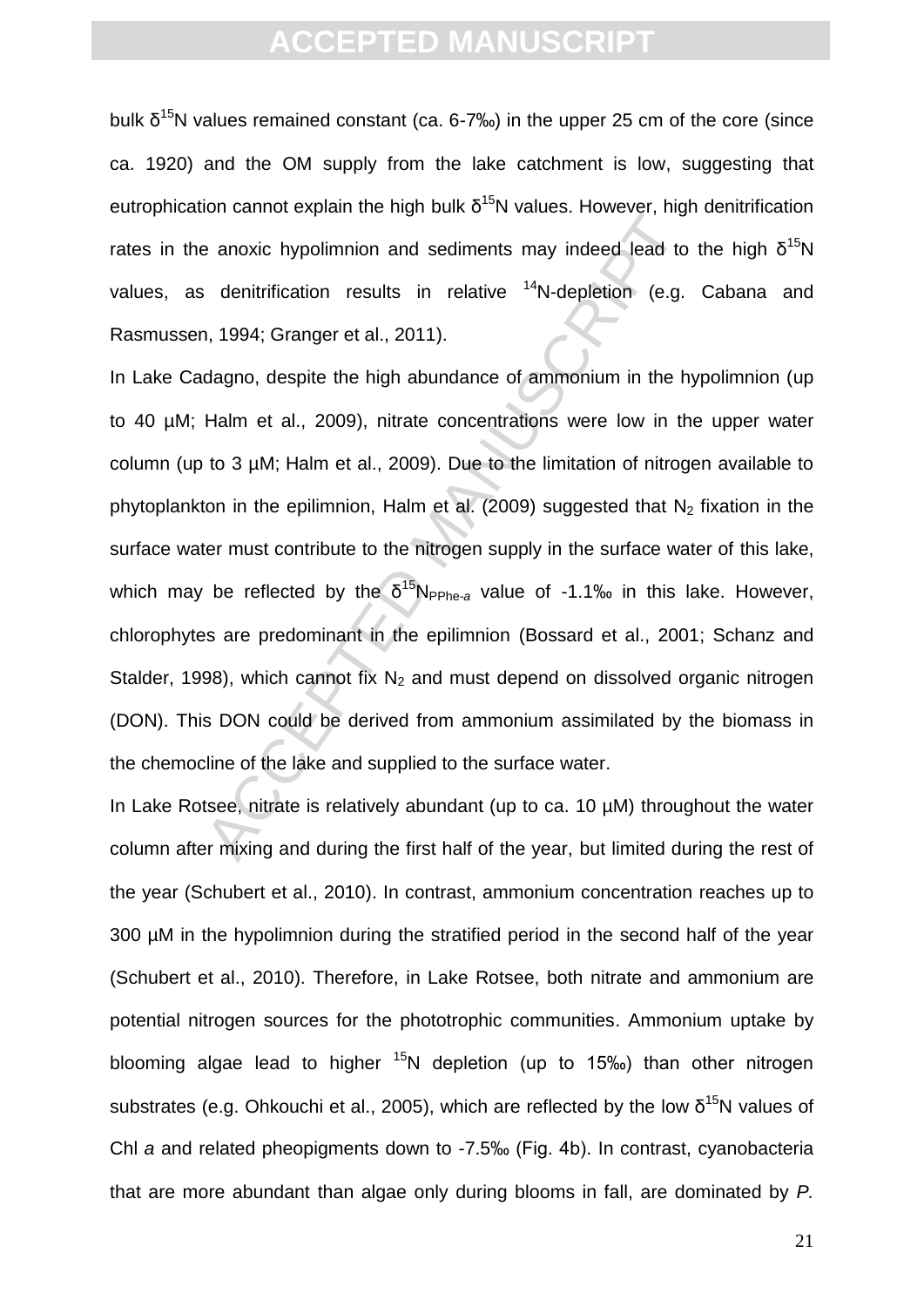*rubescens*, which uses nitrate as discussed above for Lake Zurich and therefore leads to more  $15N$  enriched pigments than expected for those from purely ammonium-utilising algae.  $N_2$  fixation is only be of minor importance, because only during blooms nitrogen availability can be limited in this lake (Bloesch, 1974) and the abundance of  $N<sub>2</sub>$  fixing cyanobacteria is low in the lake (Cantonal Office of Environment and Energy).

anianity algebring mathemic only be be initial importance,<br>ms nitrogen availability can be limited in this lake (Bloesch,<br>of N<sub>2</sub> fixing cyanobacteria is low in the lake (Cante<br>at and Energy).<br>iment from the Black Sea she In the sediment from the Black Sea shelf edge, the low  $\delta^{15}N$  values (-5 to 0‰) reported in Kusch et al. (2010) are similar to the results in the studied sample (ca. -5 to -1‰; Fig. 4b); both collected from a location near the shelf edge. The progressively higher values towards the river mouth in the former study may be interpreted to result from the higher supply of biologically available, <sup>15</sup>N enriched nitrogen derived from fertiliser through the Danube River. Kusch et al. (2010) interpreted the trend as the relative contribution of nitrate (relatively <sup>15</sup>N enriched) and N<sub>2</sub> fixation (<sup>15</sup> ε<sub>Chl/biomass</sub> = -9 to 9‰; Higgins et al., 2011). However, Möbius and Dähnke (2015) showed that nitrate assimilation and not  $N_2$  fixation is predominant on the Romanian Shelf, because the decreasing nitrate concentration with increasing distance off the coast is associated with progressively increasing  $\delta^{15}$ N values of nitrate. Therefore,  $\delta^{15}$ N values in the studied sample result predominantly from nitrate assimilation.

*3.6. Biogeochemical processes mediated by phototrophic bacteria in Lakes Cadagno, Rotsee, and the Black Sea*

δ<sup>13</sup>C<sub>BChl-a-derivatives</sub> values in Lake Rotsee and Lake Cadagno were as low as -43.9 and -42.8‰, respectively (Fig. 4c). These values agree well with the  $\delta^{13}C$  value of hydrogenated okenone (-45‰) in the sediment of Lake Cadagno (Schaeffer et al., 1997).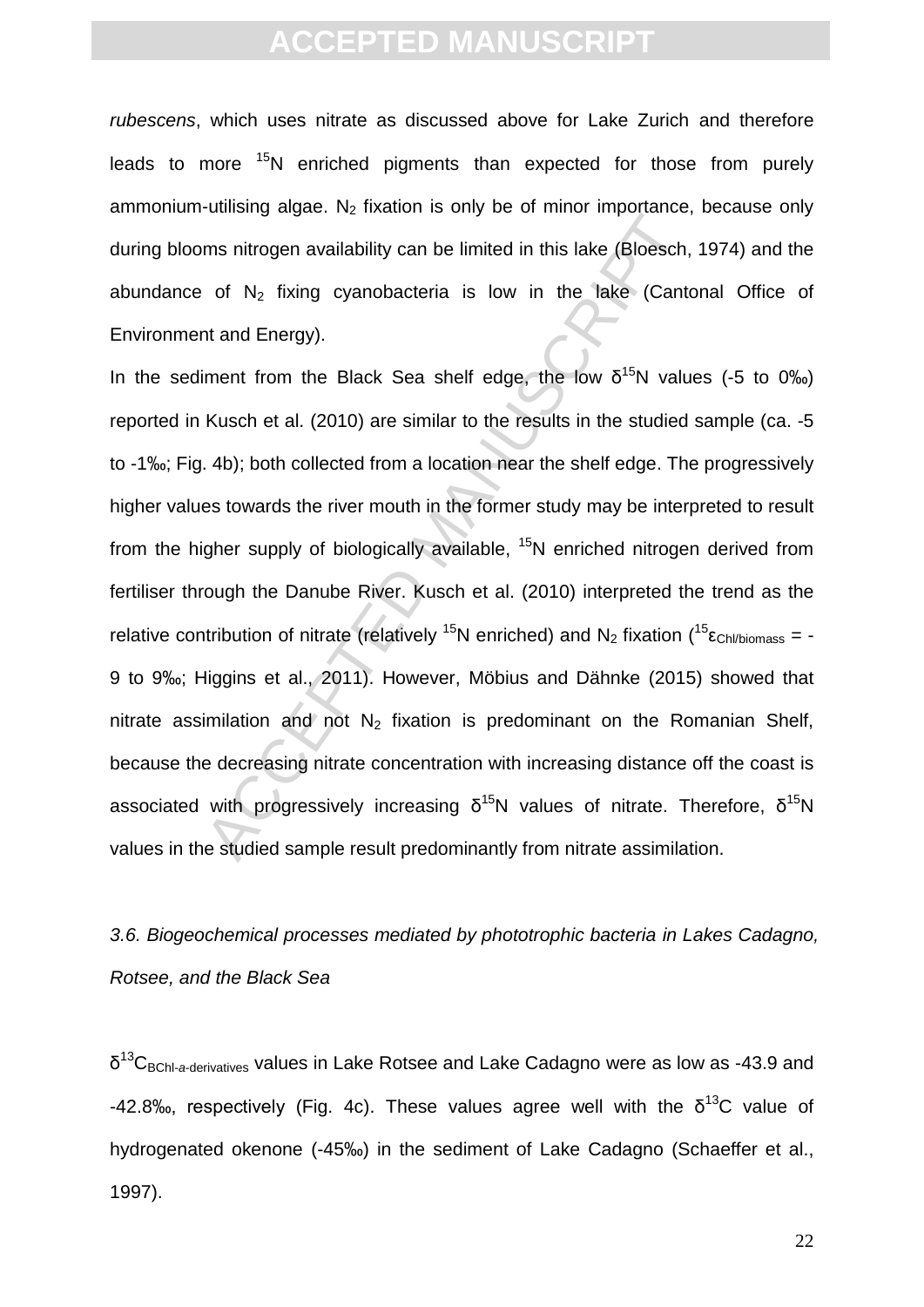Smith et al. (2015b) reported that BChl *a* in culture experiments is <sup>13</sup>C-depleted relative to biomass  $\binom{13}{2}$ <sub>EBChl-a/biomass</sub> value of ca. -4‰) and carbon dioxide  $\binom{13}{2}$ <sub>EBChl-a/CO2</sub> value of ca. -22‰). In contrast, the difference between  $\delta^{13}C_{\text{DIC}}$  values in the upper chemocline of Lake Rotsee (ca. -10 to -8‰; Fig. 5a; Schubert et al., 2010) and in the surface sediment of Lake Cadagno (ca. -8‰; Fig. 5b; Schubert et al., 2011) compared to the low δ<sup>13</sup>C<sub>BChl-a-derivatives</sub> values (as low as -43.9‰; Fig. 4c) is higher than observed in cultures. The higher apparent fractionation in the lakes may be explained by the sharp gradients of  $\delta^{13}C_{\text{DIC}}$  values in the chemoclines of both lakes as well as the vertical migration of PSB in the water column (e.g. Pfennig, 1978), associated with DIC uptake from water depths with different  $\delta^{13}$ C values.

 $\mu$  and the and the and the set of Lake Rotsee (ca. -10 to -8‰; Fig. 5a; Schubert et al., 20<br>diment of Lake Cadagno (ca. -8‰; Fig. 5b; Schubert et al., 20<br>diment of Lake Cadagno (ca. -8‰; Fig. 5b; Schubert<br>to the low  $\delta$ δ <sup>15</sup>NBChl-*a*-derivatives values ranged between -1.5 and 0.1‰, and between -1.0 and 1.1‰ for Lake Cadagno and Lake Rotsee, respectively (Fig. 4d). These variations may be explained by the different timing of pheopigment formation as discussed in Section 3.4. In Lake Rotsee, these variations may also be the result of seasonal changes in water column stratification, which cannot explain the variations observed in the meromictic Lake Cadagno. The vertical migration of PSB (e.g. Overmann, 2008) further complicates the interpretation of these data, because these bacteria may assimilate different nitrogen sources from different water depths in both epi- and hypolimnion.

BChl *a* derived from the phototrophic purple nonsulfur bacterium *Rhodobacter capsulatus* is depleted in <sup>15</sup>N relative to biomass with average <sup>15</sup>ε<sub>BChl-a/biomass</sub> values of ca.  $-8\%$  for N<sub>2</sub> fixation and  $-10\%$  for ammonium assimilation (Beaumont et al., 2000). Similarly, average  $^{15}$ <sub>EBChl-a/biomass</sub> values of the purple nonsulfur bacterium *Rhodopseudomonas palustris* were ca. 12‰ and also independent on the substrate (Higgins et al., 2011). In these bacteria nitrogen isotopic fractionation during BChl *a* synthesis seems to be almost independent of the assimilated substrate, whereas at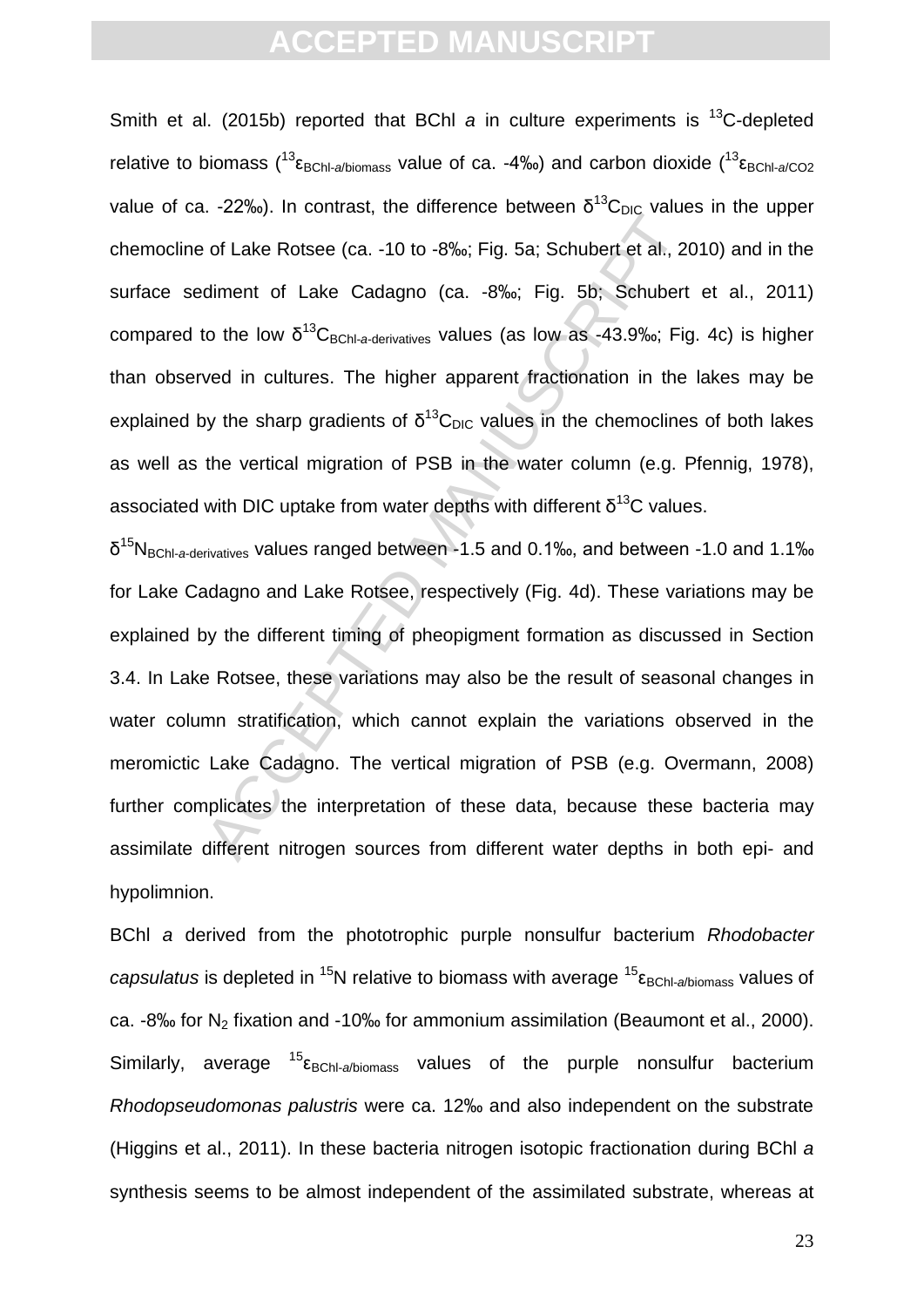ordinate of the metals and their data original entirely and the metals of the metals of the metals of the metals of  $\delta^{15}N_{\text{BChl-aderivatives}}$  derived from PSB in both lakes, which inducing BChI a synthesis of PSB. However, th least in *R. capsulatus* the fractionation of <sup>15</sup>N of the biomass relative to the substrate ranged from <sup>15</sup>ε<sub>biomass/N2</sub> values of -2 to -1‰ and from <sup>15</sup>ε<sub>biomass/ammonium</sub> values of -12 to -10‰ (Beaumont et al., 2000). Beaumont et al. (2000) and Higgins et al. (2011) consider another type of organisms and their data originate from a different environment, so more research is required to understand the nitrogen isotopic fractionation during BChl *a* synthesis of PSB. However, their data may explain the similarity of δ<sup>15</sup>N<sub>BChl-a-derivatives</sub> derived from PSB in both lakes, which indicates that the nitrogen isotopic composition of BChl a derivatives does not reflect the δ<sup>15</sup>N signature of the nitrogen source pool and is therefore not diagnostic of the assimilated nitrogen source of PSB.

The origin of BChls *e* from GSB suggests that the related chlorins are ~10‰ enriched in  $13<sup>C</sup>$  relative to algae and PSB derived pigments, which can be explained by the fact that GSB fix carbon dioxide through the reverse tricarboxylic acid cycle and not the Calvin cycle (Ohkouchi et al., 2005; Quandt et al., 1977; Sirevåg et al., 1977; Smith et al., 2015a). However, the relative  $13C$  enrichment of these pigments depends on the  $\delta^{13}C_{\text{DIC}}$  values of the hypolimnion of the anoxic lakes (Fig. 5) and the Black Sea.

In Lake Cadagno, the BChl *e* derivatives were at least 6‰ depleted in <sup>15</sup>N relative to BChl *a* derivatives, ranging between -9.8 to -8.2‰ (Fig. 4d). Further, BChls *e* were at least 7<sup>‰</sup> depleted in <sup>15</sup>N relative to PPhe *a* (Figs. 4b, 4d). This result agrees with observations in Lake Kaiike, where BChls *e* were up to 8‰ depleted in <sup>15</sup>N relative to Chl *a* (Ohkouchi et al., 2005). GSB thrive only in the deeper part of the chemocline and in the hypolimnion, where the availability of ammonium is much higher than for PSB in the upper chemocline. Therefore, the slow ammonium assimilation resulting from the slow growth rate of GSB can explain the relatively  $15N$ -depleted values of the BChl *e* derivatives.Moreover, Halm et al. (2009) could, for the first time in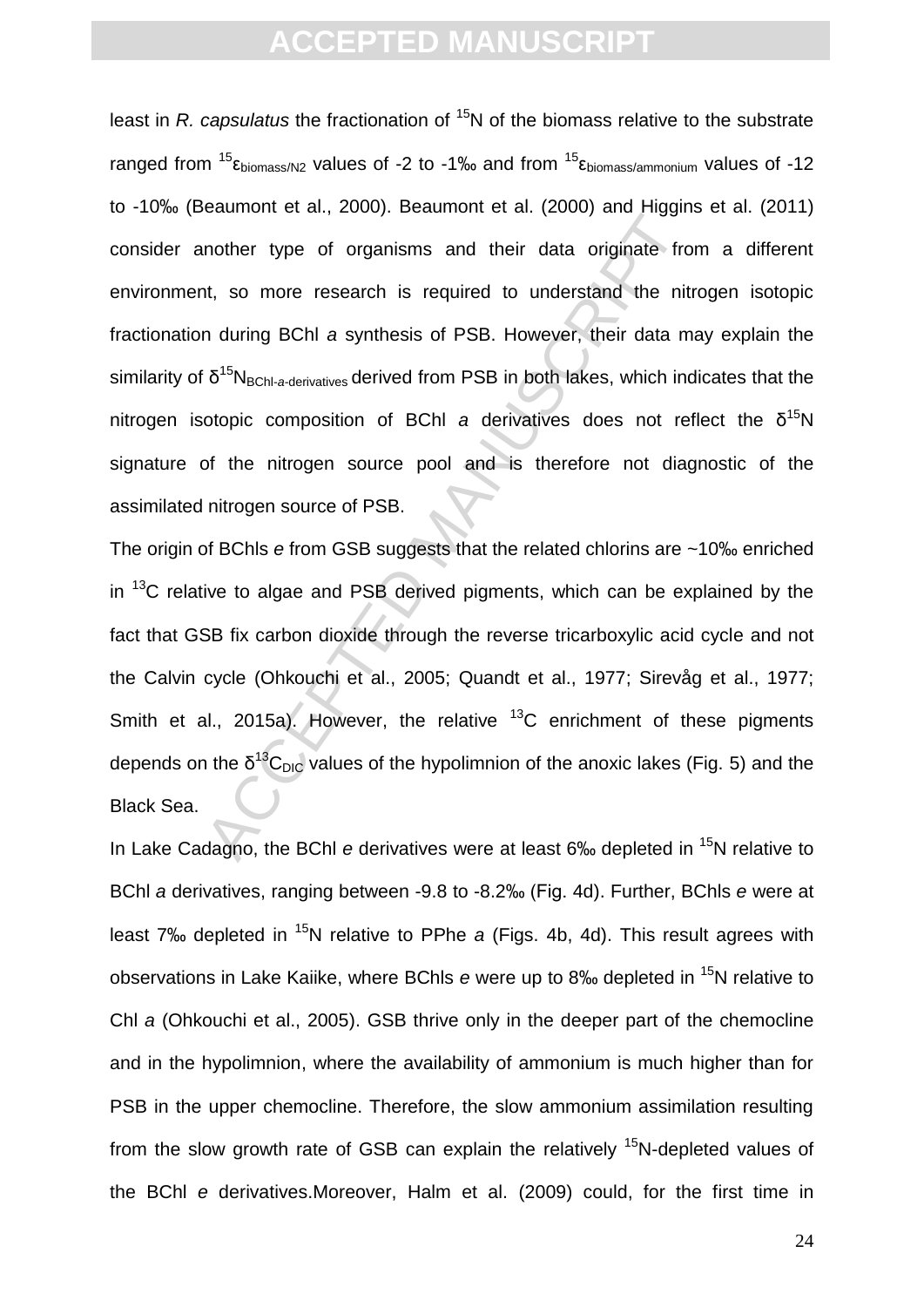environmental samples, link  $N_2$  fixation in Lake Cadagno directly to GSB. Indeed, the low δ<sup>15</sup>N values (-9.8 to -8.2‰) of the BChl *e* derivatives (Fig. 4d) agree well with a value of -9‰ observed for  $N_2$  fixation in Lake Kaiike (Ohkouchi et al., 2005).

#### **4. Summary**

The distributions comprised at all study sites ChI a and its derifference, PPhe a, CPhe a, Chlone a as well as steryl and can and the Bindmore, Lake Cadagno, Lake Rotsee and the Binded by photic zone euxinia, explaining th The pigment distributions comprised at all study sites Chl *a* and its derivatives Pheo *a*, Pheo *a* epimer, PPhe *a*, CPhe *a*, Chlone *a* as well as steryl and carotenol chlorin esters. Furthermore, Lake Cadagno, Lake Rotsee and the Black Sea are characterised by photic zone euxinia, explaining the presence of a series of BChls *e* and BPhes *e* derived by brown strains of GSB. In both Lakes Cadagno and Rotsee, BChl *a* derivatives indicated the presence of PSB. The pigment distributions in the surface sediments of all four systems illustrate rapid transformation of intact chloroand bacteriochlorophylls to their related pheopigments.

Apart from the analytical error of pigment analysis, the scatter of  $\delta^{13}C$  values of chlorins results from the different timing of pheopigment formation, the predominance of various phytoplankton communities producing Chl *a* in the lakes with blooms at different times (associated with varying degrees of carbon limitation), different contributions of recycled OM, or a combination of these factors.

In Lake Zurich, the  $\delta^{15}N$  values of the chlorins suggested that the nitrogen substrate for the primary producers (dominated by non- $N_2$ -fixing cyanobacteria) was nitrate. In Lake Cadagno, dissolved organic nitrogen (DON) supplied to the surface water from ammonium assimilation in the chemocline may be the predominant nitrogen source for the phytoplankton, whereas in Lake Rotsee ammonium and nitrate assimilation by algae and cyanobacteria, respectively, explain the observed δ <sup>15</sup>N signatures of Chl *a* and related pheopigments. At the Romanian Black Sea Shelf edge, the predominant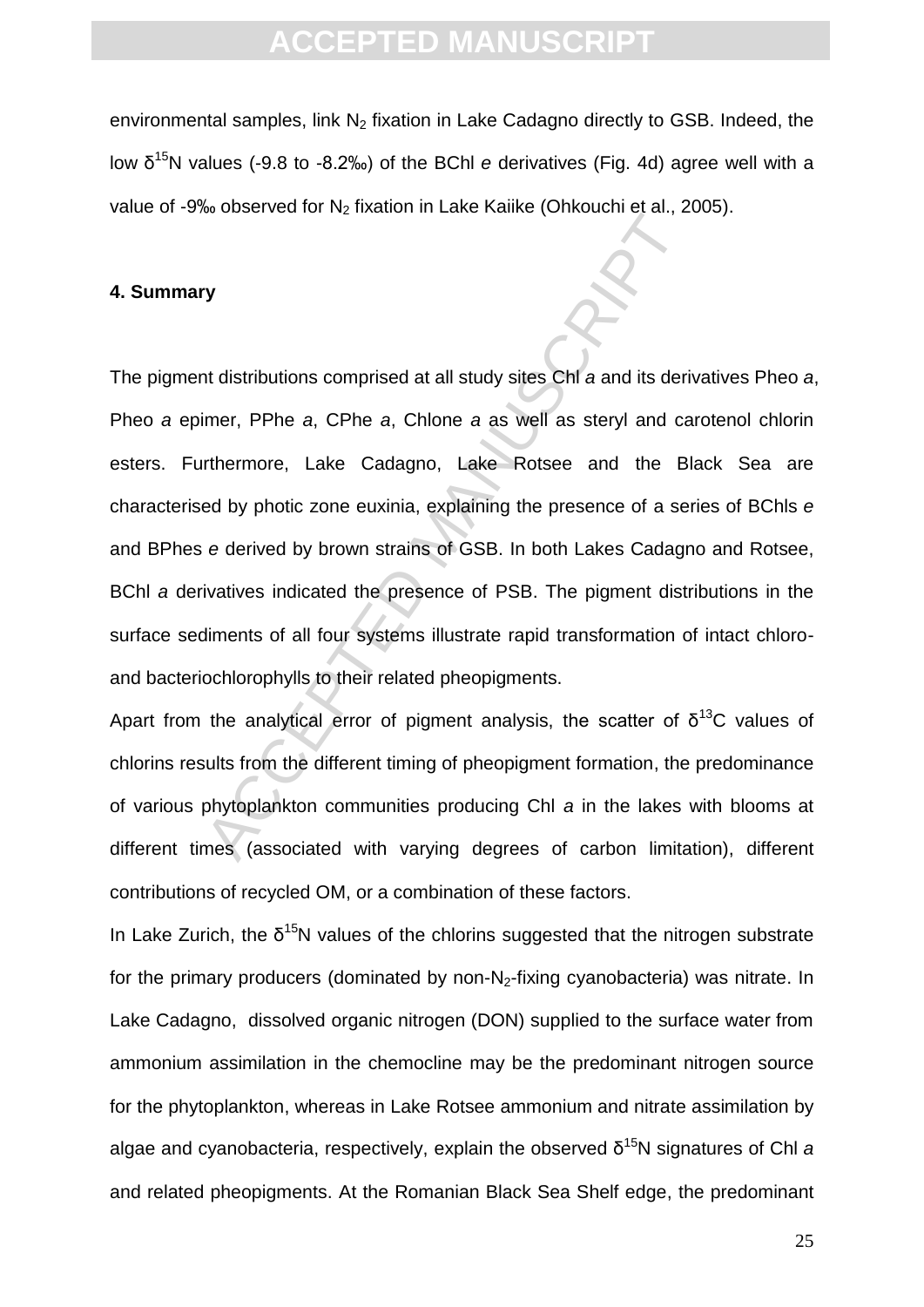nitrogen source of phytoplankton seems nitrate. The low  $\delta^{13}$ C values (-44 to -43‰) of the BChl *a* derivatives in Lakes Cadagno and Rotsee agree with a source from PSB in both lakes, whereas the  $\delta^{15}N$  values of the BChl *a* derivatives could not be used to reconstruct their nitrogen source due to the very similar nitrogen isotope fractionation for different nitrogen sources during BChl *a* synthesis. In contrast, the <sup>15</sup>N depletion of BChl *e* derivatives relative to Chl *a* derivatives in Lake Cadagno may be due to the very slow growth rates of GSB, resulting from the slow assimilation of nitrogen from ammonium, as well as from  $N_2$  fixation GSB in this lake.

#### **Acknowledgements**

Heri mitrogen source due to the very similar nitrogen isotop<br>
their nitrogen sources during BChI a synthesis. In contrast, the<br>
erivatives relative to ChI a derivatives in Lake Cadagno may<br>
growth rates of GSB, resulting f This study was funded by DFG Research Fellowship NA 1172/1-1 (SN), awarded by the German Research Council (DFG, Deutsche Forschungsgemeinschaft). SN gratefully acknowledges additional funding from the DFG to visit JAMSTEC in April-May 2015. Funding from the Japan Society for the Promotion of Science (JSPS), Core Research for Evolutionary Science and Technology (CREST) and JAMSTEC also supported this study. KG acknowledges support from ARC DORA (DP130100577).

Stefanie Wirth (University of Neuchatel, Switzerland) and Adrian Gilli (ETH Zurich, Switzerland) are thanked for providing sediment samples. For support during the Black Sea sampling, we thank the whole team of the R/V Mare Nigrum cruise (May 2010) and the staff of GeoEcoMar on board (Romania), with special thanks to Jana Friedrich (Helmholtz Centre Geesthacht, Germany), Marian-Trajan Gomoiu, Dan Secrieru, Sorin Balan and Remzi Bectas (all GeoEcoMar, Constanta, Romania). We thank Ferdinand Schanz (University of Zurich, Switzerland) for helpful discussions on the phytoplankton communities in the studied lakes.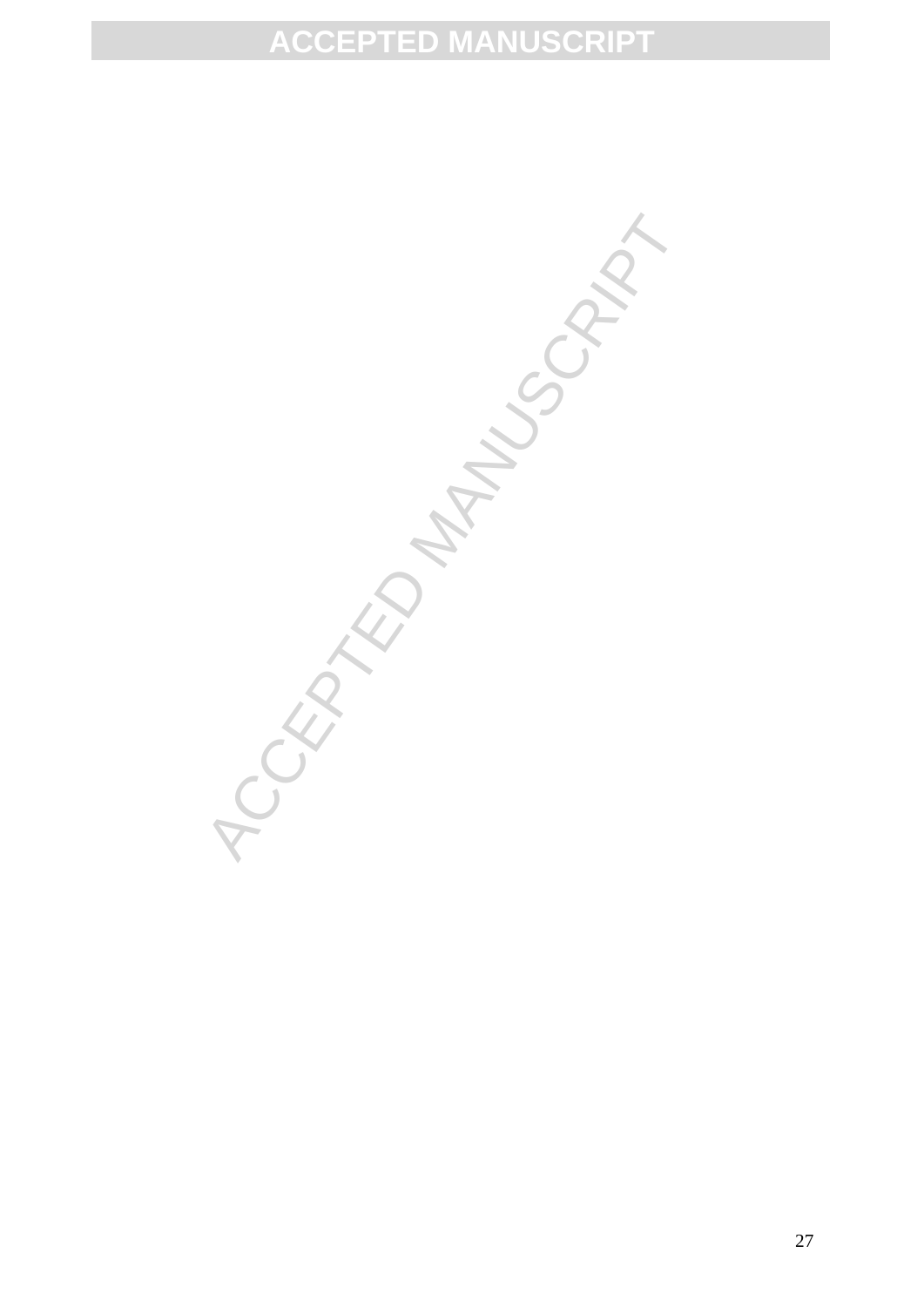#### **References**

- Airs, R.L., Borrego, C.M., Garcia-Gil, J., Keely, B.J., 2001. Identification of the bacteriochlorophyll homologues of *Chlorobium phaeobacteroides* strain UdG6053 grown at low light intensity. Photosynthesis Res. 70, 221-230.
- Realtack prior interests. Protoconthesis Res. 70, 2<br>
Keely, B.J., 2003. A high resolution study of the cheriochlorophyll pigment distributions in a calcite/gypsum<br>
Geochem. 34, 539-551.<br>
A.J.G., Roberts, I., 1984. Diagenet Airs, R.L., Keely, B.J., 2003. A high resolution study of the chlorophyll and bacteriochlorophyll pigment distributions in a calcite/gypsum microbial mat. Org. Geochem. 34, 539-551.
- Barwise, A.J.G., Roberts, I., 1984. Diagenetic and catagenetic pathways for porphyrins in sediments. Org. Geochem. 6, 167-176.
- Beaumont, V.I., Jahnke, L.L., Des Marais, D.J., 2000. Nitrogen isotopic fractionation in the synthesis of photosynthetic pigments in *Rhodobacter capsulatus* and *Anabaena cylindrica*. Org. Geochem. 31, 1075-1085.
- Bianchi, T.S., Dibb, J.E., Findlay, S., 1993. Early diagenesis of plant pigments in Hudson River sediments. Estuar. Coast. Shelf Sci. 36, 517-527.
- Bloesch, J., 1974. Sedimentation und Phosphorhaushalt im Vierwaldstättersee (Horwer Bucht) und im Rotsee. Aquat. Sci. 36, 71-186.
- Bossard, P., Gammeter, S., Lehmann, C., Schanz, F., Bachofen, R., Burgi, H.R., Steiner, D., Zimmermann, U., 2001. Limnological description of the Lakes Zurich, Lucerne, and Cadagno. Aquat. Sci. 63, 225-249.
- Cabana, G., Rasmussen, J.B., 1994. Modelling food chain structure and contaminant bioaccumulation using stable nitrogen isotopes. Nature 372, 255-257.
- Chen, N., Bianchi, T.S., Bland, J.M., 2003. Implications for the role of pre- versus post-depositional transformation of chlorophyll-*a* in the Lower Mississippi River and Louisiana shelf. Mar. Chem. 81, 37-55.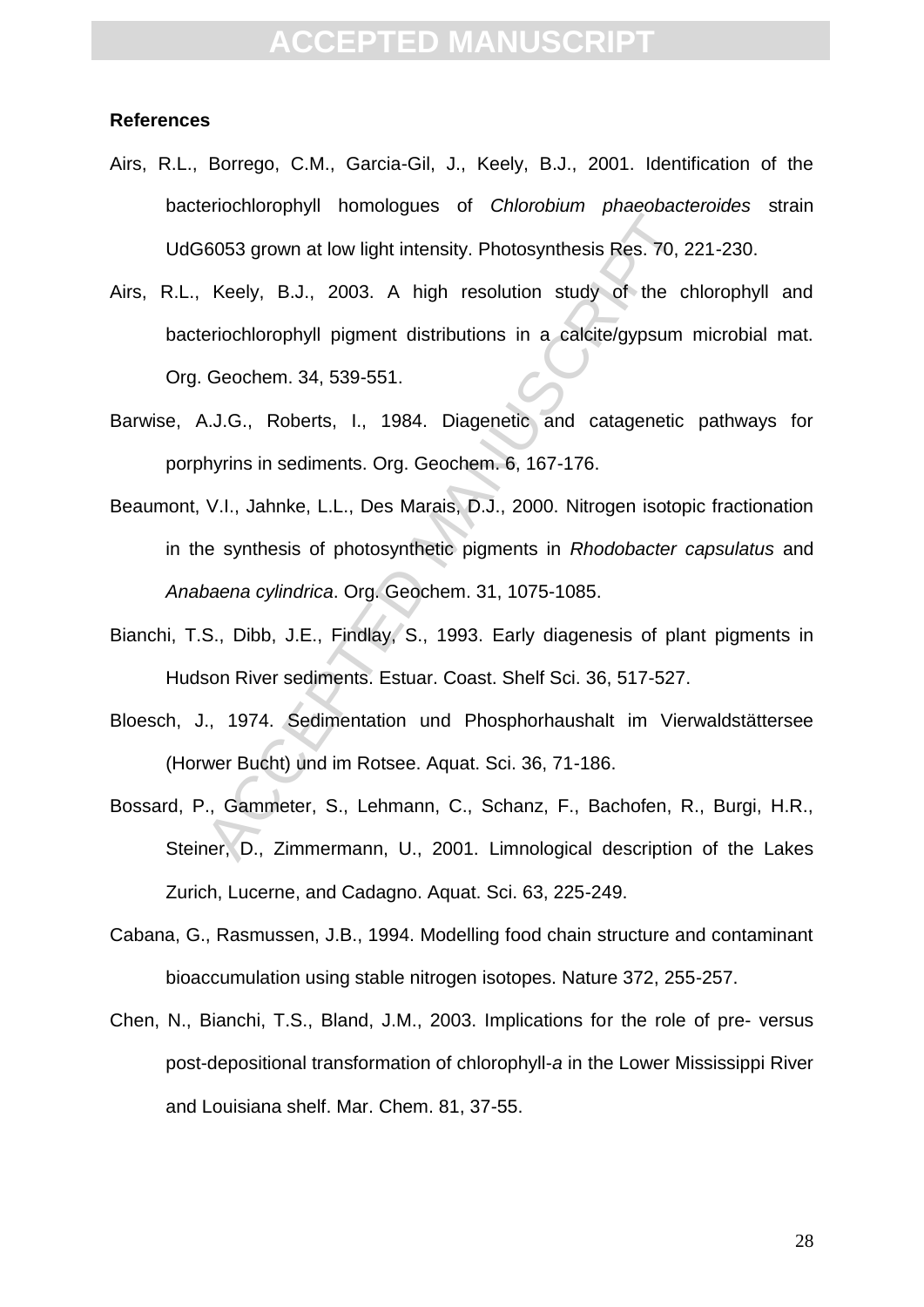- Chen, N., Bianchi, T.S., McKee, B.A., Bland, J.M., 2001. Historical trends of hypoxia on the Louisiana shelf: application of pigments as biomarkers. Org. Geochem. 32, 543-561.
- Chikaraishi, Y., Kashiyama, Y., Ohkouchi, N., 2007. HPLC/MS analysis of chloroand pheo-pigments in algal, plant and sediment samples. Researches in organic geochemistry 22, 43-55.
- Eker, E., Georgieva, L., Senichkina, L., Kideys, A.E., 1999. Phytoplankton distribution in the western and eastern Black Sea in spring and autumn 1995. Journal of Marine Science 56, Supplement, 15-22.
- Falkowski, P.G., 2003. Biogeochemistry of Primary Production in the Sea, in: Holland, H.D., Turekian, K.K. (Eds.), Treatise on Geochemistry. Pergamon, Oxford, pp. 185-213.
- Accessive Manuscript N. 2007. HPLC/MS analy<br>
pheo-pigments in algal, plant and sediment samples. I<br>
nic geochemistry 22, 43-55.<br>
eorgieva, L., Senichkina, L., Kideys, A.E., 1999. Phytoplank<br>
e western and eastern Black Sea Freudenthal, T., Wagner, T., Wenzhöfer, F., Zabel, M., Wefer, G., 2001. Early diagenesis of organic matter from sediments of the eastern subtropical Atlantic: evidence from stable nitrogen and carbon isotopes. Geochim. Cosmochim. Acta 65, 1795-1808.
- Furlong, E.T., Carpenter, R., 1988. Pigment preservation and remineralization in oxic coastal marine sediments. Geochim. Cosmochim. Acta 52, 87-99.
- Goericke, R., Strom, S.L., Bell, M.A., 2000. Distribution and sources of cyclic pheophorbides in the marine environment. Limnol. Oceanogr. 45, 200-211.
- Gossauer, A., Engel, N., 1996. Chlorophyll catabolism structures, mechanisms, conversions. J. Photochem. Photobiol. B: Biol. 32, 141-151.
- Granger, J., Prokopenko, M.G., Sigman, D.M., Mordy, C.W., Morse, Z.M., Morales, L.V., Sambrotto, R.N., Plessen, B., 2011. Coupled nitrification-denitrification in sediment of the eastern Bering Sea shelf leads to  $15N$  enrichment of fixed N in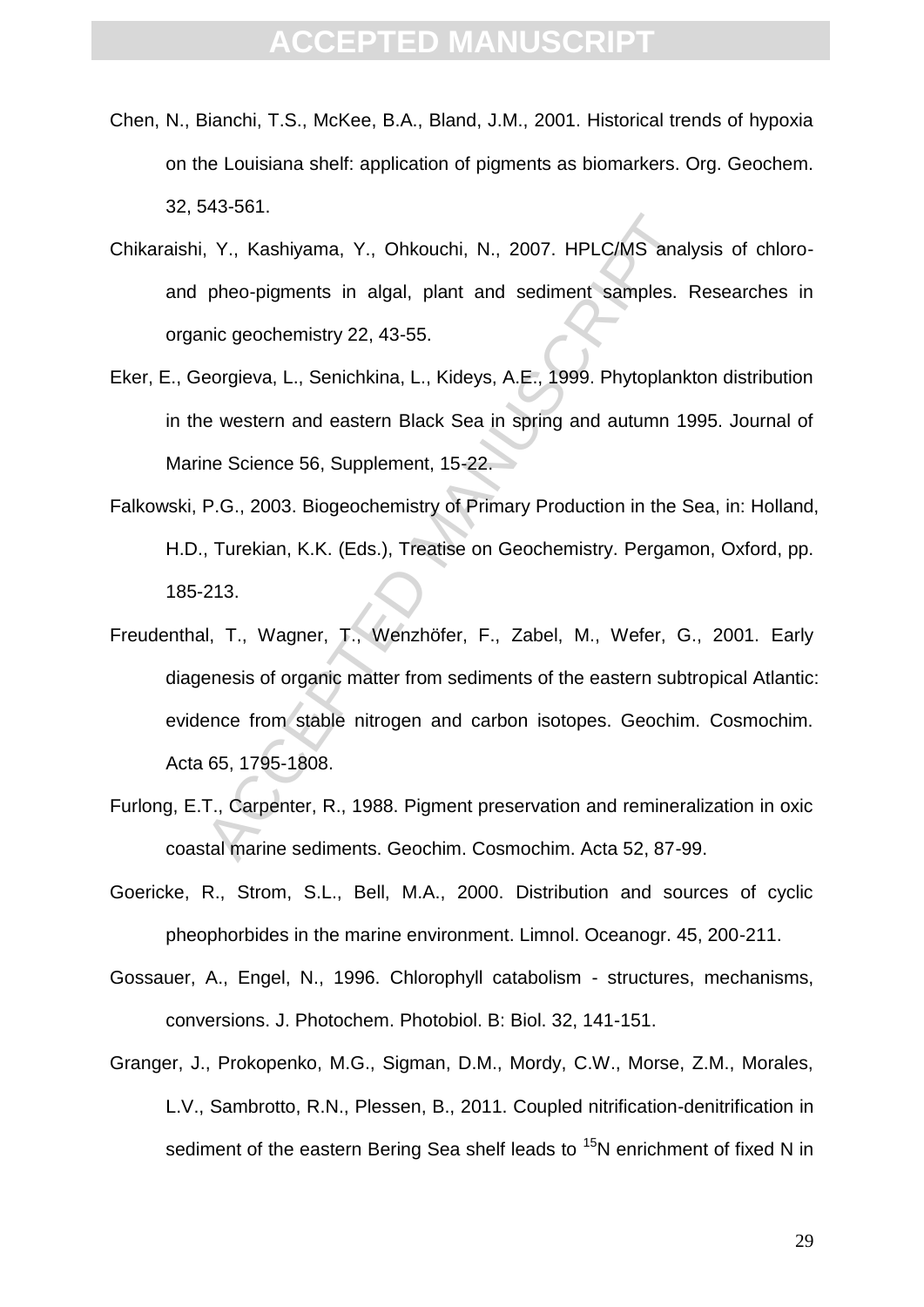shelf waters. Journal of Geophysical Research: Oceans 116, C11006, doi:10.1029/2010JC006751.

- Gregersen, L.H., Habicht, K.S., Peduzzi, S., Tonolla, M., Canfield, D.E., Miller, M., Cox, R.P., Frigaard, N.-U., 2009. Dominance of a clonal green sulfur bacterial population in a stratified lake. FEMS Microbiol. Ecol. 70, 30-41.
- 2.1.1, Freenan, N.O., 192.009. Dominance of a clonal green<br>
Ilation in a stratified lake. FEMS Microbiol. Ecol. 70, 30-41.<br>
Gibbison, R., Atkinson, J.E., Schwark, L., Eckardt, C.B.,<br>
3. Maleimides (1*H*-pyrrole-2,5-diones) Grice, K., Gibbison, R., Atkinson, J.E., Schwark, L., Eckardt, C.B., Maxwell, J.R., 1996. Maleimides (1*H*-pyrrole-2,5-diones) as molecular indicators of anoxygenic photosynthesis in ancient water columns. Geochim. Cosmochim. Acta 60, 3913-3924.
- Halm, H., Musat, N., Lam, P., Langlois, R., Musat, F., Peduzzi, S., Lavik, G., Schubert, C.J., Singha, B., LaRoche, J., Kuypers, M.M.M., 2009. Cooccurrence of denitrification and nitrogen fixation in a meromictic lake, Lake Cadagno (Switzerland). Environ. Microbiol. 11, 1945-1958.
- Harradine, P.J., Harris, P.G., Head, R.N., Harris, R.P., Maxwell, J.R., 1996. Steryl chlorin esters are formed by zooplankton herbivory. Geochim. Cosmochim. Acta 60, 2265-2270.
- Hayes, J.M., Freeman, K.H., Popp, B.N., Hoham, C.H., 1990. Compound-specific isotopic analyses - A novel tool for reconstruction of ancient biogeochemical processes. Org. Geochem. 16, 1115-1128.
- Hayes, J.M., Takigiku, R., Ocampo, R., Callot, H.J., Albrecht, P., 1987. Isotopic compositions and probable origins of organic molecules in the Eocene Messel shale. Nature 329, 48-51.
- Higgins, M.B., Robinson, R.S., Carter, S.J., Pearson, A., 2010. Evidence from chlorin nitrogen isotopes for alternating nutrient regimes in the Eastern Mediterranean Sea. Earth. Planet. Sci. Lett. 290, 102-107.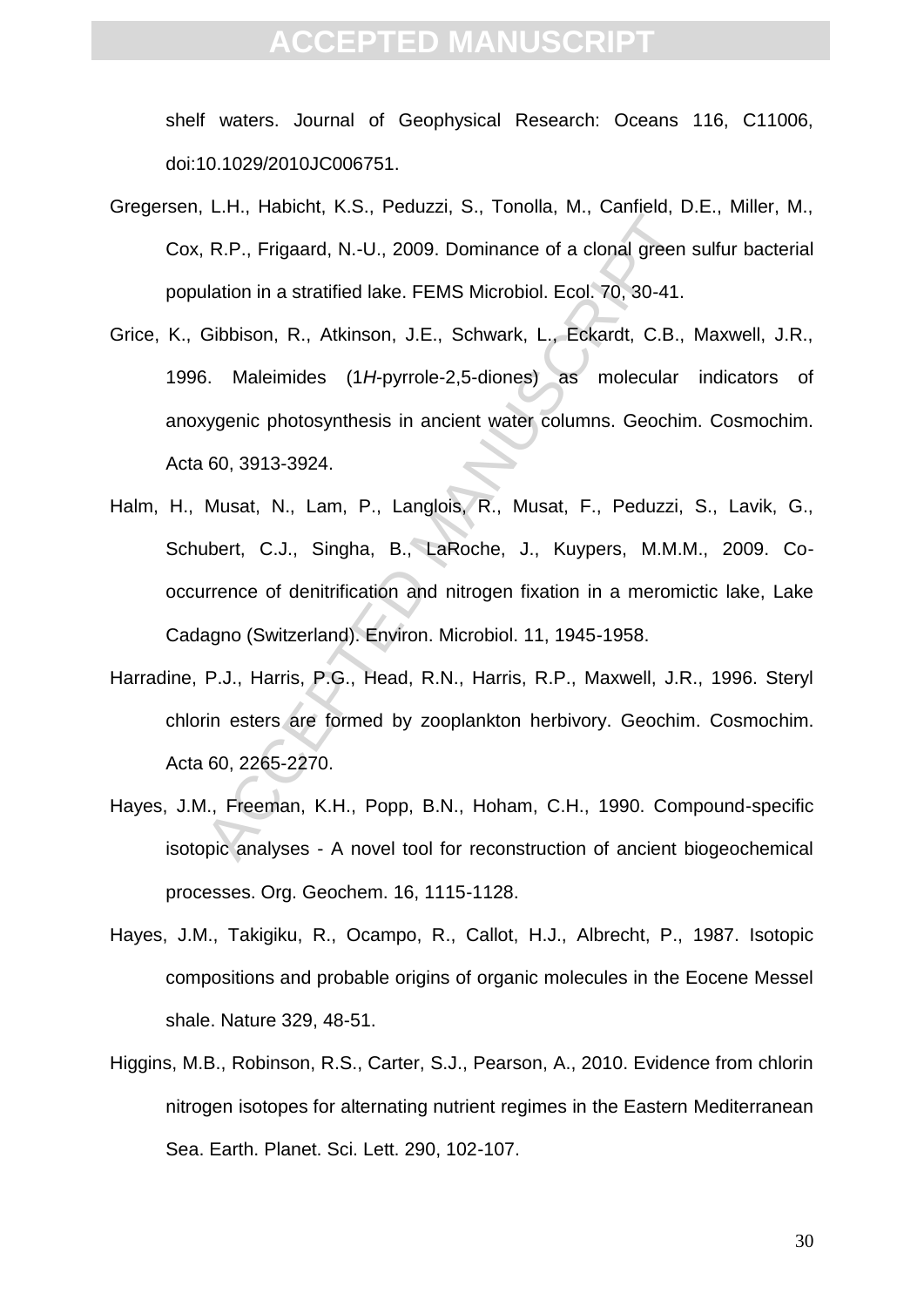- Higgins, M.B., Robinson, R.S., Casciotti, K.L., McIlvin, M.R., Pearson, A., 2009. A method for determining the nitrogen isotopic composition of porphyrins. Anal. Chem. 81, 184-192.
- Higgins, M.B., Wolfe-Simon, F., Robinson, R.S., Qin, Y., Saito, M.A., Pearson, A., 2011. Paleoenvironmental implications of taxonomic variation among  $δ<sup>15</sup>N$ values of chloropigments. Geochim. Cosmochim. Acta 75, 7351-7363.
- Hodgson, G.W., Hitchon, B., Taguchi, K., Baker, B.L., Peake, E., 1968. Geochemistry of porphyrins, chlorins and polycyclic aromatics in soils, sediments and sedimentary rocks. Geochim. Cosmochim. Acta 32, 737-772.
- I.e., Wolfe-Simon, F., Robinson, R.S., Qin, Y., Saito, M.A.<br>I. Paleoenvironmental implications of taxonomic variations<br>as of chloropigments. Geochim. Cosmochim. Acta 75, 7351<br>5.W., Hitchon, B., Taguchi, K., Baker, B.L., Pe Jacquet, S., Briand, J.-F., Leboulanger, C., Avois-Jacquet, C., Oberhaus, L., Tassin, B., Vinçon-Leite, B., Paolini, G., Druart, J.-C., Anneville, O., Humbert, J.-F., 2005. The proliferation of the toxic cyanobacterium *Planktothrix rubescens* following restoration of the largest natural French lake (Lac du Bourget). Harmful Algae 4, 651-672.
- Junium, C.K., Arthur, M.A., Freeman, K.H., 2015. Compound-specific  $\delta^{15}N$  and chlorin preservation in surface sediments of the Peru Margin with implications for ancient bulk  $δ^{15}$ N records. Geochim. Cosmochim. Acta 160, 306-318.
- Katase, T., Wada, E., 1990. Isolation of chlorophyll *a* in *Microsystis spp.* for determination of stable isotopes of carbon and nitrogen, and variation in Suwa lake. Bunseki kagaku 39, 451-456.
- Keely, B.J., 2006. Geochemistry of chlorophylls, in: Grimm, B., Porra, R.J., Rüdiger, W., Scheer, H. (Eds.), Chlorophylls and Bacteriochlorophylls - Biochemistry, Biophysics, Functions and Applications. Springer, Berlin, pp. 535-561.
- King, L.L., Repeta, D.J., 1991. Novel pyropheophorbide steryl esters in Black Sea sediments. Geochim. Cosmochim. Acta 55, 2067-2074.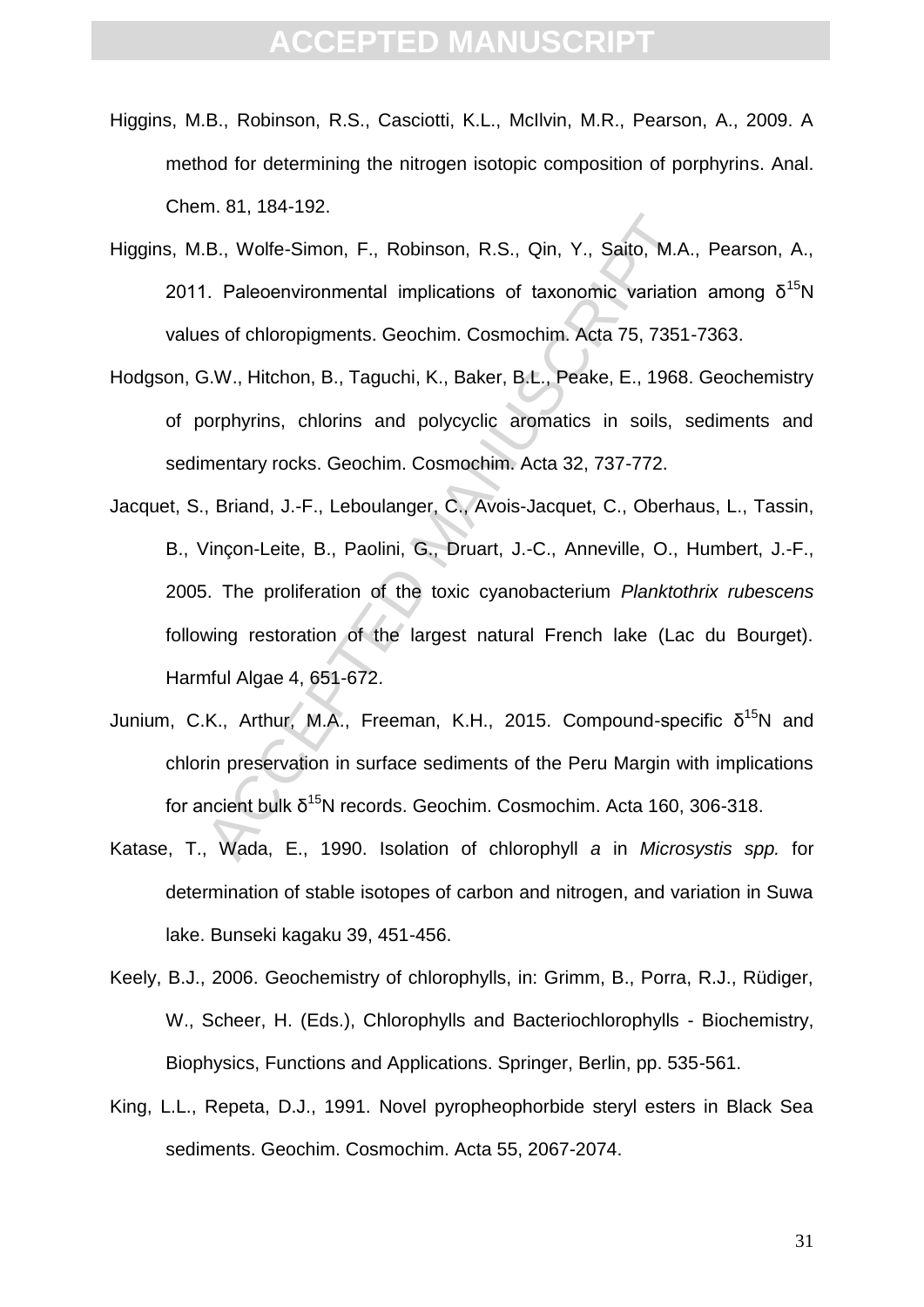- Kohler, H.P., Ahring, B., Albella, C., Ingvorsen, K., Keweloh, H., Laczko, E., Stupperich, E., Tomei, F., 1984. Bacteriological studies on the sulfur cycle in the anaerobic part of the hypolimnion and in the surface sediments of Rotsee in Switzerland. FEMS Microbiol. Lett. 21, 279-286.
- Mitzerland. FEMS Microbiol. Lett. 21, 279-286.<br>
Kashiyama, Y., Ogawa, N.O., Altabet, M., Butzin, M.,<br>
buchi, N., Mollenhauer, G., 2010. Implications for<br>
pigment synthesis and preservation from combined com<br>
, δ<sup>15</sup>N, and Kusch, S., Kashiyama, Y., Ogawa, N.O., Altabet, M., Butzin, M., Friedrich, J., Ohkouchi, N., Mollenhauer, G., 2010. Implications for chloro- and pheopigment synthesis and preservation from combined compound-specific  $\delta^{13}$ C,  $\delta^{15}$ N, and  $\Delta^{14}$ C analysis. Biogeosciences 7, 4105-4118.
- Lehmann, M.F., Bernasconi, S.M., Barbieri, A., McKenzie, J.A., 2002. Preservation of organic matter and alteration of its carbon and nitrogen isotope composition during simulated and in situ early sedimentary diagenesis. Geochim. Cosmochim. Acta 66, 3573-3584.
- Louda, J.W., Li, J., Liu, L., Winfree, M.N., Baker, E.W., 1998. Chlorophyll-*a* degradation during cellular senescence and death. Org. Geochem. 29, 1233- 1251.
- Louda, J.W., Mongkhonsri, P., Baker, E.W., 2011. Chlorophyll degradation during senescence and death-III: 3-10 yr experiments, implications for ETIO series generation. Org. Geochem. 42, 688-699.
- Louda, W.J., Loitz, J.W., Rudnick, D.T., Baker, E.W., 2000. Early diagenetic alteration of chlorophyll-a and bacteriochlorophyll-a in a contemporaneous marl ecosystem; Florida Bay. Org. Geochem. 31, 1561-1580.
- Macko, S.A., Estep, M.L.F., 1984. Microbial alteration of stable nitrogen and carbon isotopic compositions of organic matter. Org. Geochem. 6, 787-790.
- Matile, P., Hörtensteiner, S., Thomas, H., Kräutler, B., 1996. Chlorophyll breakdown in senescent leaves. Plant Physiol. 112, 1403-1409.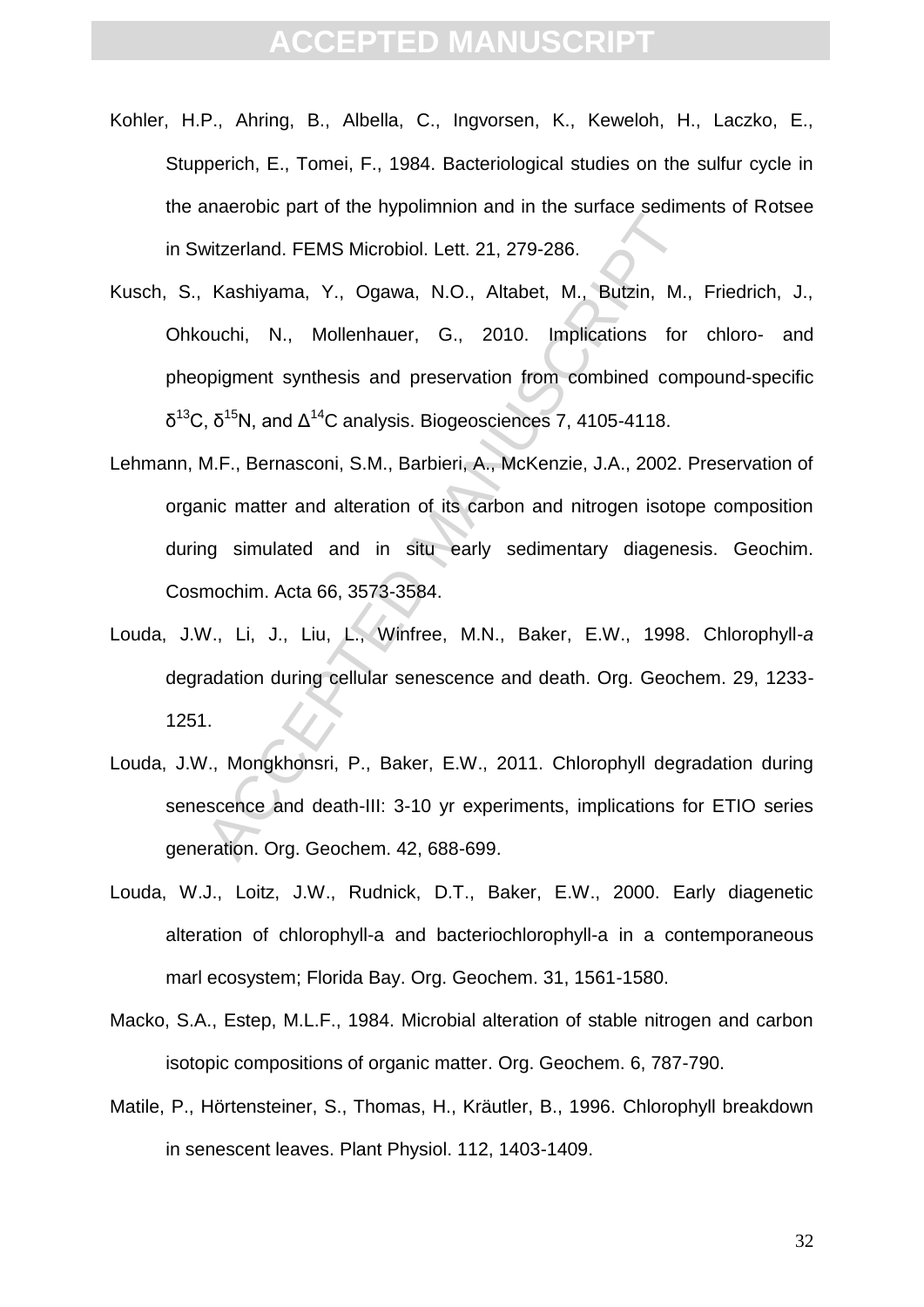- Milucka, J., Kirf, M., Lu, L., Krupke, A., Lam, P., Littmann, S., Kuypers, M.M.M., Schubert, C.J., 2015. Methane oxidation coupled to oxygenic photosynthesis in anoxic waters. ISME Journaldoi: 10.1038/ismej.2015.12.
- Möbius, J., Dähnke, K., 2015. Nitrate drawdown and its unexpected isotope effect in the Danube estuarine transition zone. Limnol. Oceanogr. 60, 1008-1019.
- Dahnke, K., 2015. Nitrate drawdown and its unexpected is<br>Danube estuarine transition zone. Limnol. Oceanogr. 60, 100<br>S., Gotsis-Skretas, O., Pagou, K., Krastev, A., 2001.<br>ms in Black Sea and Mediterranean coastal ecosystem Moncheva, S., Gotsis-Skretas, O., Pagou, K., Krastev, A., 2001. Phytoplankton blooms in Black Sea and Mediterranean coastal ecosystems subjected to anthropogenic eutrophication: similarities and differences. Estuar. Coast. Shelf Sci. 53, 281-295.
- Naeher, S., Gilli, A., North, R.P., Hamann, Y., Schubert, C.J., 2013a. Tracing bottom water oxygenation with sedimentary Mn/Fe ratios in Lake Zurich, Switzerland. Chem. Geol. 352, 125-133.
- Naeher, S., Niemann, H., Peterse, F., Smittenberg, R.H., Zigah, P.K., Schubert, C.J., 2014. Tracing the methane cycle with lipid biomarkers in Lake Rotsee (Switzerland). Org. Geochem. 66, 174-181.
- Naeher, S., Schaeffer, P., Adam, P., Schubert, C.J., 2013b. Maleimides in recent sediments – Using chlorophyll degradation products for palaeoenvironmental reconstructions. Geochim. Cosmochim. Acta 119, 248-263.
- Naeher, S., Smittenberg, R.H., Gilli, A., Kirilova, E.P., Lotter, A.F., Schubert, C.J., 2012. Impact of recent lake eutrophication on microbial community changes as revealed by high resolution lipid biomarkers in Rotsee (Switzerland). Org. Geochem. 49, 86-95.
- Naeher, S., Suga, H., Ogawa, N.O., Schubert, C.J., Grice, K., Ohkouchi, N., in prep. Compound-specific carbon and nitrogen isotopic compositions of chlorophyll *a* and its derivatives reveal the eutrophication history of Lake Zurich (Switzerland).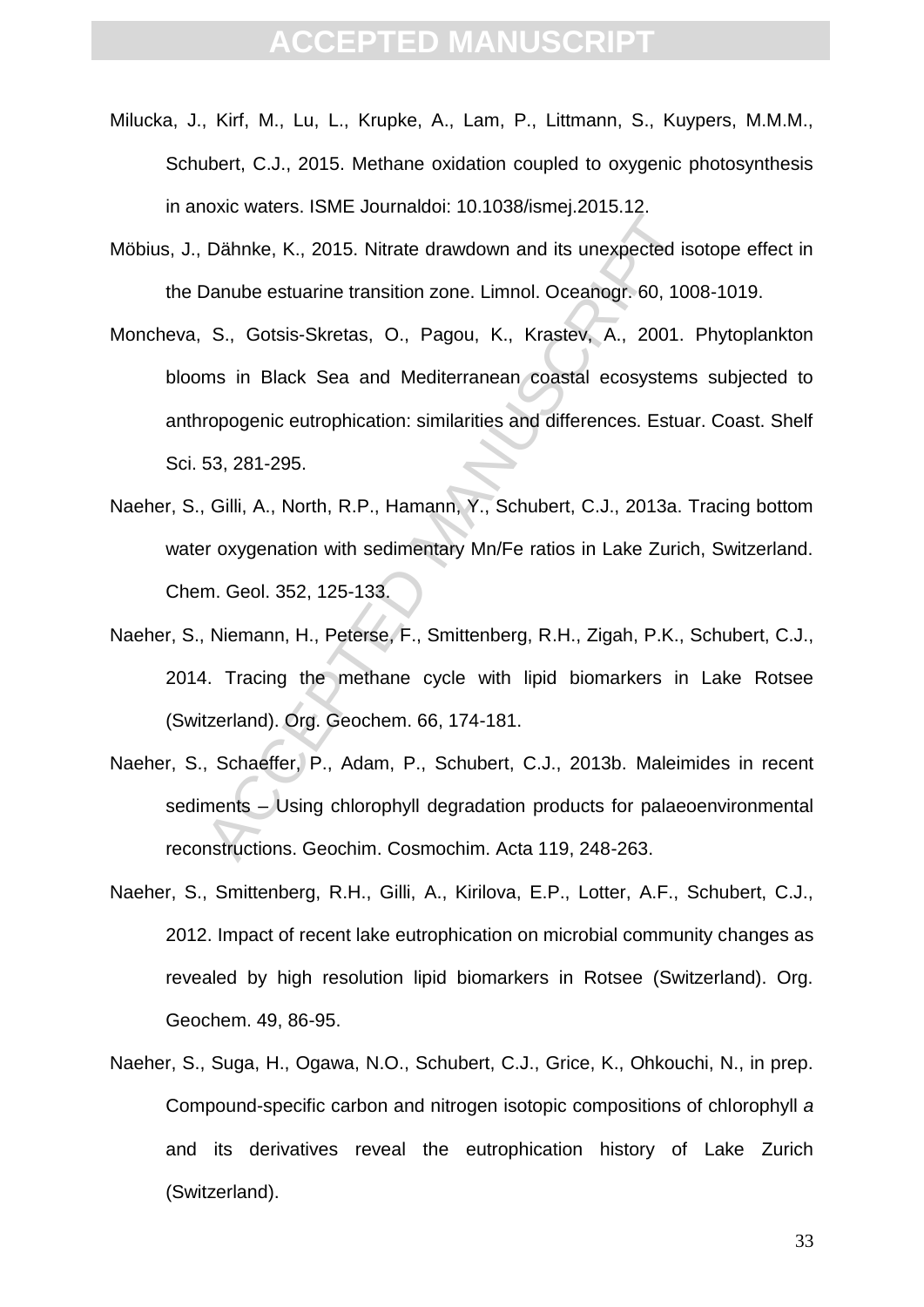- Ogawa, N.O., Chikaraishi, Y., Ohkouchi, N., 2013. Trophic position estimates of formalin-fixed samples with nitrogen isotopic compositions of amino acids: an application to gobiid fish (Isaza) in Lake Biwa, Japan. Ecol. Res. 28, 697-702.
- Ogawa, N.O., Koitabashi, T., Oda, H., Nakamura, T., Ohkouchi, N., Wada, E., 2001. Fluctuations of nitrogen isotope ratio of gobiid fish (Isaza) specimens and sediments in Lake Biwa, Japan, during the 20th century. Limnol. Oceanogr. 46, 1228-1236.
- Ogawa, N.O., Nagata, T., Kitazato, H., Ohkouchi, N., 2010. Ultra sensitive elemental analyzer/isotope ratio mass spectrometer for stable nitrogen and carbon isotopic analyses, in: Ohkouchi, N., Tayasu, I., Koba, K. (Eds.), Earth, Life, and Isotopes. Kyoto University Press, Kyoto, pp. 339-353.
- D., Koitabashi, T., Oda, H., Nakamura, T., Ohkouchi, N., W<br>tuations of nitrogen isotope ratio of gobiid fish (Isaza) s<br>ments in Lake Biwa, Japan, during the 20th century. Limnol.<br>3-1236.<br>D., Nagata, T., Kitazato, H., Ohkou Ohkouchi, N., Nakajima, Y., Ogawa, N.O., Suga, H., Kashiyama, Y., Matsumoto, K., Chikaraishi, Y., Oguri, K., Kitazato, H., 2006. Stable carbon and nitrogen isotopic compositions of photosynthetic pigments as tracers for elemental cycle in the modern- and paleo-environments. Frontier Research on Earth Evolution 2.
- Ohkouchi, N., Nakajima, Y., Okada, H., Ogawa, N.O., Suga, H., Oguri, K., Kitazato, H., 2005. Biogeochemical processes in the saline meromictic Lake Kaiike, Japan: implications from molecular isotopic evidences of photosynthetic pigments. Environ. Microbiol. 7, 1009-1016.
- Ohkouchi, N., Ogawa, N.O., Chikaraishi, Y., Tanaka, H., Wada, E., 2015. Biochemical and physiological bases for the use of carbon and nitrogen isotopes in environmental and ecological studies. Prog. in Earth and Planet. Sci. 2, 1-17.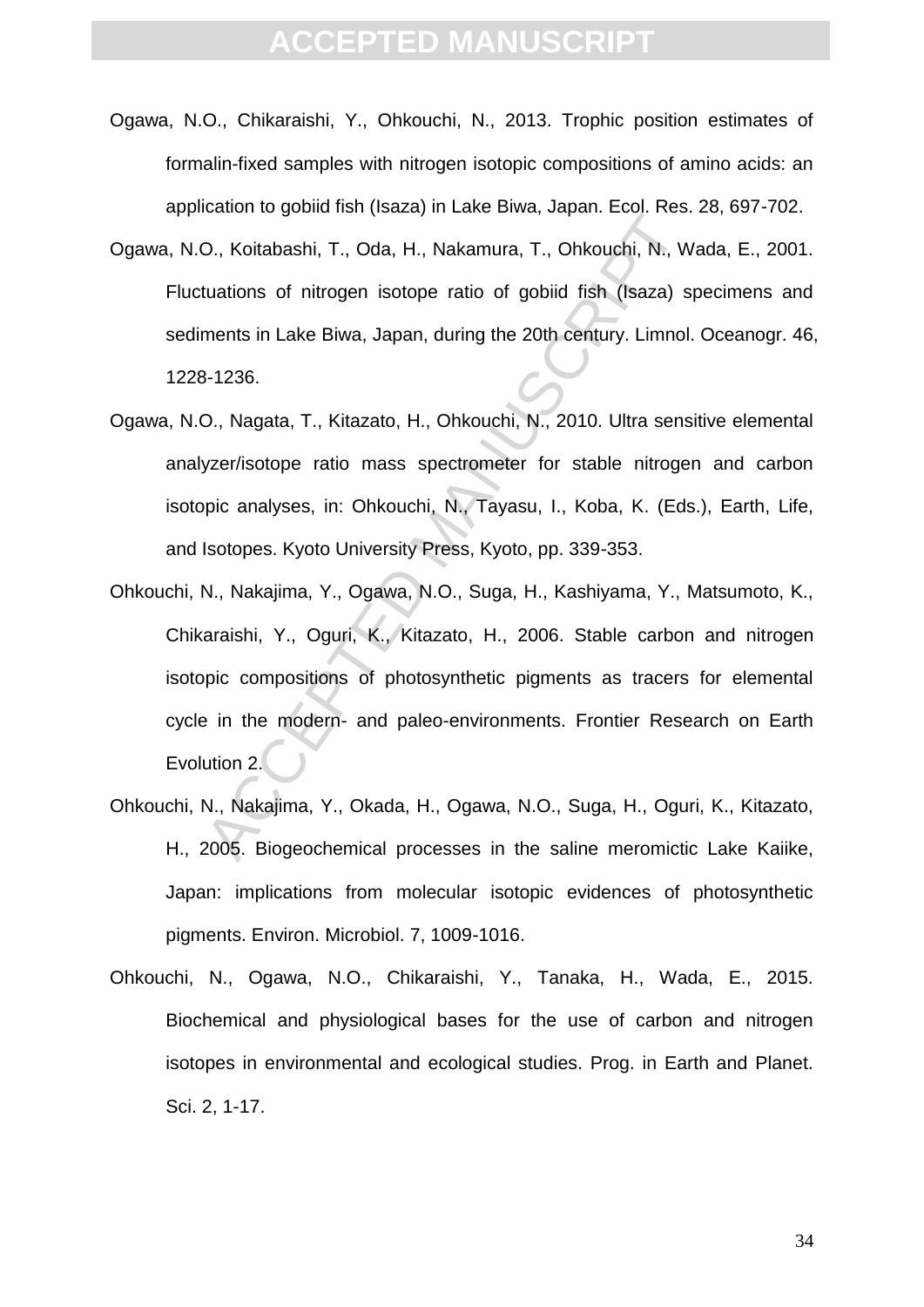- Ohkouchi, N., Takano, Y., 2014. Organic Nitrogen: Sources, Fates, and Chemistry, in: Turekian, H.D., Holland, K.K. (Eds.), Treatise on Geochemistry (Second Edition). Elsevier, Oxford, pp. 251-289.
- J., 2008. Ecology of Phototrophic Sulfur Bacteria, in: Hell<br>f, D., Leustek, T. (Eds.), Sulfur Metabolism in Phototroph<br>ances in Photosynthesis and Respiration. Springer Netherland<br>G., Falkowski, P.G., 1982. Enzymatic degra Overmann, J., 2008. Ecology of Phototrophic Sulfur Bacteria, in: Hell, R., Dahl, C., Knaff, D., Leustek, T. (Eds.), Sulfur Metabolism in Phototrophic Organisms. Advances in Photosynthesis and Respiration. Springer Netherlands, pp. 375- 396.
- Owens, T.G., Falkowski, P.G., 1982. Enzymatic degradation of chlorophyll *a* by marine phytoplankton *in vitro*. Phytochemistry 21, 979-984.
- Ozsoy, E., Unluata, U., 1997. Oceanography of the Black Sea: a review of some recent results. Earth-Sci. Rev. 42, 231-272.
- Peduzzi, S., Welsh, A., Demarta, A., Decristophoris, P., Peduzzi, R., Hahn, D., Tonolla, M., 2011. *Thiocystis chemoclinalis* sp. nov. and *Thiocystis cadagnonensis* sp. nov., motile purple sulfur bacteria isolated from the chemocline of a meromictic lake. Int. J. Syst. Evol. Microbiol. 61, 1682-1687.
- Pfennig, N., 1978. General physiology and ecology of photosynthetic bacteria, in: Clayton, R.K., Sistrom, W.R. (Eds.), Photosynthetic Bacteria. Plenum Press, New York, pp. 3-16.
- Piper, D.Z., Calvert, S.E., 2011. Holocene and late glacial palaeoceanography and palaeolimnology of the Black Sea: Changing sediment provenance and basin hydrography over the past 20,000 years. Geochim. Cosmochim. Acta 75, 5597-5624.
- Polissar, P.J., Fulton, J.M., Junium, C.K., Turich, C.C., Freeman, K.H., 2009. Measurement of  ${}^{13}C$  and  ${}^{15}N$  isotopic composition on nanomolar quantities of C and N. Anal. Chem. 81, 755-763.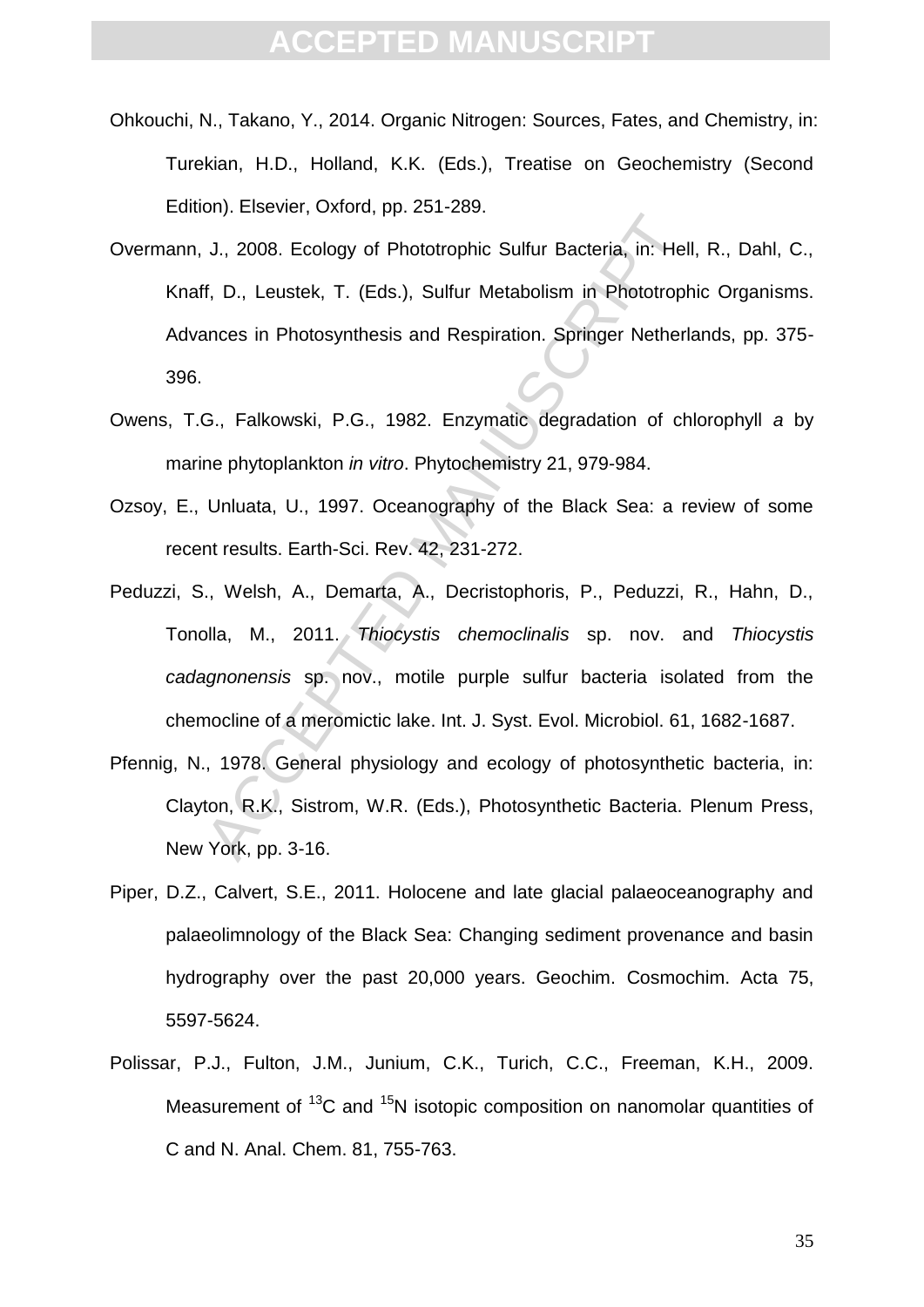- Posch, T., Köster, O., Salcher, M.M., Pernthaler, J., 2012. Harmful filamentous cyanobacteria favoured by reduced water turnover with lake warming. Nature Climate Change 2, 809–813.
- Quandt, L., Gottschalk, G., Ziegler, H., Stichler, W., 1977. Isotope discrimination by photosynthetic bacteria. FEMS Microbiol. Lett. 1, 125-128.
- Repeta, D.J., Simpson, D.J., 1991. The distribution and recycling of chlorophyll, bacteriochlorophyll and carotenoids in the Black Sea. Deep Sea Res. Part I Oceanogr. Res. Pap. 38, Supplement 2, S969-S984.
- Repeta, D.J., Simpson, D.J., Jorgensen, B.B., Jannasch, H.W., 1989. Evidence for anoxygenic photosynthesis from the distribution of bacteriochlorophylls in the Black Sea. Nature 342, 69-72.
- Coloring Press Prose Prose Prose Prose Prose Prose Prose Prose Prose Prose Prose Consensynthetic bacteria. FEMS Microbiol. Lett. 1, 125-128.<br>
J., Simpson, D.J., 1991. The distribution and recycling<br>
eriochlorophyll and car Robinson, R.S., Kienast, M., Luiza Albuquerque, A., Altabet, M., Contreras, S., De Pol Holz, R., Dubois, N., Francois, R., Galbraith, E., Hsu, T.-C., Ivanochko, T., Jaccard, S., Kao, S.-J., Kiefer, T., Kienast, S., Lehmann, M., Martinez, P., McCarthy, M., Möbius, J., Pedersen, T., Quan, T.M., Ryabenko, E., Schmittner, A., Schneider, R., Schneider-Mor, A., Shigemitsu, M., Sinclair, D., Somes, C., Studer, A., Thunell, R., Yang, J.-Y., 2012. A review of nitrogen isotopic alteration in marine sediments. Paleoceanography 27, PA4203, doi:10.1029/2012PA002321.
- Ross, D.A., Degens, E.T., 1974. Recent sediments of the Black Sea, in: Ross, D.A., Degens, E.T. (Eds.), The Black Sea - Geology, Chemistry and Biology. Amer. Assoc. Petrol. Geol. Mem., Tulsa, pp. 183-199.
- Sachs, J.P., Repeta, D.J., 2000. The purification of chlorins from marine particles and sediments for nitrogen and carbon isotopic analysis. Org. Geochem. 31, 317- 329.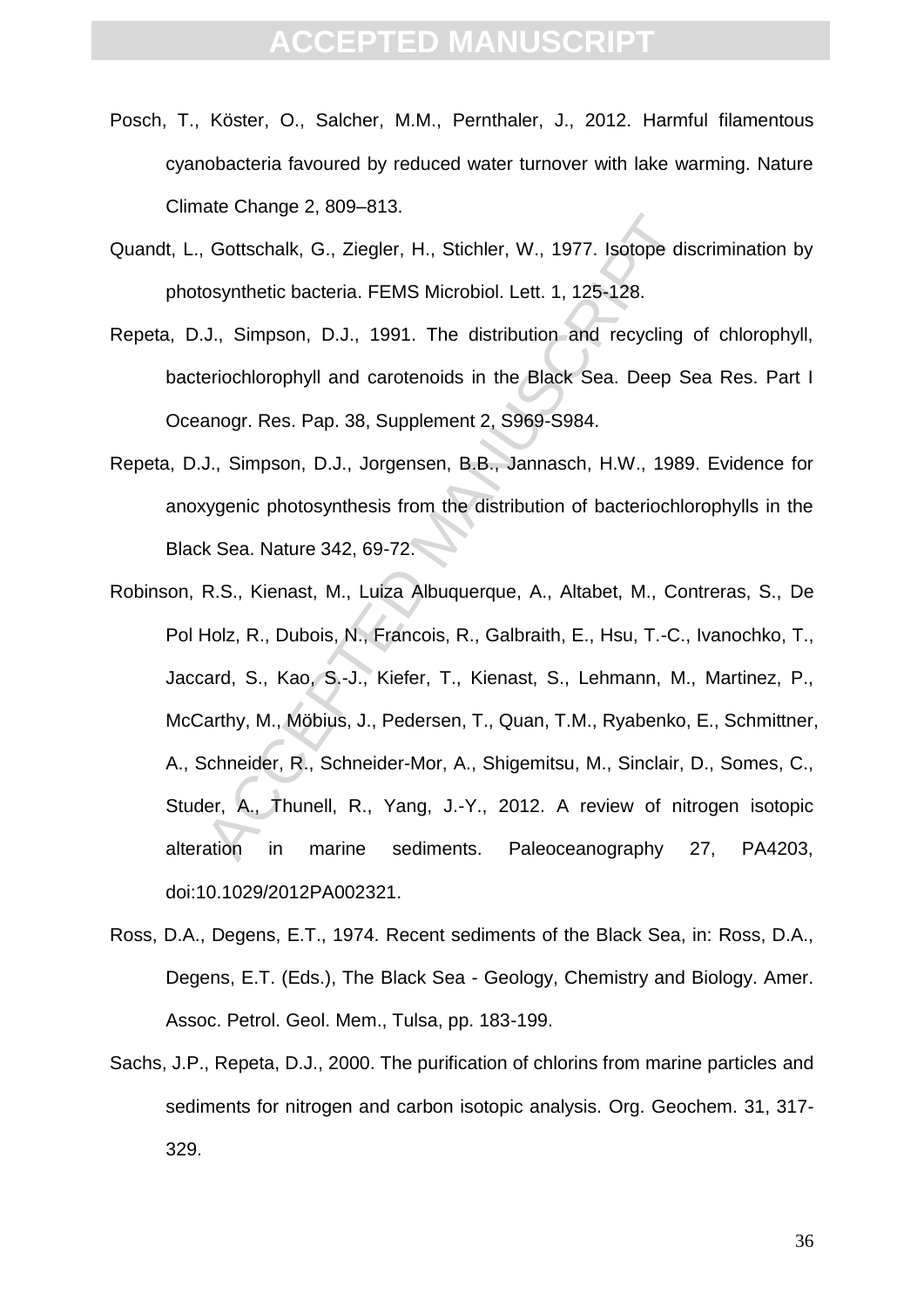- Sachs, J.P., Repeta, D.J., Goericke, R., 1999. Nitrogen and carbon isotopic ratios of chlorophyll from marine phytoplankton. Geochim. Cosmochim. Acta 63, 1431- 1441.
- Schaeffer, P., Adam, P., Wehrung, P., Albrecht, P., 1997. Novel aromatic carotenoid derivatives from sulfur photosynthetic bacteria in sediments. Tetrahedron Lett. 38, 8413-8416.
- Schanz, F., Stalder, S., 1998. Phytoplankton summer dynamics and sedimentation in the thermally stratified Lake Cadagno. Documenta dell' Istituto Italiano di Idrobiologia 63, 71-76.
- 1. Adam, P., Wehrung, P., Albrecht, P., 1997. Novel arom<br>
2. Adam, P., Wehrung, P., Albrecht, P., 1997. Novel arom<br>
2. Adam Stalder, S., 1998. Phytoplankton summer dynamics and set<br>
2. Stalder, S., 1998. Phytoplankton summ Scheer, H., 2006. An overview of chlorophylls and bacteriochlorophylls, in: Grimm, B., Porra, R.J., Rüdiger, W., Scheer, H. (Eds.), Chlorophylls and Bacteriochlorophylls - Biochemistry, Biophysics, Functions and Applications. Springer, The Netherlands, pp. 1-26.
- Schubert, C.J., Lucas, F., Durisch-Kaiser, E., Stierli, R., Diem, T., Scheidegger, O., Vazquez, F., Müller, B., 2010. Oxidation and emission of methane in a monomictic lake (Rotsee, Switzerland). Aquat. Sci. 72, 455-466.
- Schubert, C.J., Niggemann, J., Klockgether, G., Ferdelman, T.G., 2005. Chlorin Index: A new parameter for organic matter freshness in sediments. Geochem Geophy Geosy 6, Q03005, doi: 10.1029/2004GC000837.
- Schubert, C.J., Vazquez, F., Lösekann-Behrens, T., Knittel, K., Tonolla, M., Boetius, A., 2011. Evidence for anaerobic oxidation of methane in sediments of a freshwater system (Lago di Cadagno). FEMS Microbiol. Ecol. 76, 26-38.
- Sigman, D.M., Altabet, M.A., Francois, R., McCorkle, D.C., Gaillard, J.-F., 1999. The isotopic composition of diatom-bound nitrogen in Southern Ocean sediments. Paleoceanography 14, 118-134.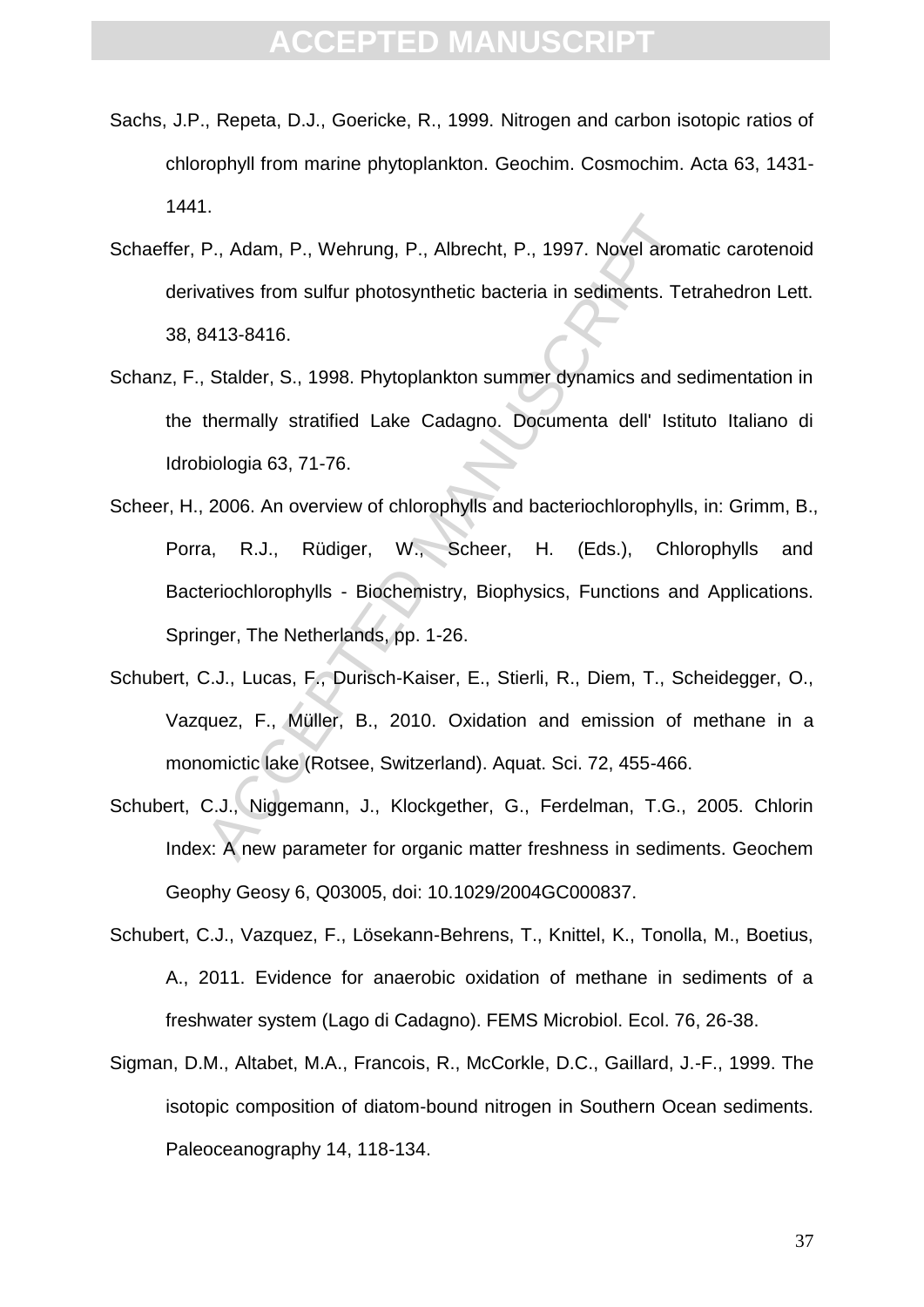- Sirevåg, R., Buchanan, B.B., Berry, J.A., Troughton, J.H., 1977. Mechanisms of  $CO<sub>2</sub>$ fixation in bacterial photosynthesis studied by the carbon isotope fractionation technique. Arch. Microbiol. 112, 35-38.
- Smith, D.A., Steele, A., Bowden, R., Fogel, M.L., 2015a. Ecologically and geologically relevant isotope signatures of C, N, and S: okenone producing purple sulfur bacteria part I. Geobiology 13, 278-291.
- Smith, D.A., Steele, A., Fogel, M.L., 2015b. Pigment production and isotopic fractionations in continuous culture: okenone producing purple sulfur bacteria Part II. Geobiology 13, 292-301.
- SooHoo, J.B., Kiefer, D.A., 1982. Vertical distribution of phaeopigments II. Rates of production and kinetics of photooxidation. Deep Sea Res. Part I Oceanogr. Res. Pap. 29, 1553-1563.
- MacChinamic Book, M.E., ed. ed.<br>
A., Steele, A., Bowden, R., Fogel, M.L., 2015a. Eccoglically relevant isotope signatures of C, N, and S: oken<br>
le sulfur bacteria part I. Geobiology 13, 278-291,<br>
A., Steele, A., Fogel, M.L Spooner, N., Rodger Harvey, H., Pearce, G.E.S., Eckardt, C.B., Maxwell, J.R., 1994. Biological defunctionalisation of chlorophyll in the aquatic environment II: action of endogenous algal enzymes and aerobic bacteria. Org. Geochem. 22, 773-780.
- Sun, M.Y., Lee, C., Aller, R.C., 1993. Laboratory studies of oxic and anoxic degradation of chlorophyll-*a* in Long Island Sound sediments. Geochim. Cosmochim. Acta 57, 147-157.
- Tonolla, M., Peduzzi, R., Hahn, D., 2005. Long-term population dynamics of phototrophic sulfur bacteria in the chemocline of Lake Cadagno, Switzerland. Appl. Environ. Microbiol. 71, 3544-3550.
- Tyler, J., Kashiyama, Y., Ohkouchi, N., Ogawa, N., Yokoyama, Y., Chikaraishi, Y., Staff, R.A., Ikehara, M., Bronk Ramsey, C., Bryant, C., Brock, F., Gotanda, K., Haraguchi, T., Yonenobu, H., Nakagawa, T., 2010. Tracking aquatic change using chlorin-specific carbon and nitrogen isotopes: The last glacial-interglacial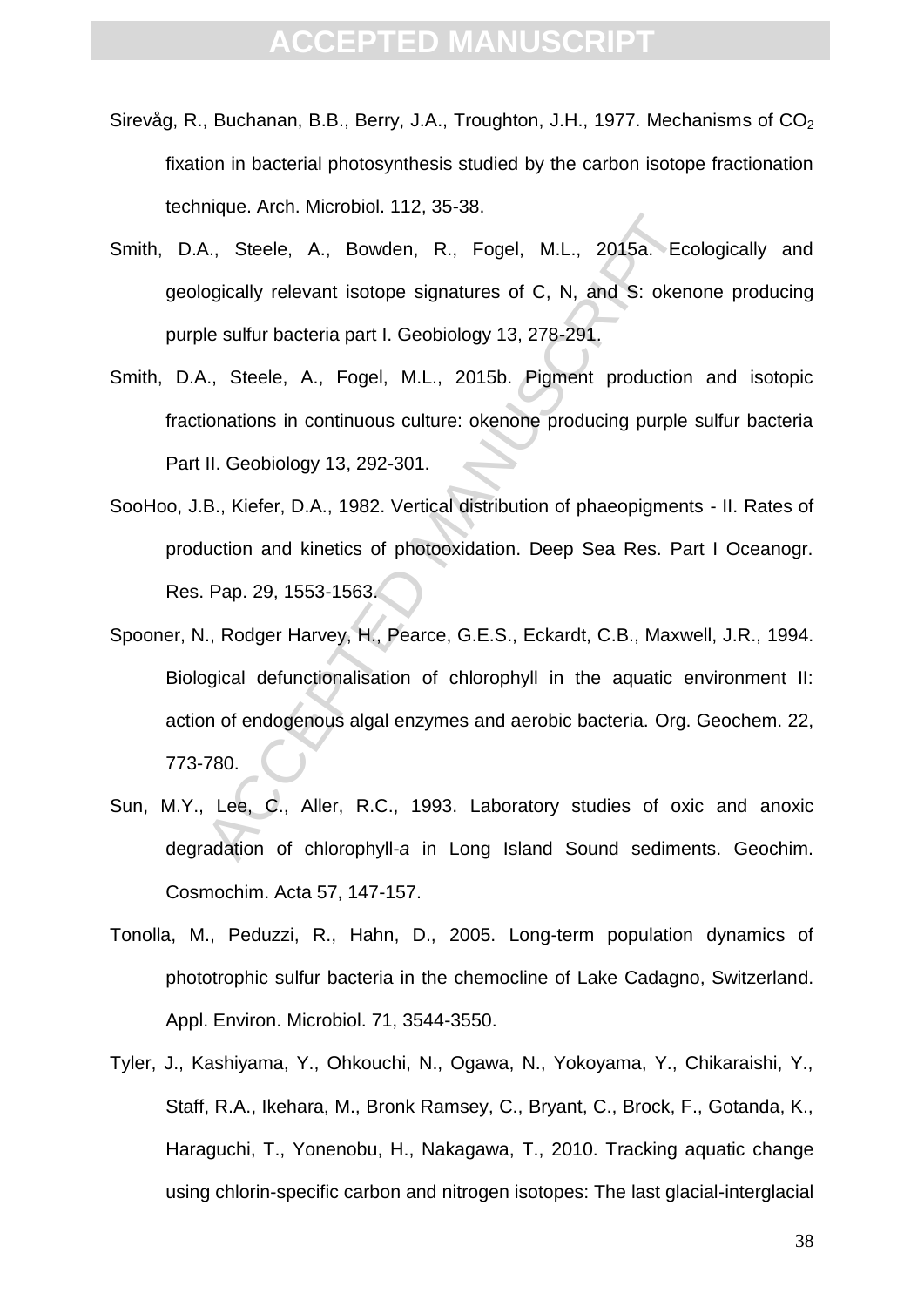transition at Lake Suigetsu, Japan. Geochem. Geophys. Geosyst. 11, Q09010, doi:10.1029/2010GC003186.

- Vasiliu, D., Boicenco, L., Gomoiu, M.T., Lazar, L., Mihalov, M.E., 2012. Temporal variation of surface chlorophyll *a* in the Romanian near-shore waters. Mediterr. Mar. Sci. 13, doi: 10.12681/mms.301.
- Exercise, E., Schnar, Hann, Exercise, E., Interaction of surface chlorophyll a in the Romanian near-shore wa<br>Sci. 13, doi: 10.12681/mms.301.<br>Gilli, A., Niemann, H., Dahl, T.W., Rayasi, D., Sax, N.<br>Uzzi, R., Peduzzi, S., To Wirth, S.B., Gilli, A., Niemann, H., Dahl, T.W., Ravasi, D., Sax, N., Hamann, Y., Peduzzi, R., Peduzzi, S., Tonolla, M., Lehmann, M.F., Anselmetti, F.S., 2013. Combining sedimentological, trace metal (Mn, Mo) and molecular evidence for reconstructing past water-column redox conditions: The example of meromictic Lake Cadagno (Swiss Alps). Geochim. Cosmochim. Acta 120, 220-238.
- Züllig, H., 1985. Pigmente phototropher Bakterien in Seesedimenten und ihre Bedeutung für die Seenforschung. Aquat. Sci. 47, 87-126.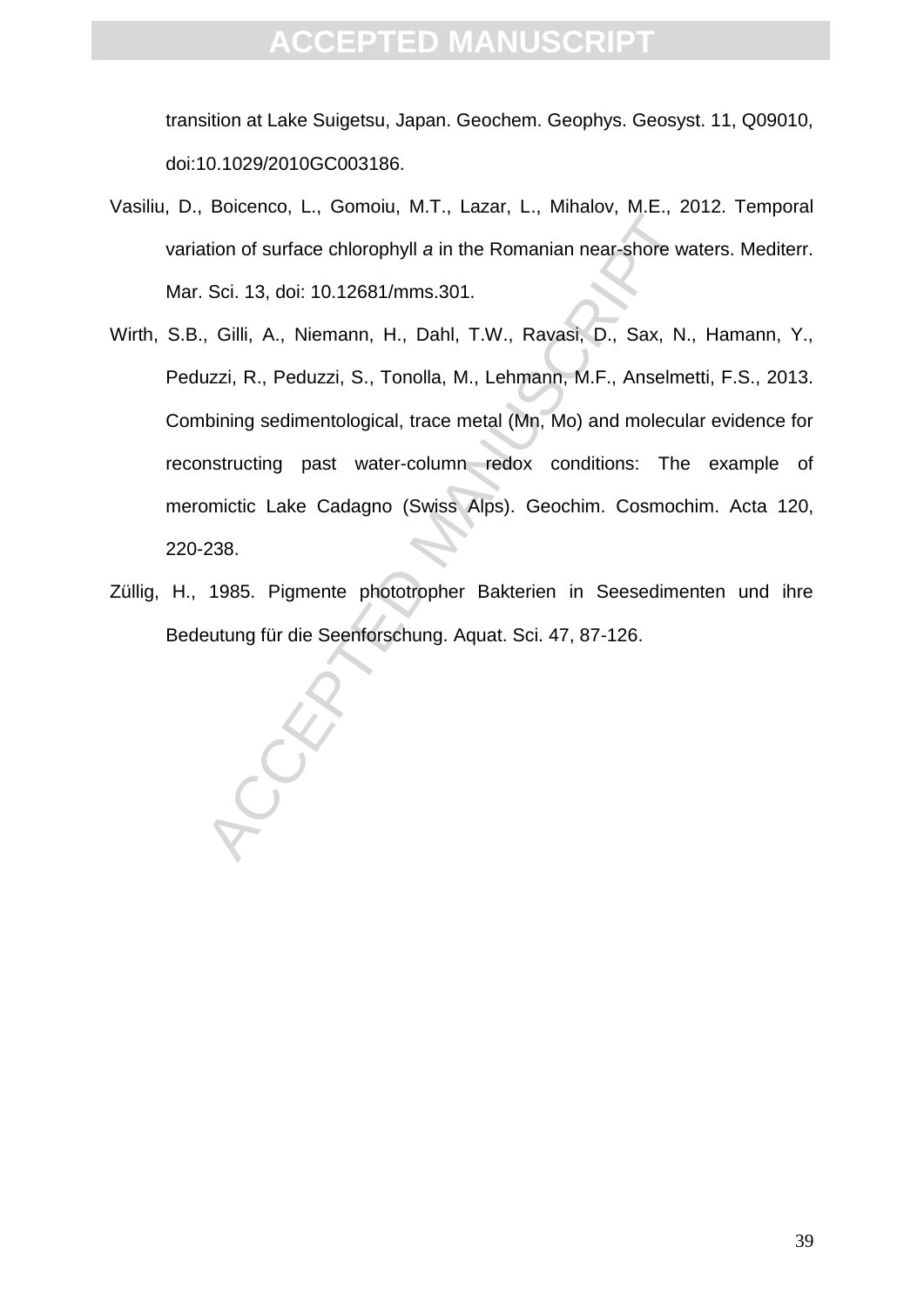#### **Figure captions**

- Let the principle state (see the signal in given, i.e. the moving pigment distributions analysed in the total lipid ext<br>m sediments of a) Lake Zurich (0-2 cm depth), b) Lake R<br>pth), c) Lake Cadagno (633-648 cm depth), d) **Fig. 1.** High performance liquid chromatography - photodiode array detection (HPLC-DAD) chromatograms (660 nm signal in green, 750 nm signal in red) showing pigment distributions analysed in the total lipid extracts obtained from sediments of a) Lake Zurich (0-2 cm depth), b) Lake Rotsee (0-4 cm depth), c) Lake Cadagno (633-648 cm depth), d) Romanian Black Sea Shelf (0-2 cm depth). Abbreviations indicate identified compounds comprising chlorophyll *a* (Chl *a*), pheophytin *a* (Pheo *a*), pheophytin *a* epimer (Pheo *a* epimer), pyropheophytin *a* (PPhe *a*), 13<sup>2</sup>,17<sup>3</sup>-cyclopheophorbide-*a*-enol (CPhe *a*), chlorophyllone *a* (Chlone *a*), bacteriochlorophylls *a* and *e* (BChls *a*, *e*) and bacteriopheophytins *a* and *e* (BPhes *a*, *e*), steryl and carotenol chlorin esters (SCEs and CCEs). Circles indicate parts of the chromatograms where BChls *e* and BPhes *e* were detected.
- **Fig. 2.** High performance liquid chromatography photodiode array detection (HPLC-DAD) chromatogram of the second isolation (fraction collection) of the collected chlorophyll *a* (Chl *a*) peak in Figure 1 b. This chromatogram comprises the signals at wavelength of 660 nm (green) and 750 nm (red), illustrating the separation of the coeluting peaks of bacteriopheophytin *a* (BPhe *a*) and chlorophyll *a* (Chl *a*). Prior to analysis, Chl *a* was transformed to pheophytin a (Pheo *a*) by hydrochloric acid both compounds collected as separate fractions (details in Section 2.2). The UV-VIS spectrum of the isolated BPhe *a* is also shown, normalised to the highest peak of the spectrum. The numbers correspond to the wavelengths (nm) of the absorption maxima.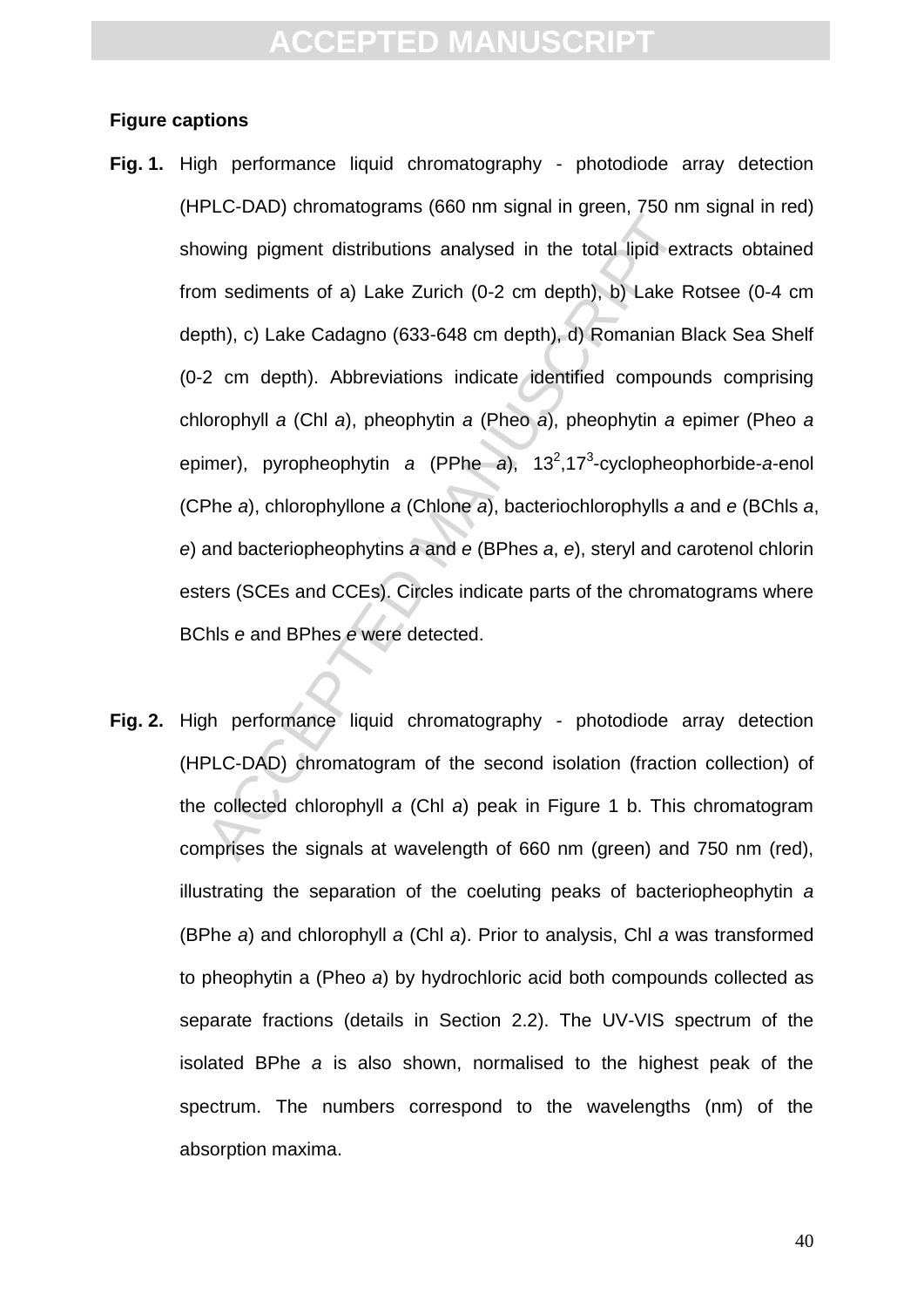**Fig. 3.** High performance liquid chromatography - photodiode array detection (HPLC-DAD) chromatogram (660 nm signal) corresponding to the third isolation (fraction collection) of bacteriochlorophylls *e* (BChls *e*) and bacteriopheophytins *e* (BPhes *e*) from the fraction collected between 3 and 6 min in the original chromatogram (Fig. 1) of the Lake Cadagno sediment sample (details in Section 2.2). Numbers in a) refer to detected BChls *e* (1-7) and BPhes *e* (8-12) homologues.

The entrophology of the matter of the Back Sea.<br>
The entrophology of the fraction collected be<br>
in the original chromatogram (Fig. 1) of the Lake Cada<br>
mple (details in Section 2.2). Numbers in a) refer to detected<br>
d BPh UV-VIS spectra (range of 400-800 nm) of b) bacteriochlorophylls *e* (BChls *e*) and c) bacteriopheophytins *e* (BPhes *e*) in the Lake Cadagno sample with peak numbers correspond to the numbers in the chromatogram shown in a). The spectra are normalised to the peak with the highest absorption intensity (460 nm or 440 nm). Numbers in b) and c) correspond to the wavelengths of the diagnostic absorption maxima of BChls *e* and BPhes *e*.

- **Fig. 4.** a, c)  $\delta^{13}$ C values (‰ *vs.* VPDB) and b, d)  $\delta^{15}$ N values (‰ *vs.* AIR) of isolated chlorophyll a (Chl *a*) and its pheopigments and derivatives of bacteriochlorophylls (BChls) *a* and *e* analysed in the samples from Lake Cadagno, Lake Rotsee, Lake Zurich and the Black Sea.
- **Fig. 5.** a) Water column  $\delta^{13}C_{\text{DIC}}$  profile (‰ *vs.* VPDB) of Lake Rotsee adapted from Schubert et al. (2010), also published in Naeher et al. (2014). The shaded area illustrates the depth variability of the chemocline in Lake Rotsee according to Schubert et al. (2010). b)  $\delta^{13}C_{\text{DIC}}$  profile (‰ *vs.* VPDB) of Lake Cadagno sediments adapted from Schubert et al. (2011).

#### **Appendix**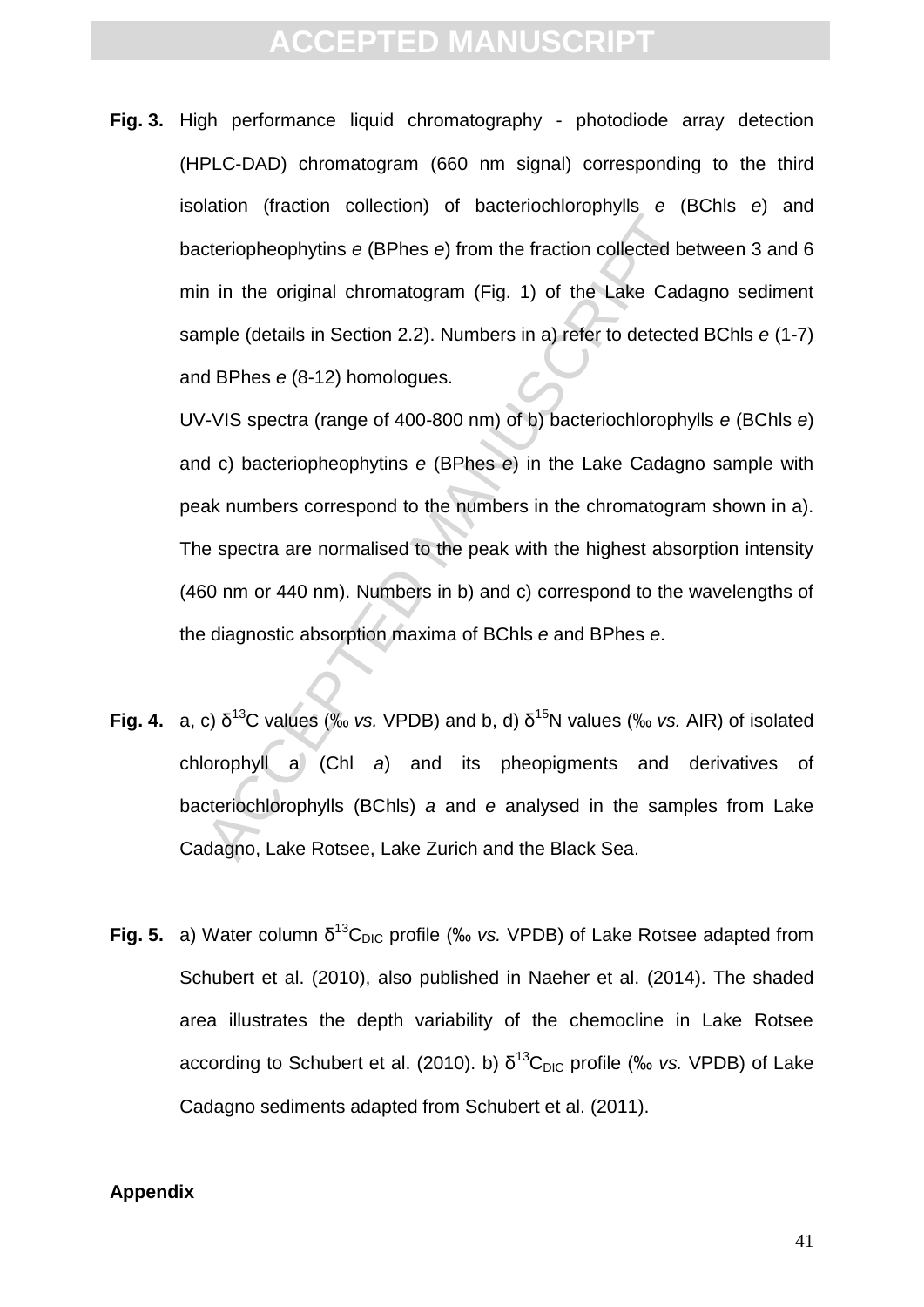**Fig. A1.** Structures of chlorins discussed in this study.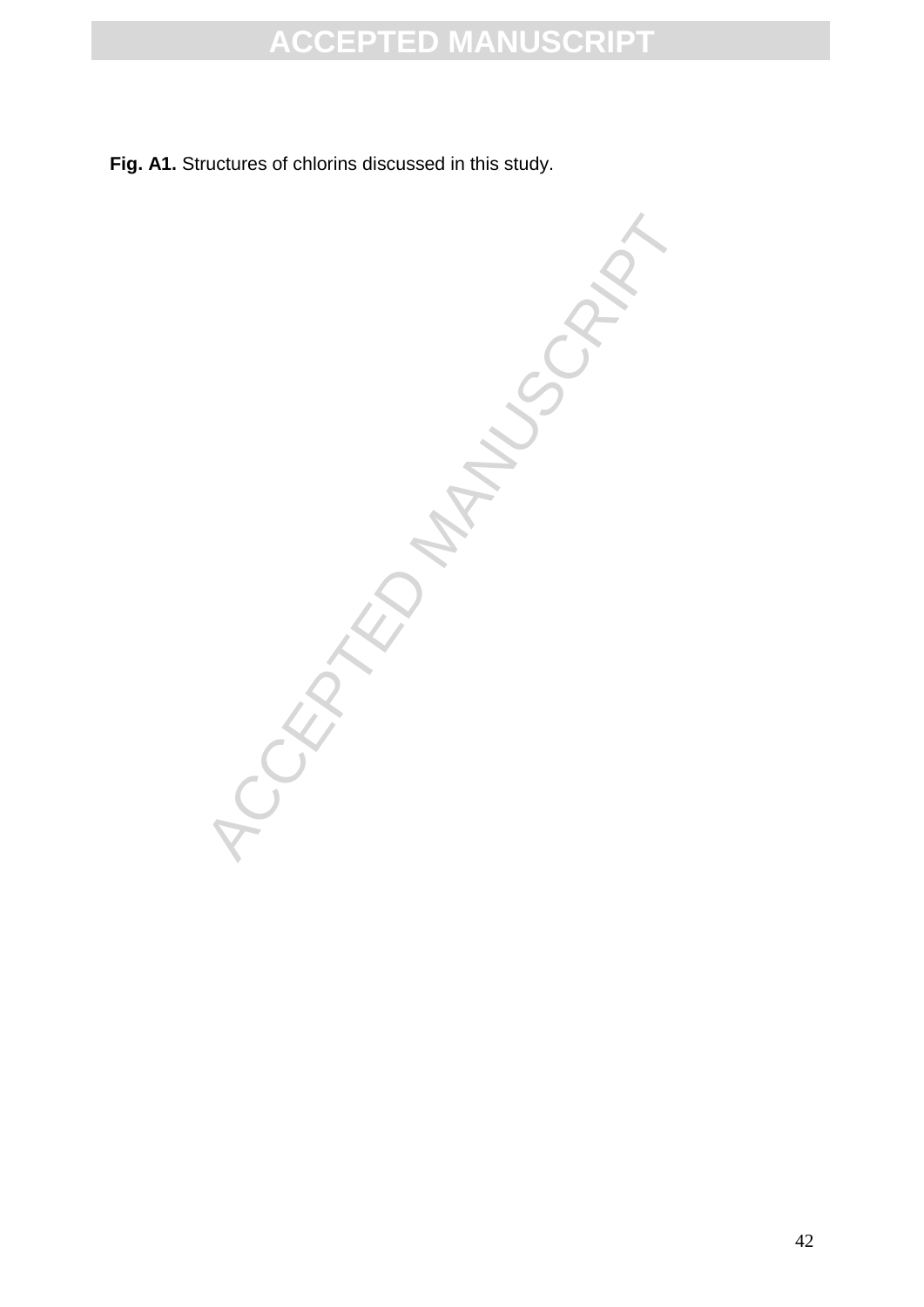#### **Table 1**

Retention times (min) and diagnostic, maximum UV-VIS absorption bands (nm) of chlorophyll *a* and its derivatives chlorophyllone (Chlone *a*), 13<sup>2</sup>  $,17^3$ cyclopheophorbide-*a*-enol (CPhe *a*), pheophytin *a* (Phe *a*), pheophytin *a* epimer (Phe *a* epimer), pyropheophytin *a* (PPhe *a*) as well as those of bacteriopheophytin *a* and other bacteriochlorophyll *a* (BChl *a*) derivatives. The retention times indicated with \* correspond to the second isolation step (Section 2.2).

| other bacteriochlorophyll a (BChl a) derivatives. The retention times indicated with *<br>correspond to the second isolation step (Section 2.2). |                          |                              |  |  |  |  |  |
|--------------------------------------------------------------------------------------------------------------------------------------------------|--------------------------|------------------------------|--|--|--|--|--|
| Retention time (min)                                                                                                                             | Pigment                  | UV-VIS absorption bands (nm) |  |  |  |  |  |
| 3.9                                                                                                                                              | Chlone a                 | 409, 609, 666                |  |  |  |  |  |
| 11.2                                                                                                                                             | CPhe a                   | 359, 425, 451, 628, 686      |  |  |  |  |  |
| 15.8                                                                                                                                             | Chl a                    | 430, 617, 663                |  |  |  |  |  |
| 22.6                                                                                                                                             | Pheo a                   | 408, 505, 608, 665           |  |  |  |  |  |
| 22.7                                                                                                                                             | Pheo a epimer            | 409, 505, 608, 665           |  |  |  |  |  |
| 30.8                                                                                                                                             | PPhe a                   | 410, 507, 609, 666           |  |  |  |  |  |
| 15.8                                                                                                                                             | BPhe a                   | 357, 524, 746                |  |  |  |  |  |
| $10.5*$                                                                                                                                          | <b>BChl a derivative</b> | 358, 523, 748                |  |  |  |  |  |
| $22.5*$                                                                                                                                          | <b>BChI</b> a derivative | 358, 523, 748                |  |  |  |  |  |
|                                                                                                                                                  |                          |                              |  |  |  |  |  |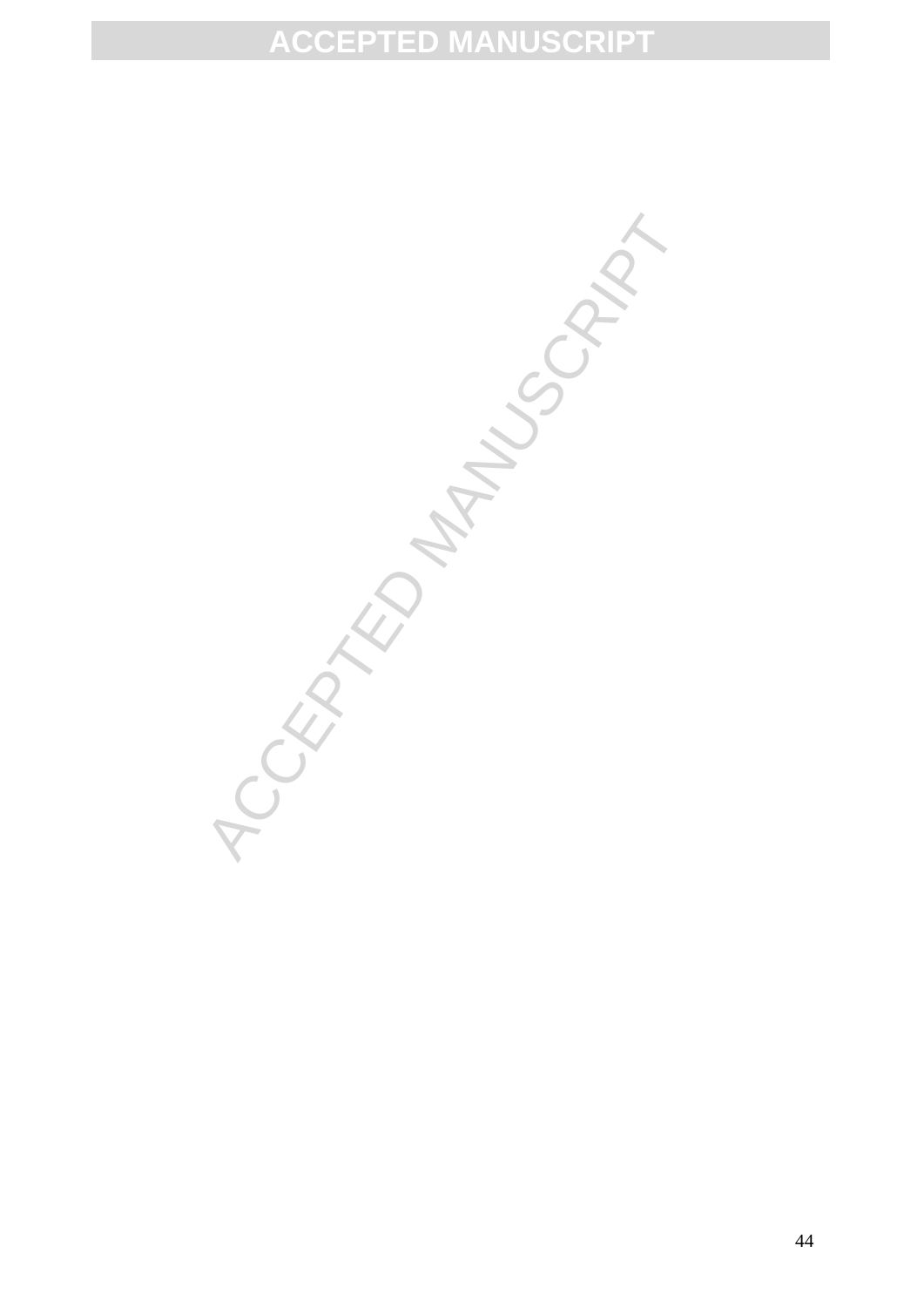#### **Table 2**

δ<sup>13</sup>C (‰ *vs.* VPDB), δ<sup>15</sup>N values (‰ *vs.* AIR), measured and theoretical molar carbon to nitrogen (C/N) ratios of chlorins analysed in the sediments of Lake Cadagno, Lake Rotsee, Lake Zurich and the Romanian Black Sea shelf. Chlorin names are abbreviated as chlorophyll a (Chl a), pheophytin a (Phe a), pheophytin a epimer (Phe a epimer), pyropheophytin a (PPhe a), 13<sup>2</sup>,17<sup>3</sup>cyclopheophorbide-*a*-enol (CPhe *a*), bacteriochlorophylls *a* and *e* (BChls *a*, *e*) and bacteriopheophytins *a* and *e* (BPhes *a*, *e*).

| the sediments of Lake Cadagno, Lake Rotsee, Lake Zurich and the Romanian Black Sea shelf. Chlorin names are abbreviated as<br>chlorophyll a (Chl a), pheophytin a (Phe a), pheophytin a epimer (Phe a epimer), pyropheophytin a (PPhe a), 13 <sup>2</sup> ,17 <sup>3</sup> -<br>cyclopheophorbide-a-enol (CPhe a), bacteriochlorophylls a and e (BChls a, e) and bacteriopheophytins a and e (BPhes a, e). |                                         |                           |                                                                               |                                     |                                                |  |  |  |
|------------------------------------------------------------------------------------------------------------------------------------------------------------------------------------------------------------------------------------------------------------------------------------------------------------------------------------------------------------------------------------------------------------|-----------------------------------------|---------------------------|-------------------------------------------------------------------------------|-------------------------------------|------------------------------------------------|--|--|--|
| Study site                                                                                                                                                                                                                                                                                                                                                                                                 | Chlorin name                            | $\delta^{15}N$<br>(‰ AIR) | $\overline{\delta^{13}C}$<br>$(% \mathcal{L}_{0}\rightarrow \mathcal{L}_{0})$ | Measured molar<br>$C/N$ ratio $(-)$ | Theoretical molar<br>$C/N$ ratio $(-)$         |  |  |  |
| Lake Cadagno                                                                                                                                                                                                                                                                                                                                                                                               | PPhe a                                  | $-1.1$                    | $-36.2$                                                                       | 15.7                                | 13.3                                           |  |  |  |
|                                                                                                                                                                                                                                                                                                                                                                                                            | BChl a derivative (elution after Phe a) | 0.1                       | $-42.8$                                                                       | 13.6                                | 13.8                                           |  |  |  |
|                                                                                                                                                                                                                                                                                                                                                                                                            | <b>BChl e derivative</b>                | $-8.2$                    |                                                                               | 21.0                                | 12.8                                           |  |  |  |
|                                                                                                                                                                                                                                                                                                                                                                                                            | BPhe $e_1 + e_2 + e_3$                  | $-9.8$                    |                                                                               | 17.4                                | 12.8 ( $e_1$ ), 13.0 ( $e_2$ ), 13.2 ( $e_3$ ) |  |  |  |
| Lake Rotsee                                                                                                                                                                                                                                                                                                                                                                                                | Chl a                                   | $-7.5$                    | $-31.4$                                                                       | 14.6                                | 13.8                                           |  |  |  |
|                                                                                                                                                                                                                                                                                                                                                                                                            | Phe a                                   | $-6.4$                    | $-36.1$                                                                       | 17.4                                | 13.8                                           |  |  |  |
|                                                                                                                                                                                                                                                                                                                                                                                                            | Phe a epimer                            | $-3.9$                    |                                                                               | 19.0                                | 13.8                                           |  |  |  |
|                                                                                                                                                                                                                                                                                                                                                                                                            | PPhe a                                  | $-2.8$                    | $-35.5$                                                                       | 13.9                                | 13.3                                           |  |  |  |
|                                                                                                                                                                                                                                                                                                                                                                                                            | CPhe a                                  | $-1.0$                    | $-31.6$                                                                       | 8.8                                 | 8.0                                            |  |  |  |
|                                                                                                                                                                                                                                                                                                                                                                                                            | BPhe a                                  | $-1.0$                    |                                                                               | 23.7                                | 13.8                                           |  |  |  |
|                                                                                                                                                                                                                                                                                                                                                                                                            | BChl a derivative (elution after Chl a) | 1.1                       | $-43.9$                                                                       | 13.2                                | 13.8                                           |  |  |  |
| Lake Zurich                                                                                                                                                                                                                                                                                                                                                                                                | Chl a                                   | $-1.8$                    |                                                                               | 22.4                                | 13.8                                           |  |  |  |
|                                                                                                                                                                                                                                                                                                                                                                                                            | Phe a                                   | 0.0                       | $-33.6$                                                                       | 15.1                                | 13.8                                           |  |  |  |
|                                                                                                                                                                                                                                                                                                                                                                                                            | PPhe a                                  | 2.7                       |                                                                               |                                     | 13.3                                           |  |  |  |
|                                                                                                                                                                                                                                                                                                                                                                                                            | CPhe a                                  | 4.8                       | $-33.6$                                                                       | 10.1                                | 8.0                                            |  |  |  |
| <b>Black Sea</b>                                                                                                                                                                                                                                                                                                                                                                                           | Phe a                                   | $-1.0$                    |                                                                               | 19.1                                | 13.8                                           |  |  |  |
|                                                                                                                                                                                                                                                                                                                                                                                                            | PPhe a                                  | $-5.0$                    | $-24.1$                                                                       | 14.8                                | 13.3                                           |  |  |  |
|                                                                                                                                                                                                                                                                                                                                                                                                            | CPhe a                                  | $-5.1$                    |                                                                               | 12.2                                | 8.0                                            |  |  |  |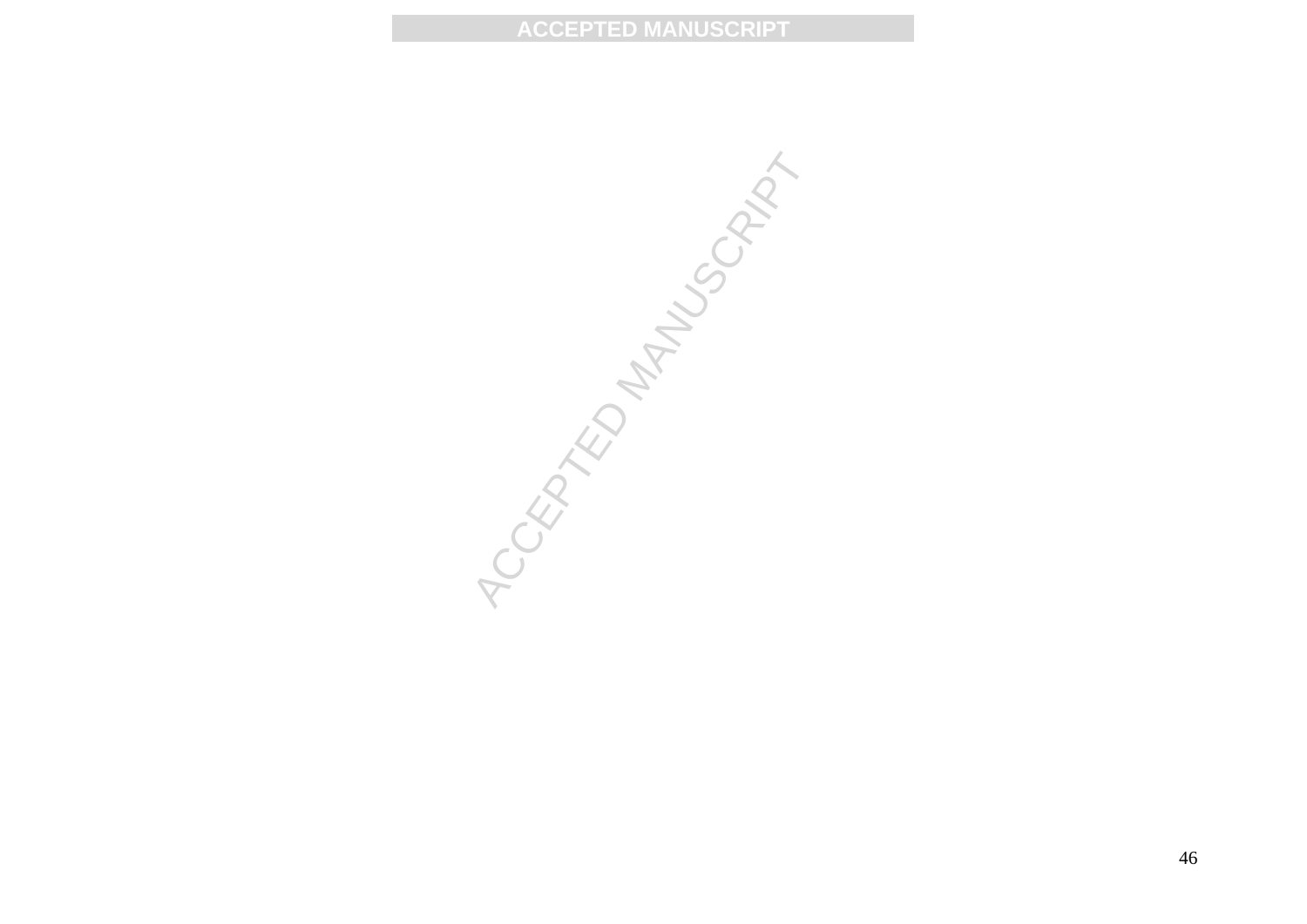#### Figure 1

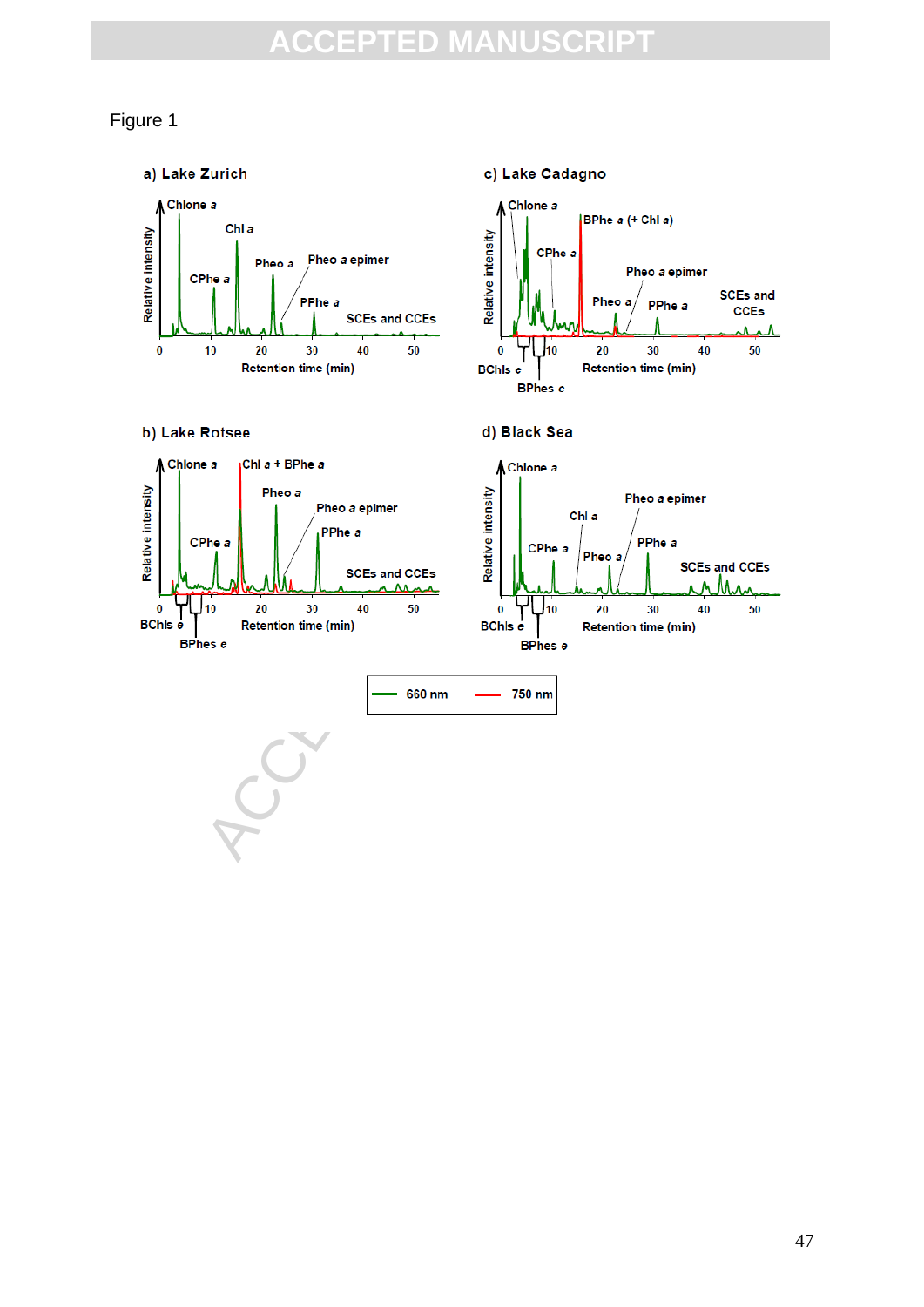Figure 2

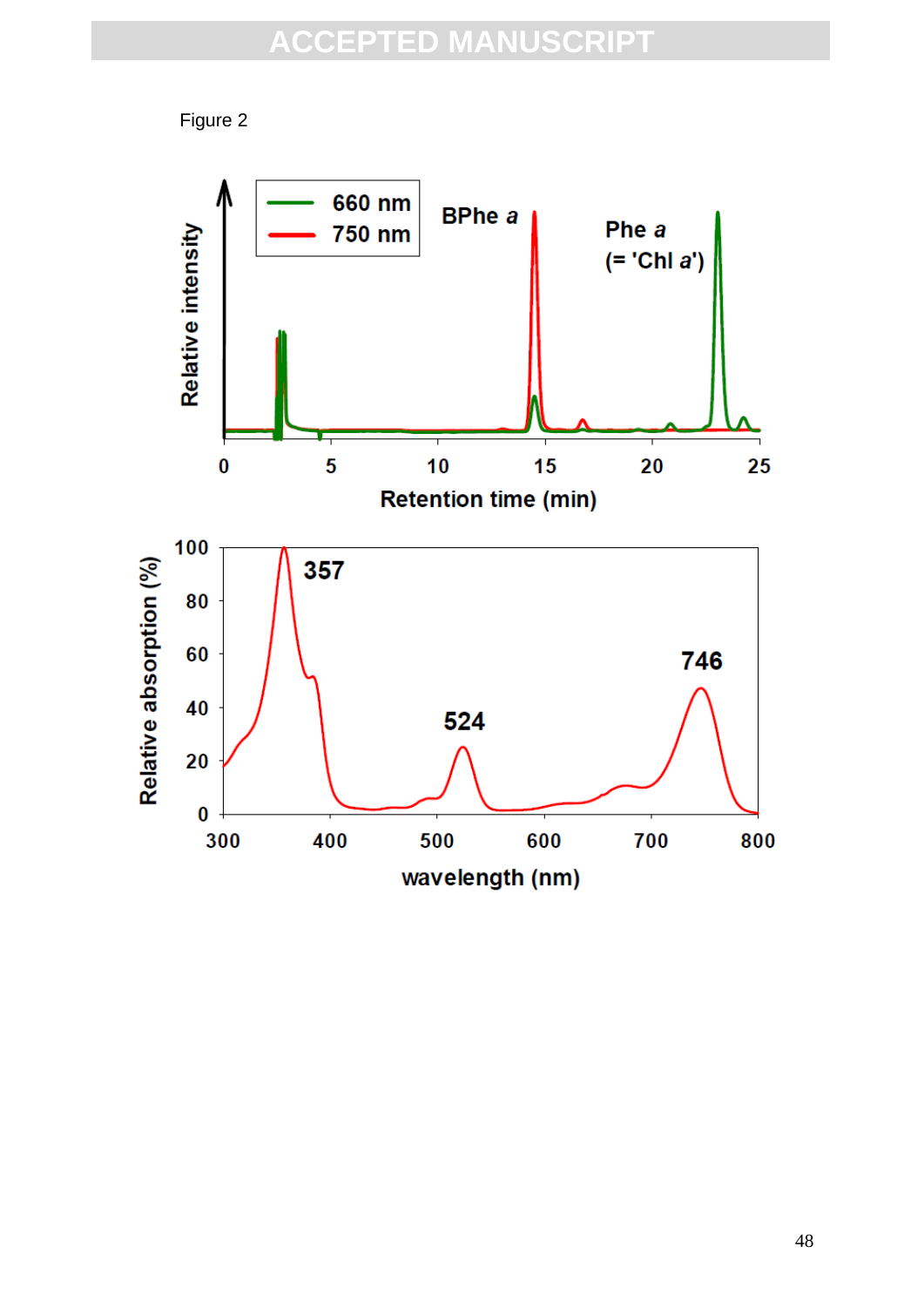

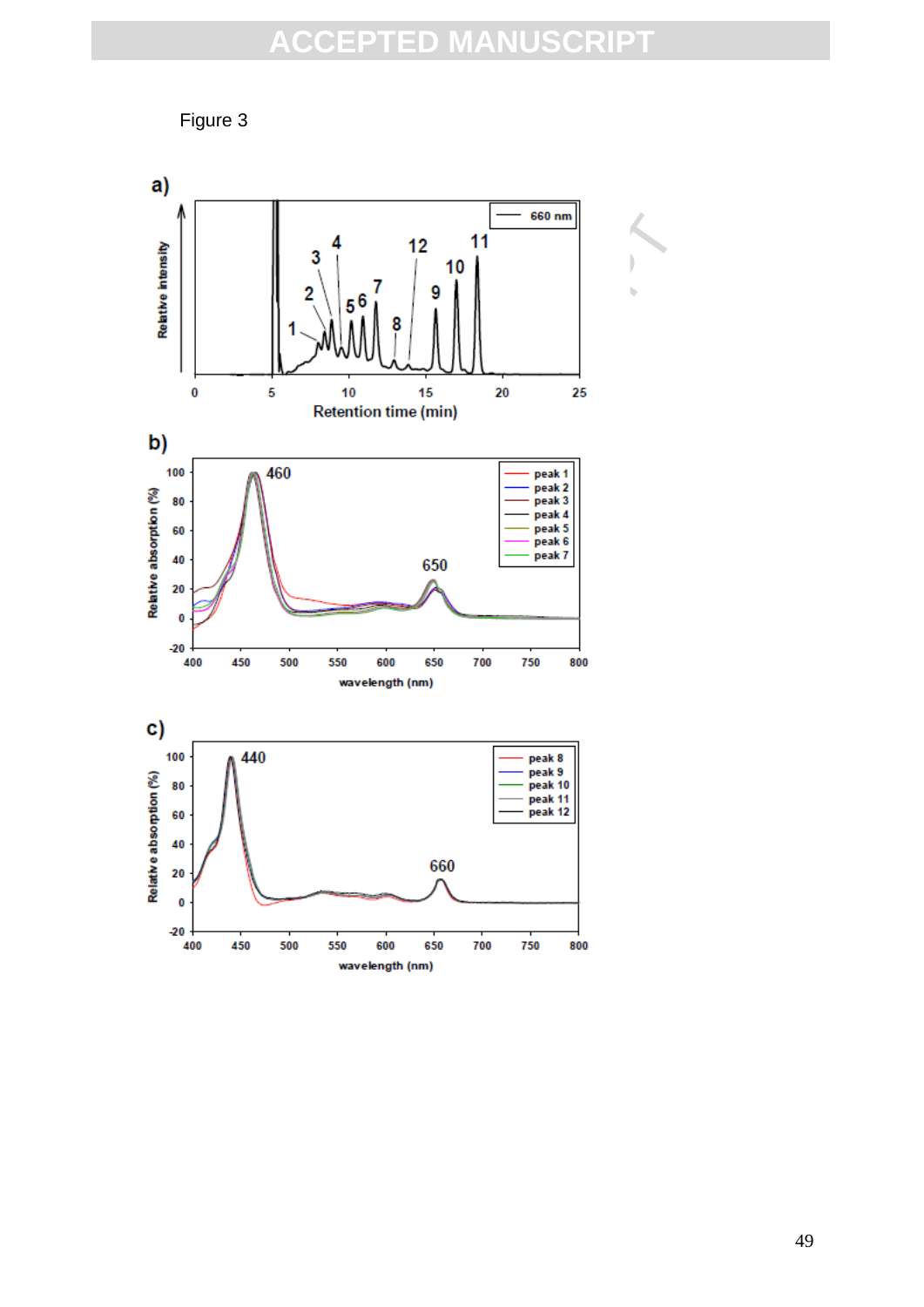### Figure 4

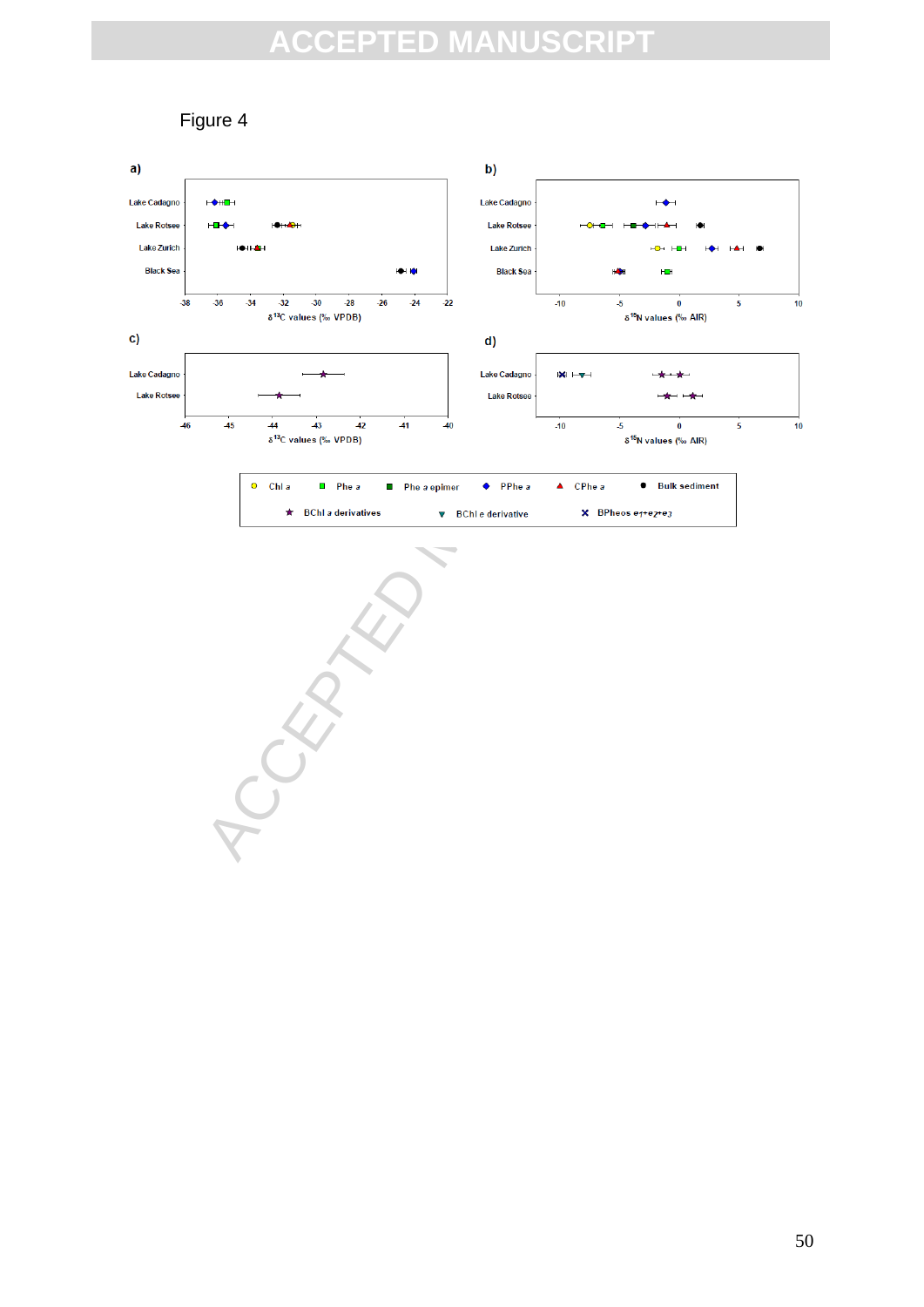Figure 5